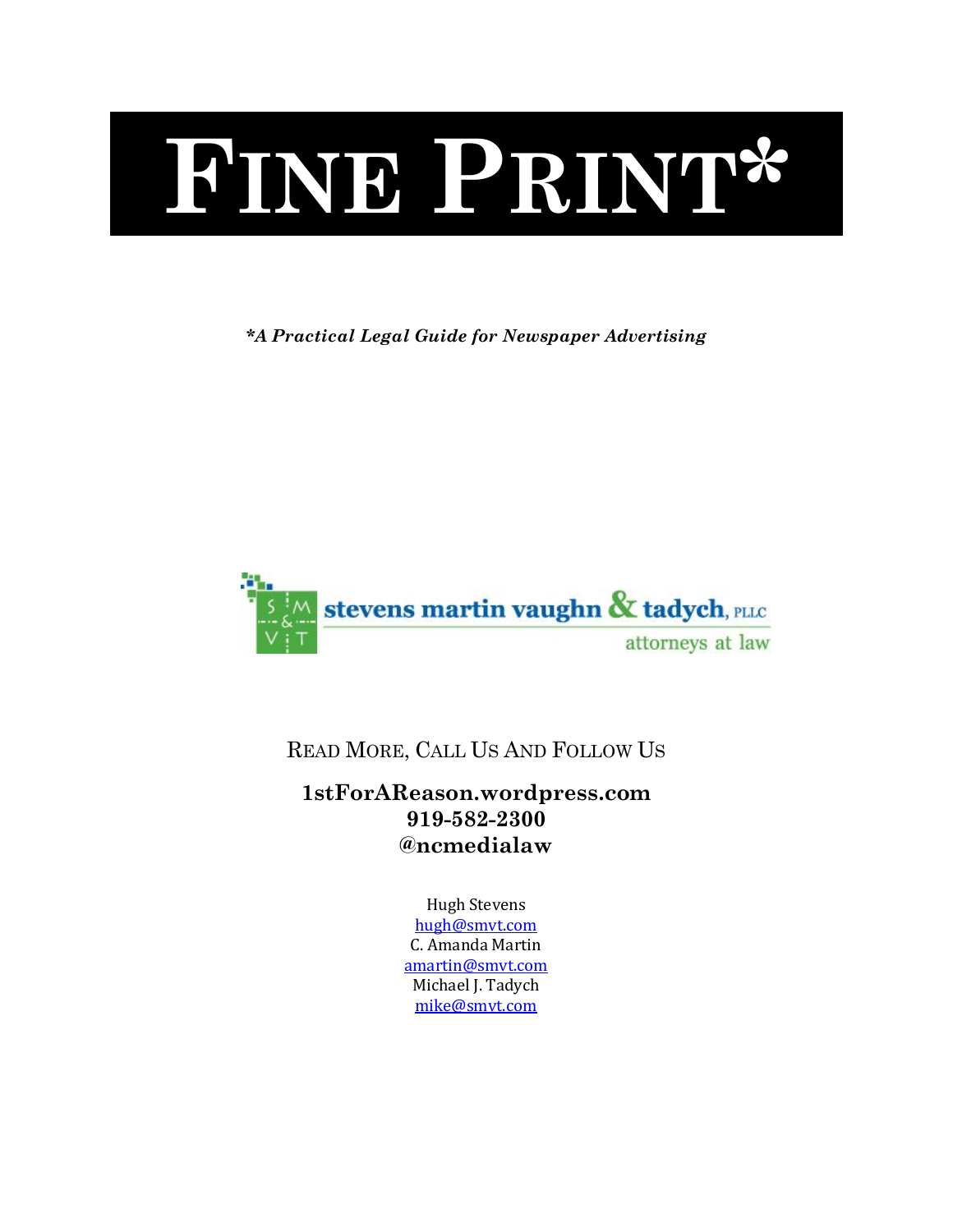|                                                         | 17 |
|---------------------------------------------------------|----|
|                                                         |    |
|                                                         |    |
| GAMING: LOTTERIES, RAFFLES, BINGO & PRIZE GIVEAWAYS  21 |    |
|                                                         |    |
|                                                         |    |
|                                                         |    |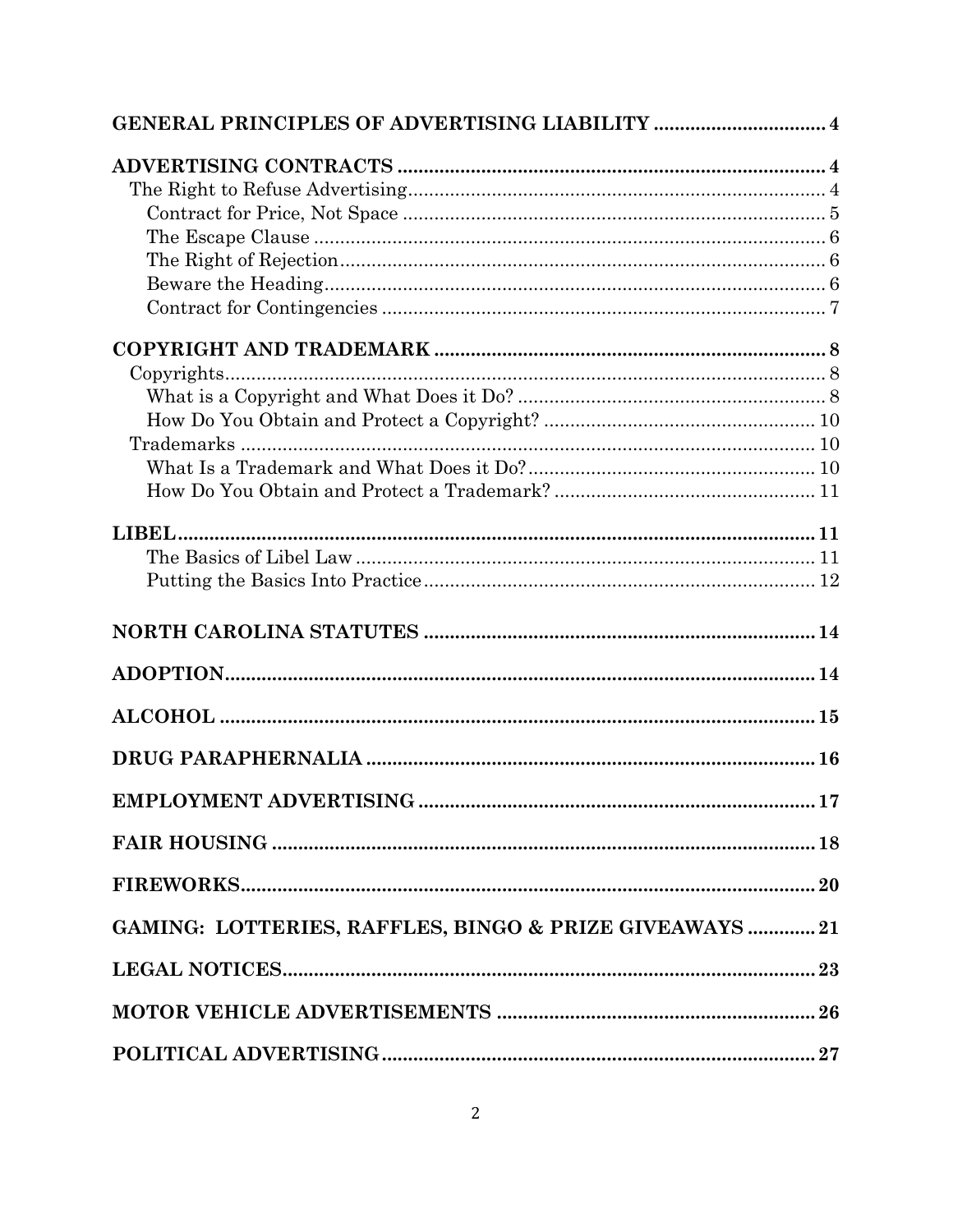| STATEMENTS OF MEDIA OUTLET REGARDING POLITICAL ADVERTISING |  |
|------------------------------------------------------------|--|
|                                                            |  |
|                                                            |  |
|                                                            |  |
|                                                            |  |
|                                                            |  |
|                                                            |  |
|                                                            |  |
|                                                            |  |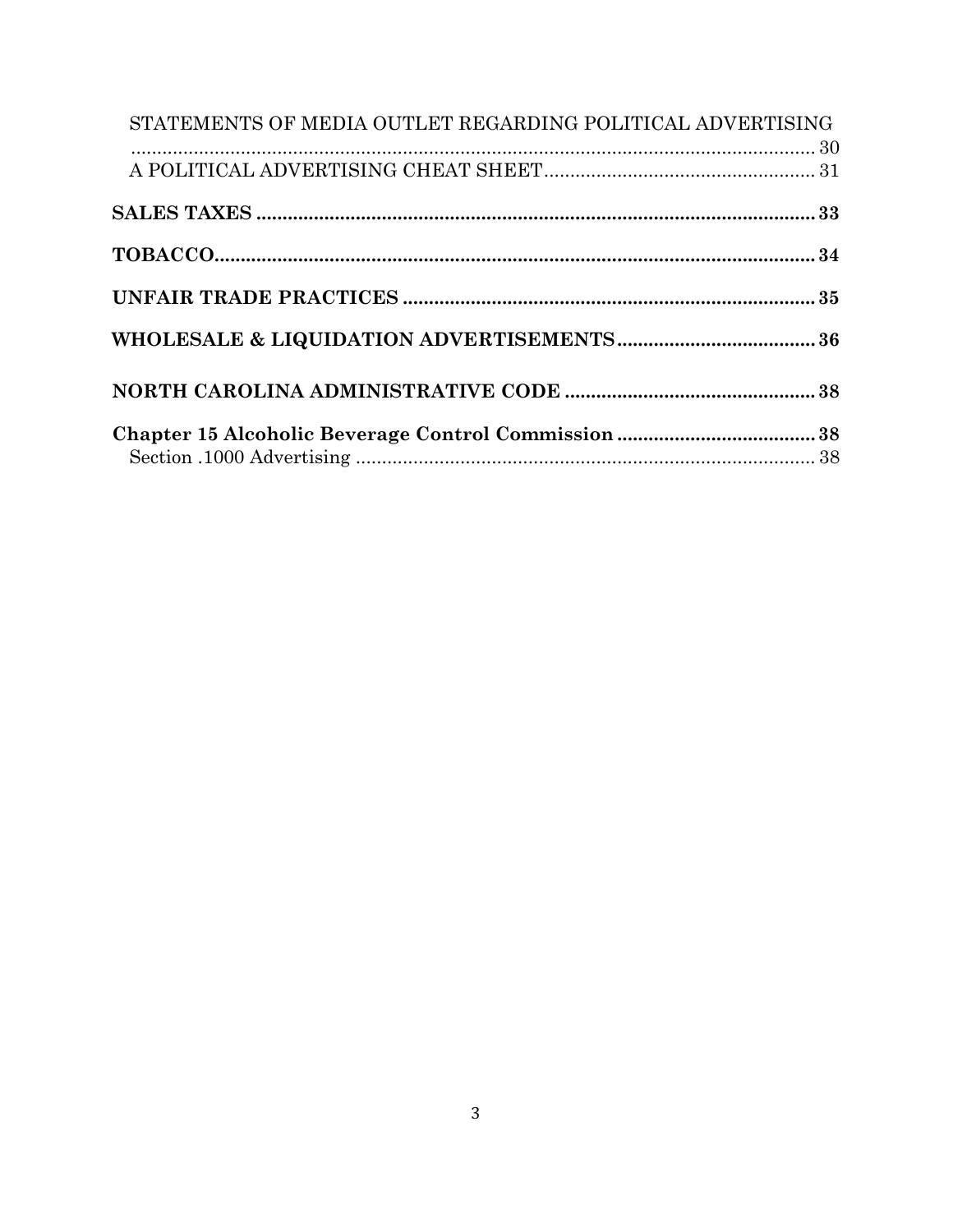<span id="page-3-0"></span>Protected by the First Amendment to the United States Constitution, newspapers have an almost unfettered right to make the decision to accept or reject advertising for publication. The flip side of that coin, however, is that in making decisions of what advertisements to publish, newspapers also bear potential liability for the content of those advertisements. While there are some exceptions to this general rule – such as the general exemption that holds newspapers immune from suit if an advertisement is false or misleading – advertising managers must be on guard for potential liability that might arise from the business side of the paper. Liability can come in several contexts: (1) contractual liability to an advertiser, (2) copyright or trademark liability, and (3) liability for libel.

## ADVERTISING CONTRACTS

<span id="page-3-1"></span>For many people, spending time with a lawyer is about as much fun and almost as expensive as spending time with a dentist, so they avoid it whenever possible. But with legal matters, as with cavities, an ounce of prevention is often worth a pound of cure. Moreover, if reviewing your standard advertising contract with an attorney is the functional equivalent of a dental exam, a lawsuit is just as painful as a root canal. Thus the wise publisher or ad manager will schedule both legal and dental "check-ups" regularly.

## THE RIGHT TO REFUSE ADVERTISING

<span id="page-3-2"></span>Generally speaking, private publishers have the absolute right to refuse to publish any advertisement, just as they have the right to refuse letters to the editor. The only limitations on the right to refuse are refusals based on illegalities – such as anticompetitive refusals or circumstances in which the newspaper's contract with an advertiser does not allow for refusal. Careful drafting of advertising contracts at the outset, therefore, may be the wisest investment of time and money you can make.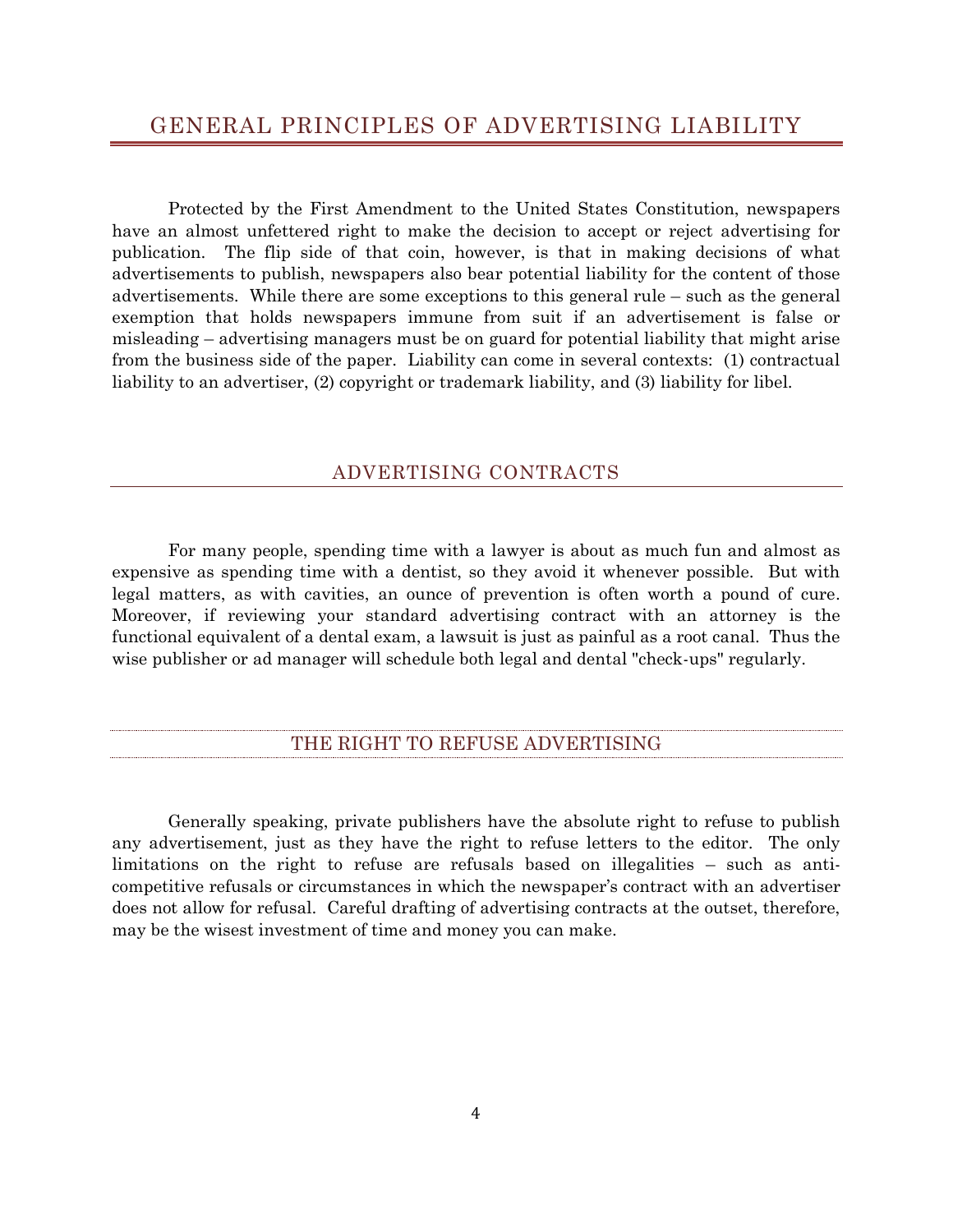<span id="page-4-0"></span>Although part of the editorial freedom that is guaranteed to newspapers by the First Amendment is the right to accept or reject advertisements, a newspaper can contract away that right. Thus if a publisher promises an advertiser, without qualification or reservation, the right to a quarter-page ad in every Friday paper for the next six months, the publisher must honor that promise or suffer the consequences. The First Amendment does not give newspapers the right to break a contract any more than it gives them the right to break into someone's home in the investigation of a story.

Advertising contracts, of course, vary widely. Many – such as the typical classified ad contract – cover only a single placement, whereas major advertisers may negotiate longterm agreements involving hundreds of ads to be submitted on a monthly, weekly or even daily basis. One way to protect a paper's rights to reject advertising or to cancel a contract if that should become necessary is to enter into a "price contract" -- a contract that establishes the rates for the advertiser's placements but does not guarantee the advertiser either a right to space in the newspaper or the right to publish any particular advertisement. A price contract based on frequency might provide that if the advertiser places a quarter-page advertisement at least once a week over a specified period, he will pay a specified rate; but if he places ads more frequently, the rate for each ad will be less. A price contract also might be based on volume, so that the advertiser agrees to pay a certain rate for advertising up to a specified number of inches or lines published during the contract term, after which discounts kick in. Regardless of form, the essence of a price contract is that the advertiser is not obligated to place, nor the newspaper to publish, any pre-set number or amount of ads. Rather, the advertiser effectively sets his own rate by choosing the amount and timing of his advertising placements.

Regardless of whether it is limited to price or commits the newspaper and the advertiser to a long-term advertising "program," every advertising contract should be drawn to preserve and protect the newspaper's right to cancel and its right to reject unsuitable ad copy. To accomplish this, the contract should include an "escape clause" that expressly reserves the publisher's right to reject ad copy.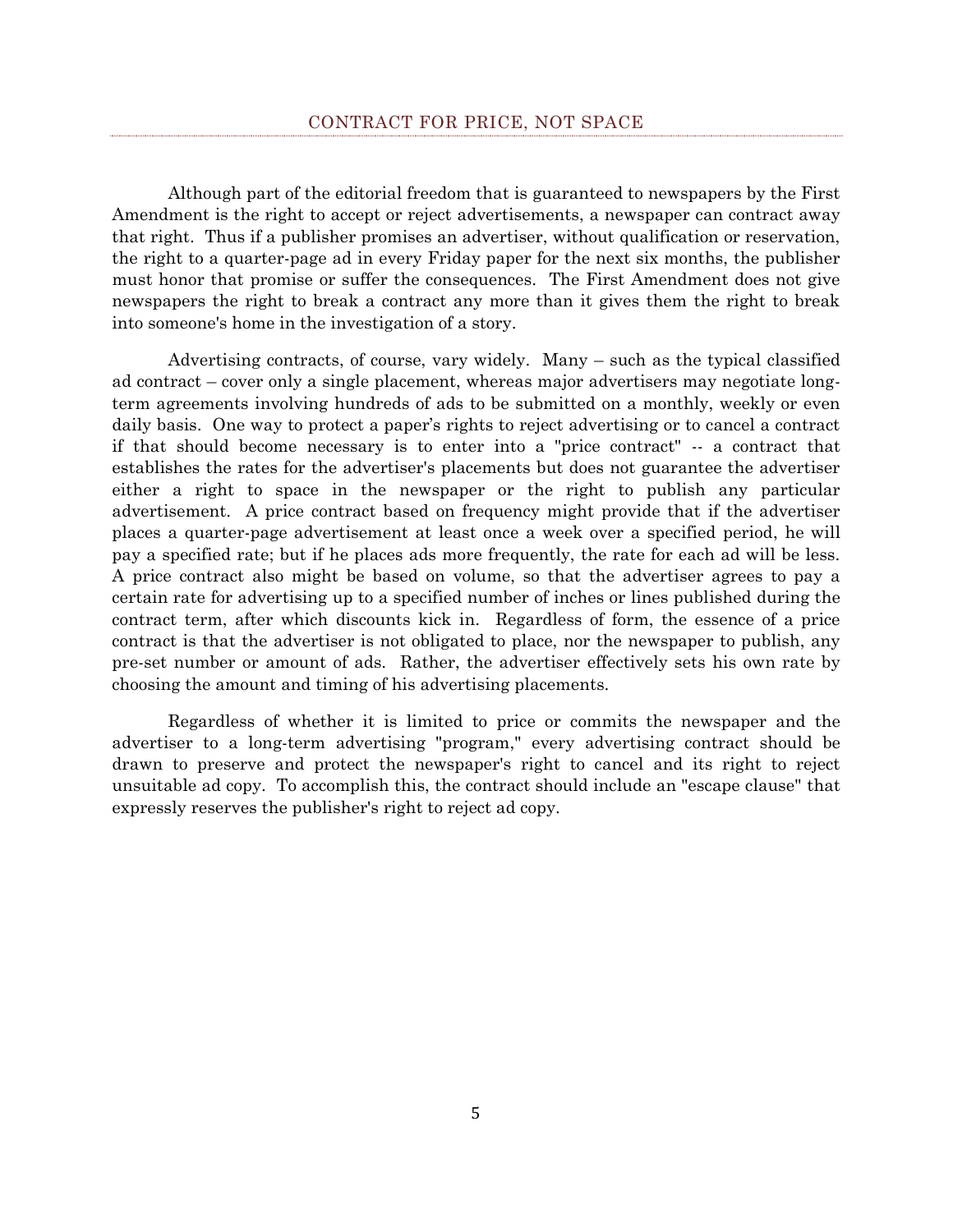<span id="page-5-0"></span>Every advertising contract should reserve the publisher's right to terminate. For example, the contract might provide:

[Newspaper name] reserves the right, in its sole discretion, to terminate this contract at any time and for any reason.

In an appropriate case, language like this might be supplemented by language requiring the newspaper to refund pre-paid advertising fees, language specifying the manner and timing of a termination notice, and the like.

Beware, however, that if the contract assures the publisher the absolute right to terminate the contract, there is a risk that a court would find the contract to be illusory, or a sham. This likely will not harm the newspaper that is seeking to get out of the contract. However, if the advertiser fails to fulfill his obligations under the contract, the newspaper might face difficulties in attempting to enforce the contract. This is the reason the "price contract" is preferable.

## THE RIGHT OF REJECTION

<span id="page-5-1"></span>Every advertising contract also should confirm unequivocally the newspaper's right to reject any particular ad copy. For example, the contract might say:

[Newspaper name] reserves the right, in its sole discretion, to reject or disapprove any advertising copy submitted by the advertiser in accordance with any standards the Publisher may now have or may adopt in the future.

<span id="page-5-2"></span>Such a clause clarifies that final editorial review of ad copy rests with the publisher.

#### BEWARE THE HEADING

Placing the "escape clause" under the wrong heading can be as dangerous as putting the wrong caption under a picture. If a paper is relying on an escape clause, the contract must be clear that the paper reserves the right to terminate the contract altogether, not simply to accept or reject particular advertising copy. Unless a contract is ambiguous, courts are bound to enforce the intention of the parties, as evidenced by the "plain language of the contract." Only if the contract is ambiguous does the court explore what the parties really meant. That means a contract that unambiguously reserves an absolute right of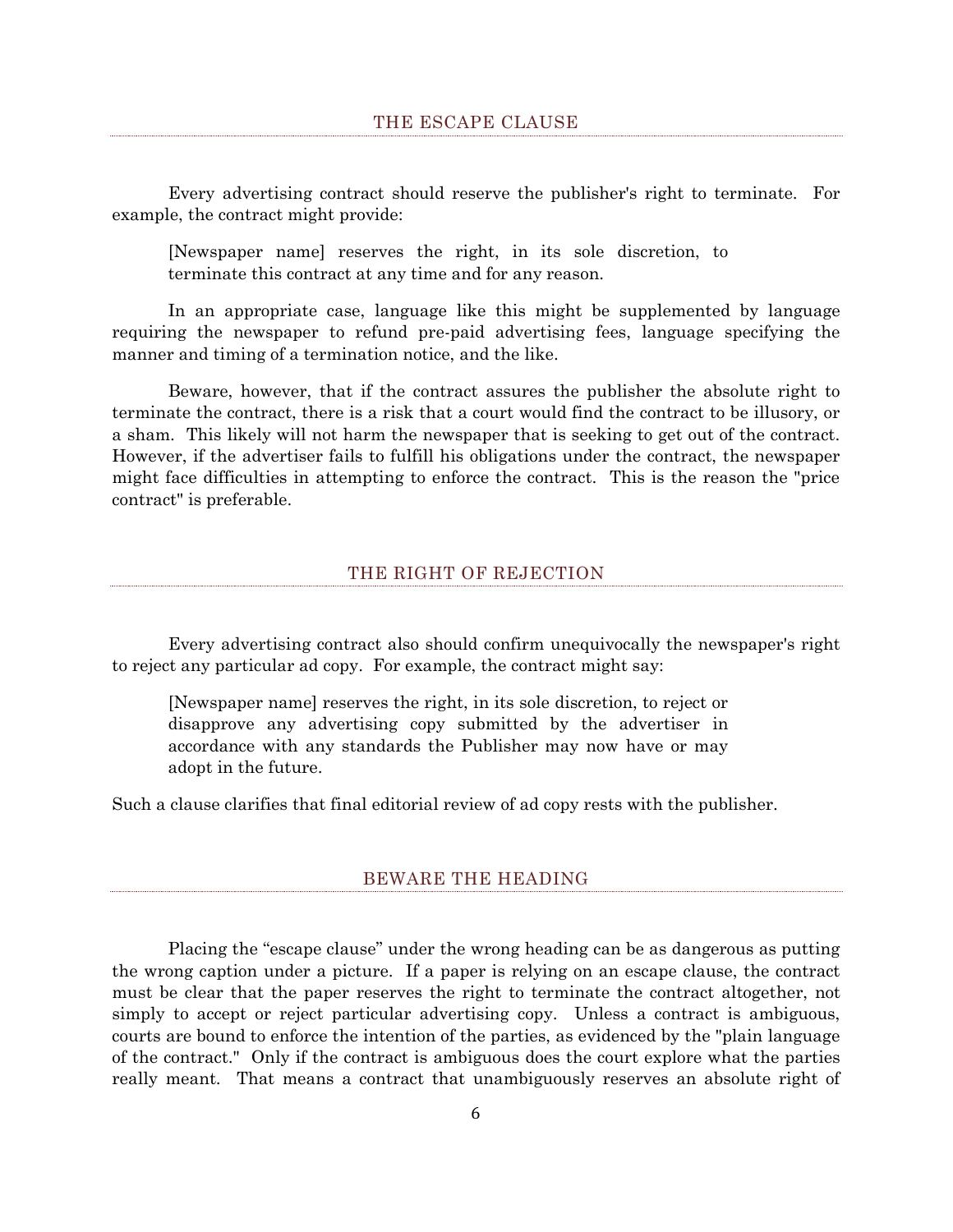termination provides just that. However, if the absolute right is found under a heading "Nonpayment," for example, a court might find that the absolute right exists only when the advertiser has not paid what is owed under the contract. Contracts should include language that states, "The paragraph and sub-paragraph headings contained in this Agreement are for convenience only and shall in no manner be construed as part of this Agreement."

#### CONTRACT FOR CONTINGENCIES

<span id="page-6-0"></span>Advertising contracts should be clear that, in the event the publisher fails to publish an advertisement, the advertiser's damages are limited to the cost of the ad. In no event should the publisher be liable for lost sales or any other alleged damage sustained by the advertiser. The contract might provide:

The Publisher shall not be responsible or liable for any loss or damage other than the cost of the advertisement by reason of non-publication, delay or interruption in publication. The Publisher shall not be liable to the Advertiser for incidental, consequential, punitive or lost-profit damages.

Additionally, the advertiser should indemnify the publisher for any legal action that might arise out of advertising copy that comes from advertiser. For example:

Advertiser warrants that it has obtained all copyright, trademark, or other licenses necessary for publication of all copy submitted by the Advertiser. The Advertiser shall be responsible for the defense of any copyright or trademark infringement claim or suit, including the payment of all legal defense costs through one or more levels of appeal, arising out of the advertising copy provided by Advertiser and shall be liable for the satisfaction of any judgment entered for a copyright or trademark violation.

Finally, the contract should preserve the home court advantage to the publisher. Many advertisers will be local, but the goal of a paper's advertising department is to obtain a broad base of advertisers, and that often means out-of-state clients. Therefore, advertising contracts should include a clause such as follows:

This Agreement shall be governed by, and construed and interpreted in accordance with, the laws of the State of North Carolina without regard to its conflicts or choice of law. In the event of any dispute arising hereunder, the parties agree to submit to the jurisdiction and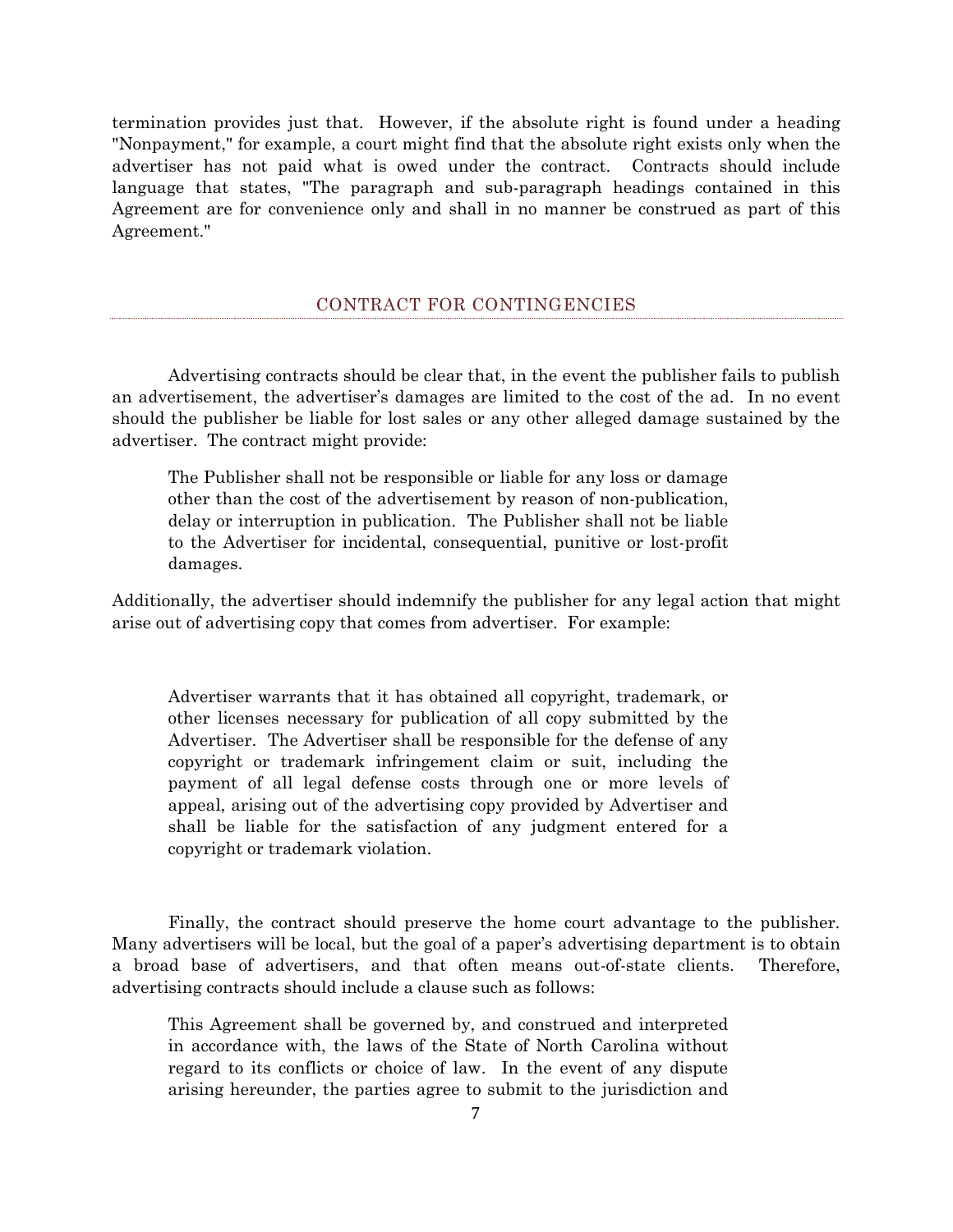venue of the appropriate state or federal courts located in \_\_\_\_\_\_\_\_\_\_\_\_ County, North Carolina.

Using a canned contract is about as wise as using a canned photograph. It will never be the best option and may prove to be a costly one if the contract does not take into account the specifics and contingencies of the situation.

## COPYRIGHT AND TRADEMARK

<span id="page-7-0"></span>We see copyright and trademark symbols every day. They appear on almost every product we handle, and we rarely stop to think about what those marks symbolize. But for professionals in advertising, it is essential to know at least the basics of copyright and trademark law, both to protect a newspaper's rights and to avoid infringing someone else's intellectual property rights.

While there are some similarities between copyright and trademark, it is helpful to understand their differences. Copyright law protects the expression of an idea (although no one can corner the market on the idea itself), while trademark law identifies the source of a product or service. For example, John Lennon could not copyright the idea that Americans should give peace a chance, but he could and did have a copyright in his creative means of expressing that idea through song.

<span id="page-7-1"></span>By contrast, the purpose of trademark is to identify the designer, maker or distributor of a product. For example, the words and slogans "Coca-Cola," "Coke" and "The Real Thing" all identify products produced by The Coca-Cola Company.

#### COPYRIGHTS

#### WHAT IS A COPYRIGHT AND WHAT DOES IT DO?

<span id="page-7-2"></span>Copyright is the legal protection for the creator of a work that allows the creator to control how that work is used or exploited. The rights protected by copyright include the rights to reproduce the work, to make derivative works from the original, to distribute the work or reproductions, to perform or display the work.

A copyright vests in the creator of a work immediately when it is created, and the only way to transfer a copyright is by written agreement. Therefore, if the advertising department of a newspaper creates a display ad for a client, the newspaper owns the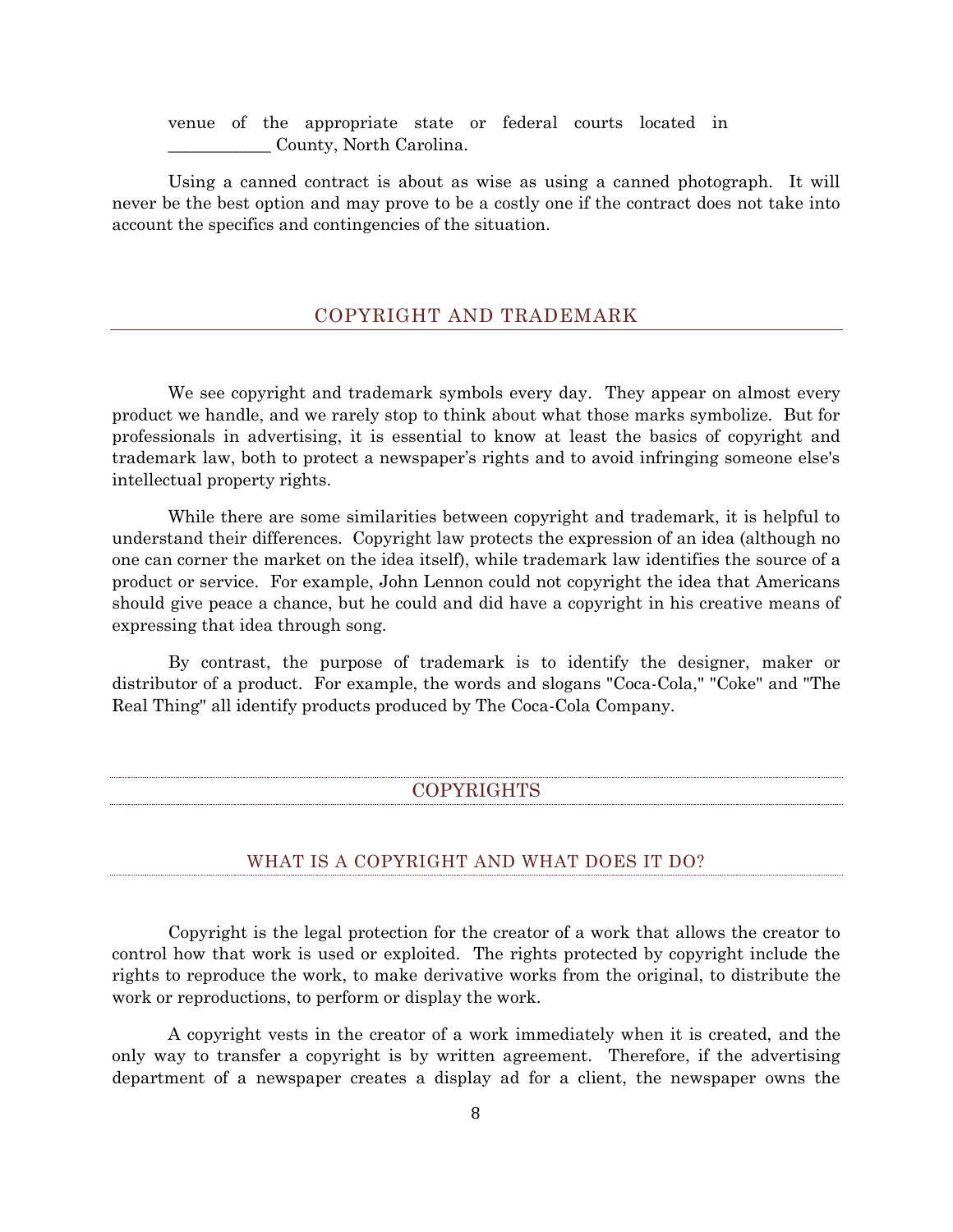copyright to that advertisement, even though the advertiser has paid for it. To protect against an advertiser re-using the ad design and layout in another publication, it is advisable for a newspaper to include language in its contract similar to the following:

All rights, including any copyright interest in advertisements produced for an Advertiser by Publisher, using artwork and/or typography furnished or arranged by the Publisher, shall be the sole property of the Publisher. No such advertisement or any part thereof may be reproduced without the prior consent of the Publisher. Nothing in this agreement, however, shall preclude the Advertiser from supplying to other publications similar or identical material or information for the production of advertisements by such other publications or from suggesting the content or form of any such advertisement, so long as the work of the Publisher and these newspapers shall not be directly reproduced by photographic offset process or other method of direct reproduction.

If, however, an advertiser comes to the newspaper with a camera-ready ad, the publisher knows that the copyright in the ad is owned either by the client/advertiser or by an advertising agency that created the ad. This raises two issues: First, the newspaper must verify that the advertiser has the right to use the ad being proposed; and second, the newspaper must not "re-use" that ad, even with some changes, for a different advertiser. To ensure that the advertiser has the legal right to use the advertisement being proposed, it is advisable for a newspaper to include in its contract language similar to the following:

Advertiser warrants that it has obtained all copyright, trademark, or other licenses necessary for publication of all copy submitted by the Advertiser. The Advertiser shall be responsible for the defense of any copyright or trademark infringement claim or suit, including the payment of all legal defense costs through one or more levels of appeal, arising out of the advertising copy provided by Advertiser and shall be liable for the satisfaction of any judgment entered for a copyright or trademark violation.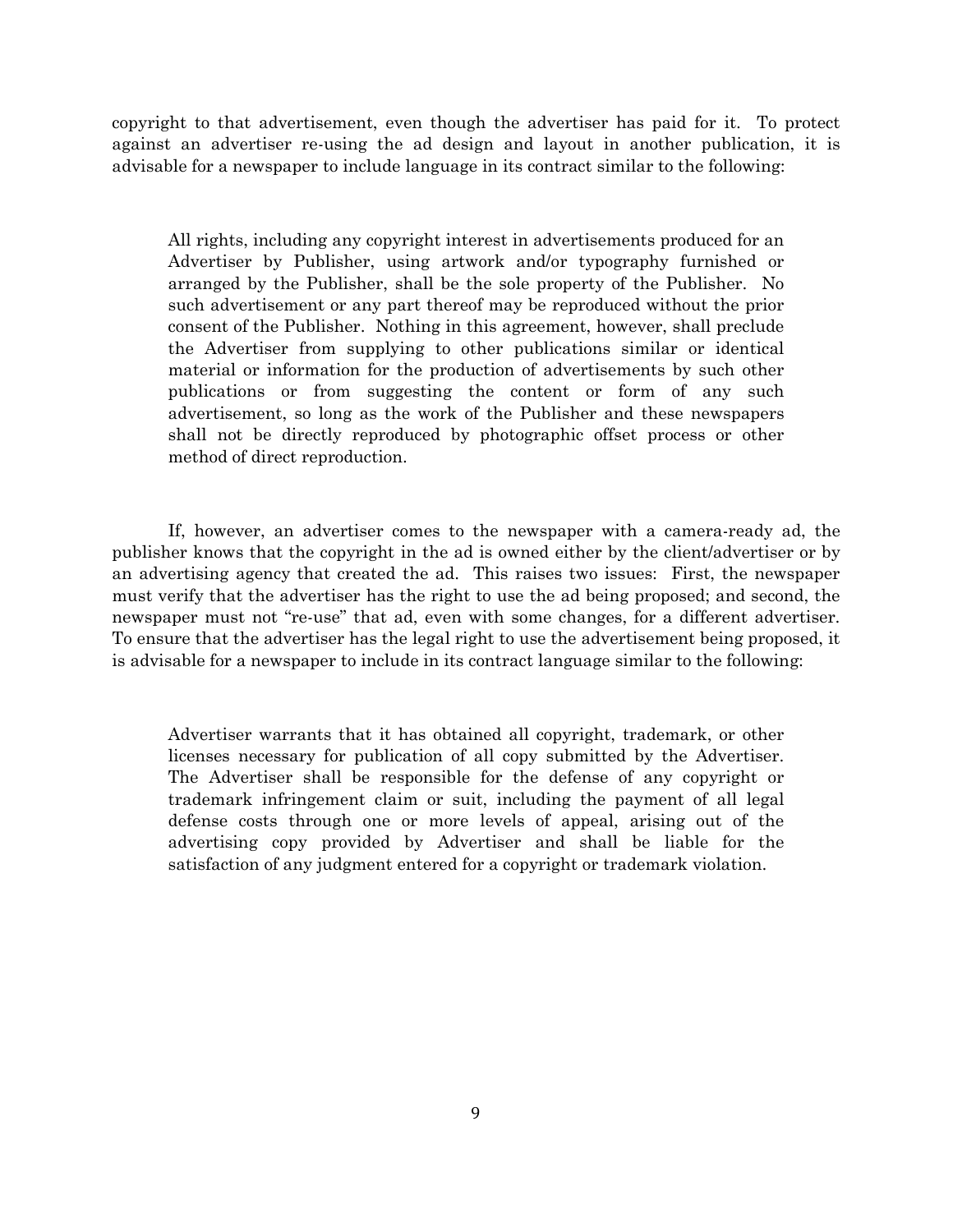<span id="page-9-0"></span>There is nothing magical about acquiring a copyright. All you have to do is create an original work that is fixed in some tangible way. At the instant a work is created, the originator has a copyright. Any actions beyond that point, such as printing the copyright notice on the work or registering the work with the copyright office, are merely steps to *strengthen* the copyright and increase the damages against anyone who infringes the copyright. Registration is required only if the owner of a copyright files a lawsuit to enforce the owner's rights under the copyright laws.

In a corporate setting like a newspaper, it is important to understand who "the creator" is. Employees do all of their work for the benefit of their employer, so an individual in an ad department does not own the copyright in works that are created. The employer does.

<span id="page-9-1"></span>The area in which copyright infringement is most likely to occur is an ad department that "grabs" a photo from the internet. It cannot be emphasized enough that the placement of material on the internet does not put those materials in the public domain or make them fair game. The only valid way to use someone else's work in your advertisement is to get permission in writing.

#### TRADEMARKS

#### WHAT IS A TRADEMARK AND WHAT DOES IT DO?

<span id="page-9-2"></span>A trademark is an indication of who or what company created a product. Trademarks allow companies to cultivate corporate goodwill. By way of example, if you know that you like Gatorade<sup> $TM$ </sup> brand drinks, perhaps you also would like other Gatorade<sup> $TM$ </sup> brand products, like power bars.

One area in which trademark law is of increasing importance to newspapers is the protection of the names of niche publications, as advertising departments of newspapers have begun to form joint ventures with community partners for the publication of specialty pull-out sections of the newspaper. Often the newspaper sells and retains the revenue from advertising space while the partner provides the editorial content. In such a scenario, it is important to clarify which entity owns the trademark rights to the name of the publication. Although the name may not mean much at the initial publication, it may become a valuable asset over time.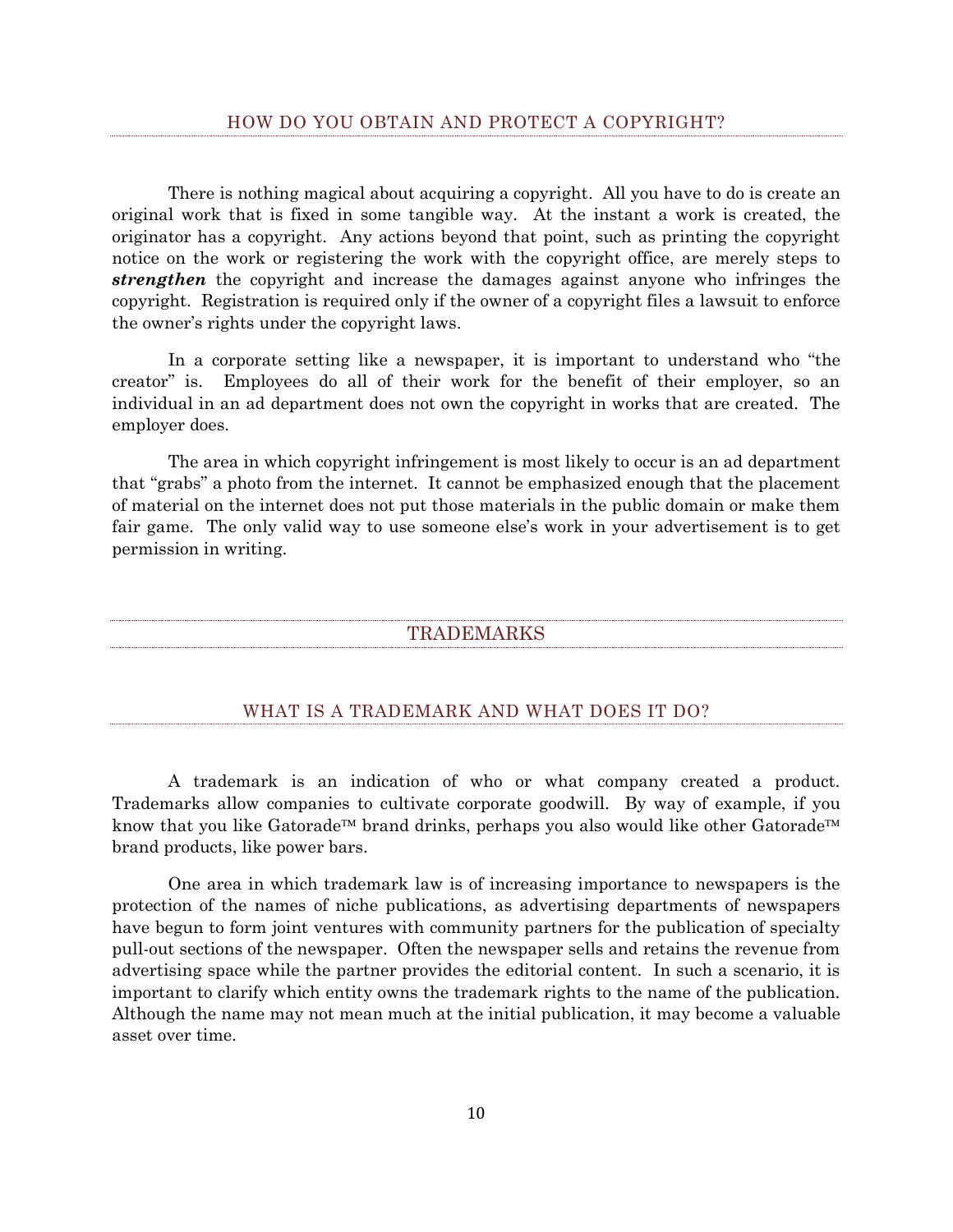<span id="page-10-0"></span>As with copyrights, there is no magic to creating a trademark, but unlike copyrights, it is not automatic. Generally, a trademark is established through use in trade. A word, name or slogan that is used in association with a product or service can gain significance as a trademark. If the mark is for a product, it will be affixed to the product itself or to the packaging of the product.

Not every word can serve as a trademark, however. The word must be distinctive. The more utilitarian a word is, the more association must be established between the word and the product or service. For example, the word Cheeto<sup> $M$ </sup> is wholly capricious and therefore an ideal choice for "The cheese that goes crunch." Frito could not have simply labeled the snack food "Cheesey Curls" and obtained a trademark for that name.

<span id="page-10-1"></span>Protection of a trademark is similar to that of a copyright: Registration is not required but will allow a greater recovery if someone infringes your rights. However, trademarks may be registered on both a state and federal level, with federal registration allowing the originator to lay claim to rights throughout the United States.

#### LIBEL

Newspapers have potential liability for almost all the content that is published in the newspaper, including advertisements. This means that advertising representatives need at least a rudimentary understanding of libel law.

#### THE BASICS OF LIBEL LAW

<span id="page-10-2"></span>In order to prevail in a libel action, the plaintiff must prove the publication to a third person of false and defamatory statements of fact about the plaintiff. He must prove that the defendant acted with some level of fault (either negligence or actual malice) and that he was injured by the publication. This does not mean that an advertising department must dispatch reporters to investigate and document all claims in proposed advertisements, but each ad should be reviewed for the following questions:

First, does the ad disparage someone or some organization? There are certain categories of statements that should send off whistles and raise red flags.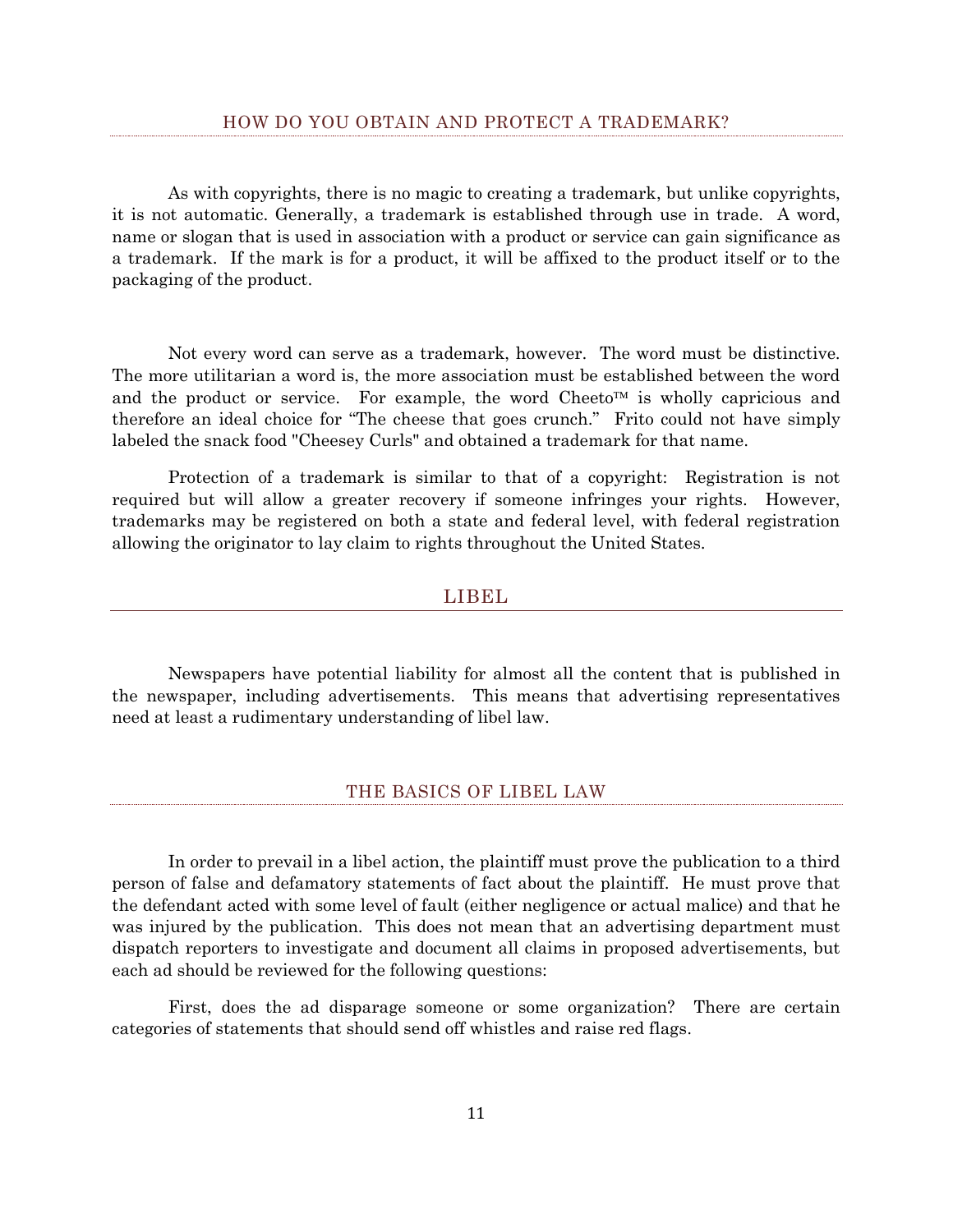The "red flag" categories include stating that someone

- · committed a crime
- · is infected with a loathsome disease
- · is guilty of malfeasance on the job
- · is unfit for his job
- · is guilty of fornication/adultery/unchastity (if a woman).

Second, is the disparagement factual? If the ad simply says that someone is a lousy candidate for mayor or that Sudso Dishwashing Detergent is better than Rinse-Away Detergent, there can be no liability. But if the ad says that County Commissioner Jones voted eight times to cut off all funding to public schools, that statement had better be correct.

Next, the person reviewing the advertisement must evaluate the ad's accuracy.

Finally, if the analysis of all of the above leads to the conclusion that the ad might be risky, the advertising manager should evaluate the situation and handicap that risk. One factor that goes into the final decision should be the "status" of the person injured by the advertisement. If the person is a private individual, he will only have to prove that the newspaper was negligent in publishing the ad. If the person damaged is a public figure or a public official, though, he will have to prove actual malice. What that means is a public official or public figure (aka someone famous) must prove that the newspaper knew the ad was false or entertained serious doubts about its truth but published anyway.

#### PUTTING THE BASICS INTO PRACTICE

<span id="page-11-0"></span>On occasion, advertisers seek to publish ads that imply defamatory facts about someone, such as the ad:

Did John Smith steal money from you, too? If so, call 252-555-1286.

Ads such as these generally should be rejected, unless the advertiser offers documentation such as a court order finding that John Smith stole money from the advertiser.

Political advertisements, like everything else in the newspaper, carry a risk of potential liability. After all, the most famous libel case in history – *New York Times v. Sullivan* – was based on errors in a paid advertisement that addressed civil rights violations in the South.

One high profile libel suit based on a political advertisement in North Carolina took years and years to resolve. In his campaign against Dan Boyce for attorney general, Roy Cooper ran an ad that said, "Dan Boyce – his law firm sued the state, charging \$28,000 an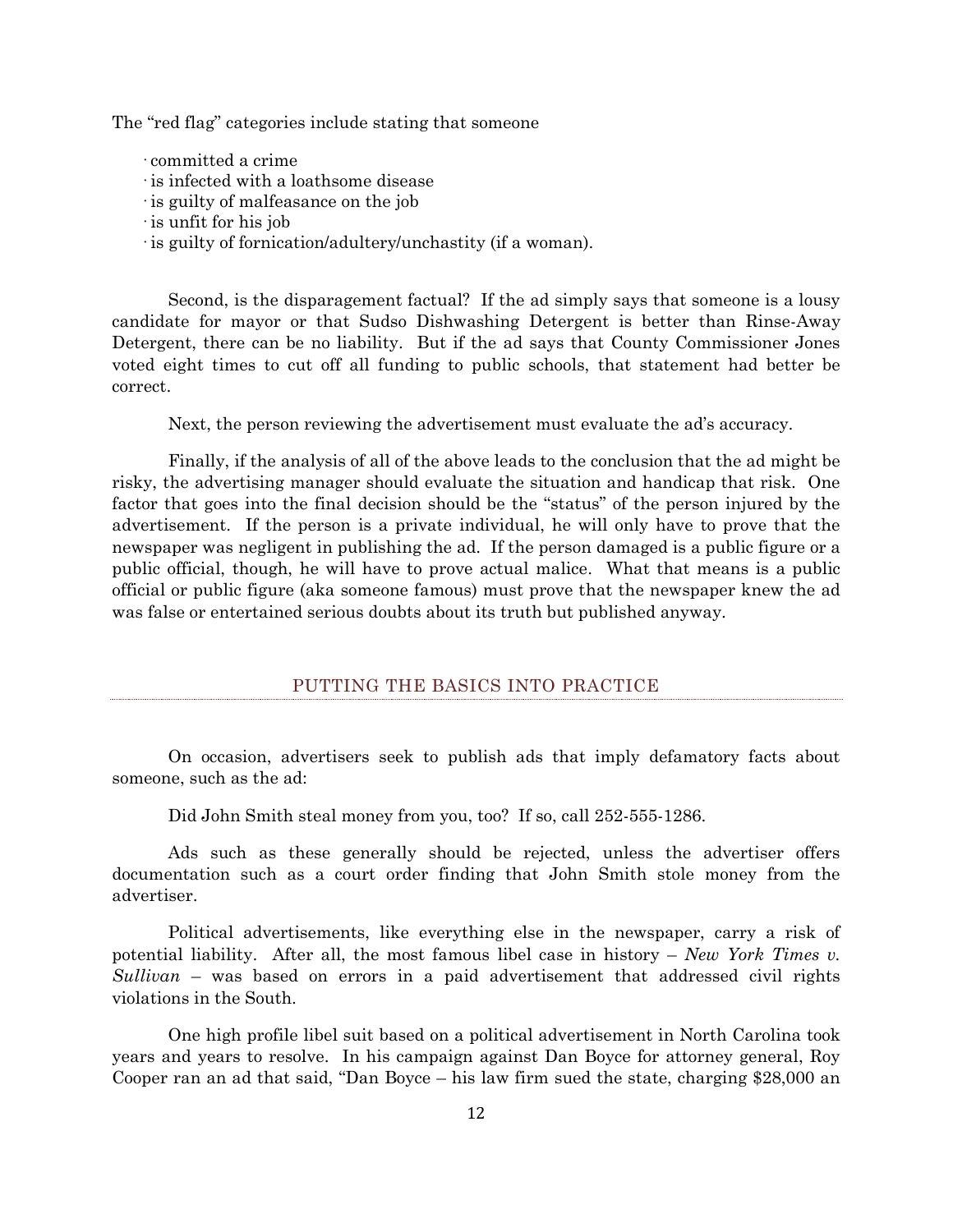hour in lawyer fees to the taxpayers. The Judge said it shocks the conscience. Dan Boyce's law firm wanted more than a police officer's salary for each hour's work. Dan Boyce, wrong for Attorney General."

Dan Boyce and others in his law firm filed suit, saying the ad was libelous, claiming that they didn't charge \$28,000 an hour because a judge reduced the attorney fee award in the case. As it happens, the media who broadcast the ad were not sued, but it took almost 15 years for the parties to reach a settlement.

In deciding whether to publish an advertisement, you should review it with the same scrutiny you would apply to a page one story. Consider whether the ad contains specific, factual statements that are damaging to an individual or small group of individuals. If it does, you should ask the advertiser to detail for you the basis of the facts stated or implied and evaluate how credible you believe the support to be. Hyperbole is to be expected in political advertising, but there is a difference between stating that a candidate has "robbed" the children of an area of a fair education and stating that he cannot be trusted because of his past ties to someone convicted of embezzling money. Both are statements of opinion, but the latter implies unstated, defamatory facts that could be libelous if false and stated directly.

Of course there is more leeway in the context of political debate. Because political candidates are public figures, the law requires them to prove that a libel defendant published the defamatory information in question with knowledge that it was false, or while entertaining serious doubts about its truthfulness. However, it is always wise to be on the lookout for the so-called unintended plaintiff -- the person who is not seeking office but gets caught in the crossfire between feuding candidates.

Newspapers that reject political ads often find themselves confronted by irate candidates and their representatives who assert that newspapers are legally obligated to publish any advertisement they are prepared to pay for. This tendency to view newspapers as a sort of public utility undoubtedly stems from the fact that political operatives are accustomed to dealing with radio and television stations, which are required by federal law and FCC rules to accept certain political advertisements. Although you certainly can choose to negotiate with political advertisers about changes in ad content, you have the right to stand your ground and say, "Sorry, but we have decided not to accept your ad."

From time-to-time, questions arise regarding comparative advertising: "Drink Coca-Cola! It's better than Pepsi," or more likely, "Detergent X gets out 10% more stains than Detergent Y." Once banned from advertisements, comparisons no longer are the black sheep of the advertising world. Again, if the advertisement makes specific, factual statements, it would be wise to obtain back-up from the advertiser. But if that back-up is supplied, newspapers need not reject an ad simply because it claims that the advertiser's products or services are superior to a competitor's.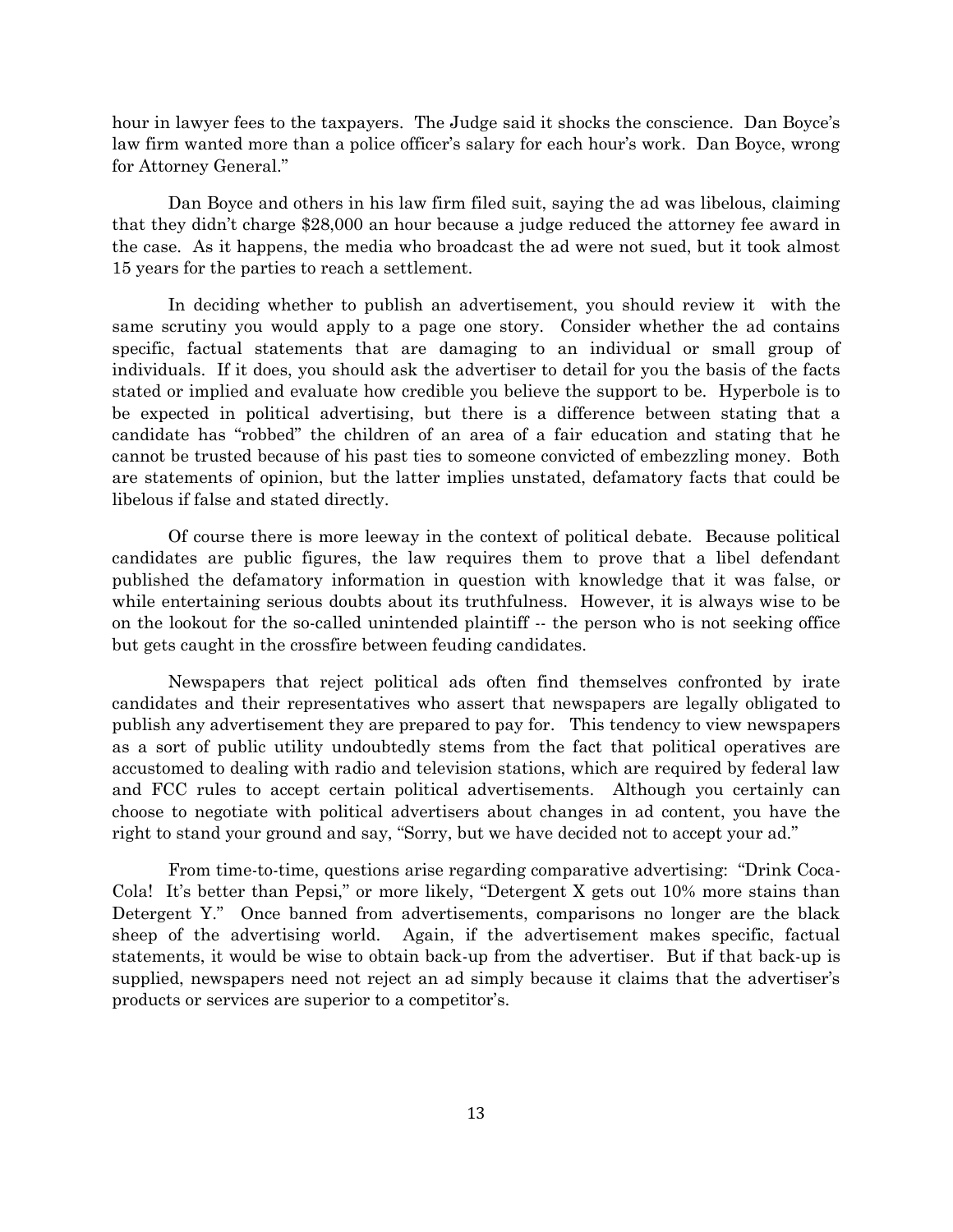# <span id="page-13-0"></span>NORTH CAROLINA STATUTES

# ADOPTION

# <span id="page-13-1"></span>**§ 48-10-101. Prohibited activities in placement.**

(a) No one other than a person or entity specified in G.S. 48-3-201 may place a minor for adoption. No one other than a person or entity specified in G.S. 48-3-201, or an adoption facilitator, may solicit potential adoptive parents for children in need of adoption. No one other than an agency or an adoption facilitator, or an individual with a completed preplacement assessment that contains a finding that the individual is suitable to be an adoptive parent or that individual's immediate family, may solicit for adoption a potential adoptee.

(b) No one other than a county department of social services, an adoption facilitator, or an agency licensed by the Department in this State may advertise in any periodical or newspaper, or by radio, television, or other public medium, that any person or entity will place or accept a child for adoption. For purposes of this section, "other public medium" includes the use of any computerized system, including electronic mail, Internet site, Internet profile, or any similar medium of communication provided via the Internet.

(b1) Notwithstanding subsections (a) and (b) of this section, this Article shall not prohibit a person from advertising that the person desires to adopt. This subsection shall apply only to a person with a current completed preplacement assessment finding that person suitable to be an adoptive parent. The advertisement may be published only in a periodical or newspaper or on radio, television, cable television, or the Internet. The advertisement shall include a statement that (i) the person has a completed preplacement assessment finding that person suitable to be an adoptive parent, (ii) identifies the name of the agency that completed the preplacement assessment, and (iii) identifies the date the preplacement assessment was completed. Any advertisement under this subsection may state whether the person is willing to provide lawful expenses as permitted by G.S. 48-10-103.

(c) A person who violates subsection (a), (b), or (b1) of this section is guilty of a Class 1 misdemeanor.

(d) The district court may enjoin any person from violating this section.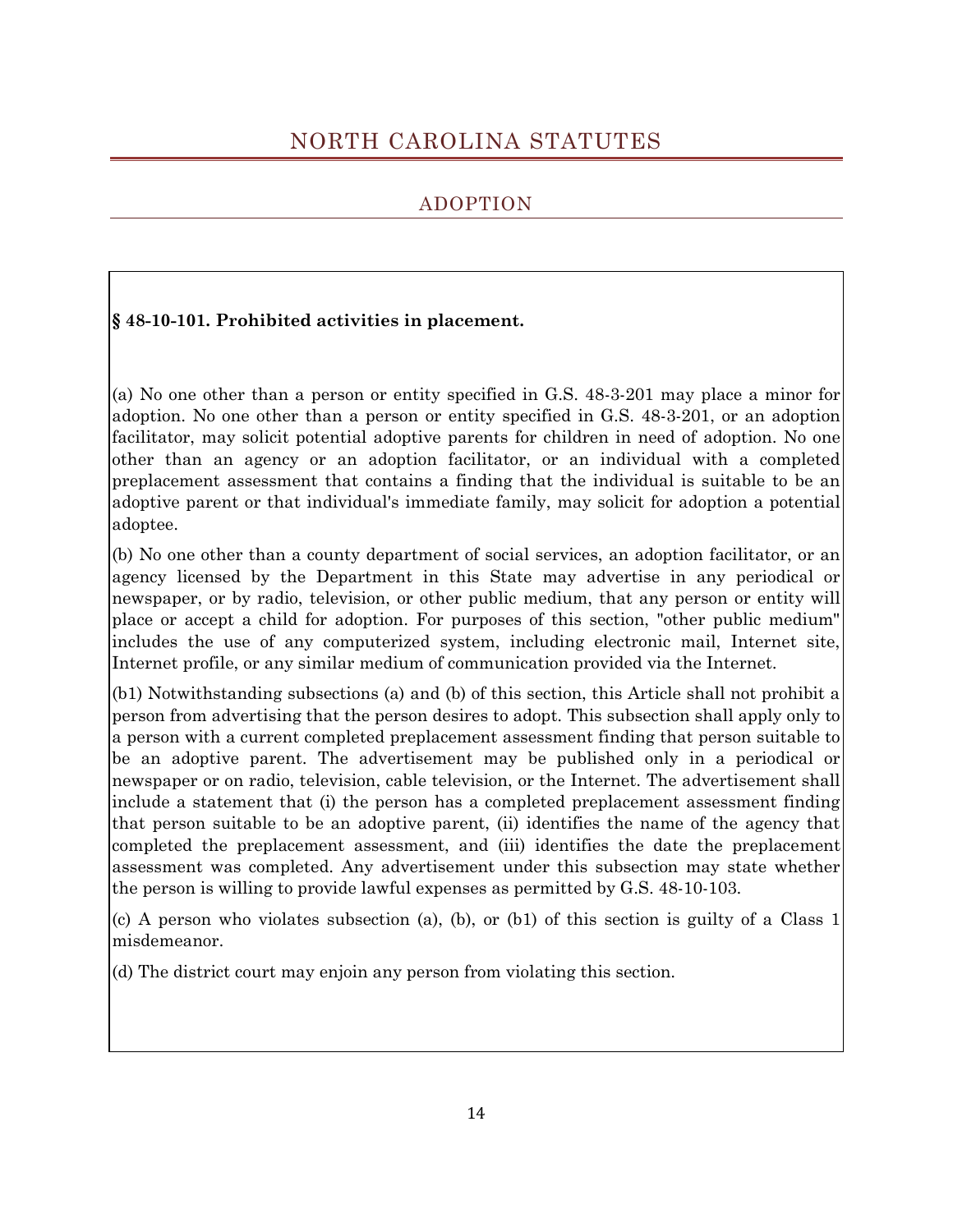<span id="page-14-0"></span>Rulings of the United States Supreme Court call into question the constitutional validity of many of North Carolina's regulations relating to alcohol advertising. However, according to statute and code, whether or not the advertising originates in North Carolina, all advertising of alcoholic beverages in North Carolina must meet the regulations of the Alcoholic Beverage Control Commission. The ABC Commission has the authority to adopt a variety of rules, including those prohibiting or regulating the advertisement of alcoholic beverages in print media and mass media. Advertising, as defined by the ABC Commission, does not include editorials. Among the regulations are the following:

Among others, these kinds of statements are prohibited in alcohol advertising:

- False and misleading statements
- Disparagement of competitors' products
- Nudity, indecency or obscenity
- Statements or images relating to the armed forces or the American flag
- References to the intoxicating effect of the product

Advertisers may not use coupons or otherwise offer free alcoholic beverages.

Advertisers cannot run "2 for 1" or "BOGO" or any other similar statement that requires the purchase of more than one drink.

A retail malt beverage, wine or mixed beverage permittee may advertise price and brand through a circular, newspaper, magazine, radio, television and internet. (This is a fairly recent change in the law.)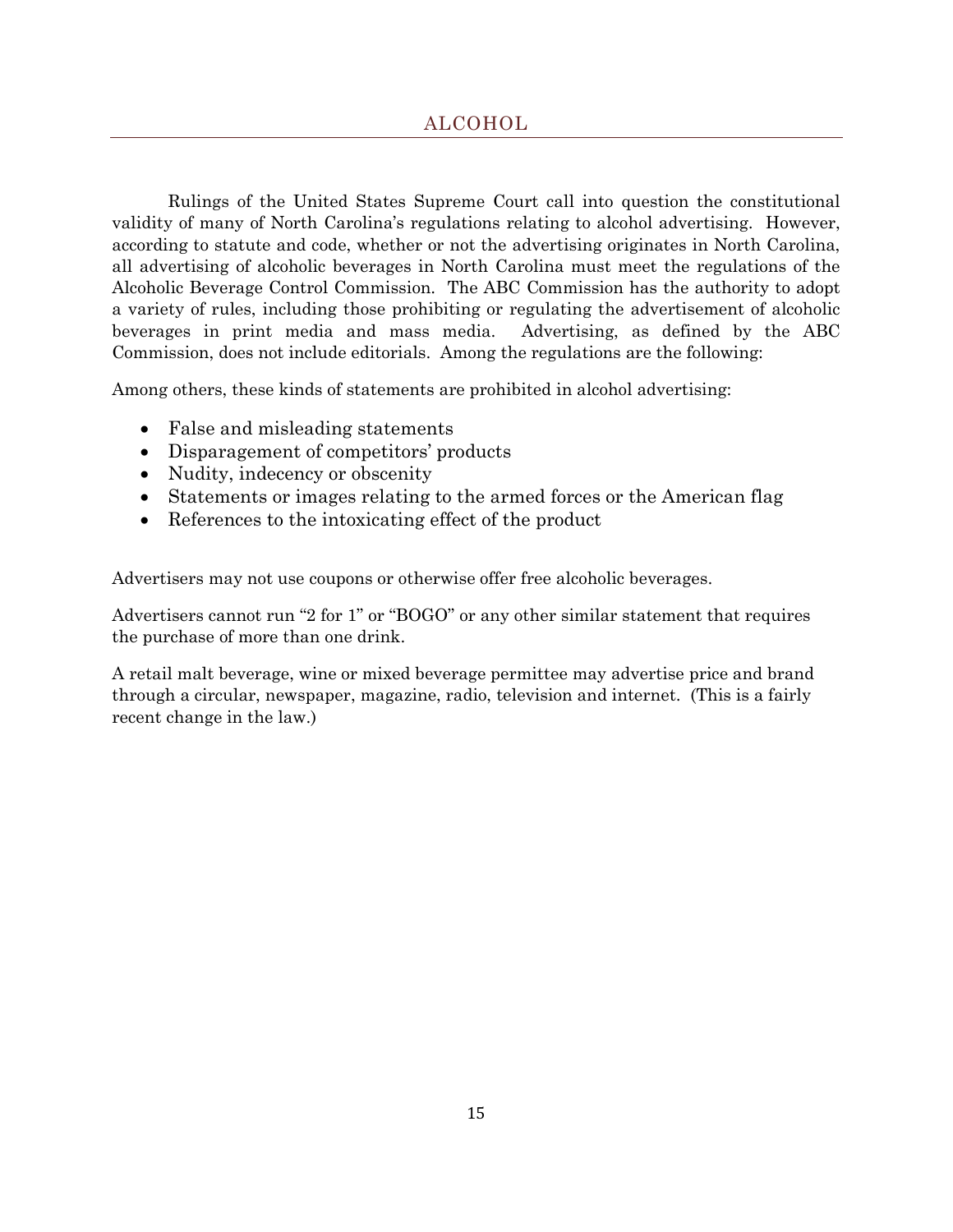# DRUG PARAPHERNALIA

<span id="page-15-0"></span>Guarding against ads for drug paraphernalia can be tricky, because they can be hard to spot. Often appearing in the classified ad section, these ads may contain "coded" language that may not be obvious to the person accepting advertisements over the phone. Local law enforcement may have a list of terms often used in paraphernalia advertising.

# **§ 90-113.24. Advertisement of drug paraphernalia.**

(a) It is unlawful for any person to purchase or otherwise procure an advertisement in any newspaper, magazine, handbill, or other publication, or purchase or otherwise procure an advertisement on a billboard, sign, or other outdoor display, when he knows that the purpose of the advertisement, in whole or in part, is to promote the sale of objects designed or intended for use as drug paraphernalia described in this Article.

(b) Violation of this section is a Class 2 misdemeanor.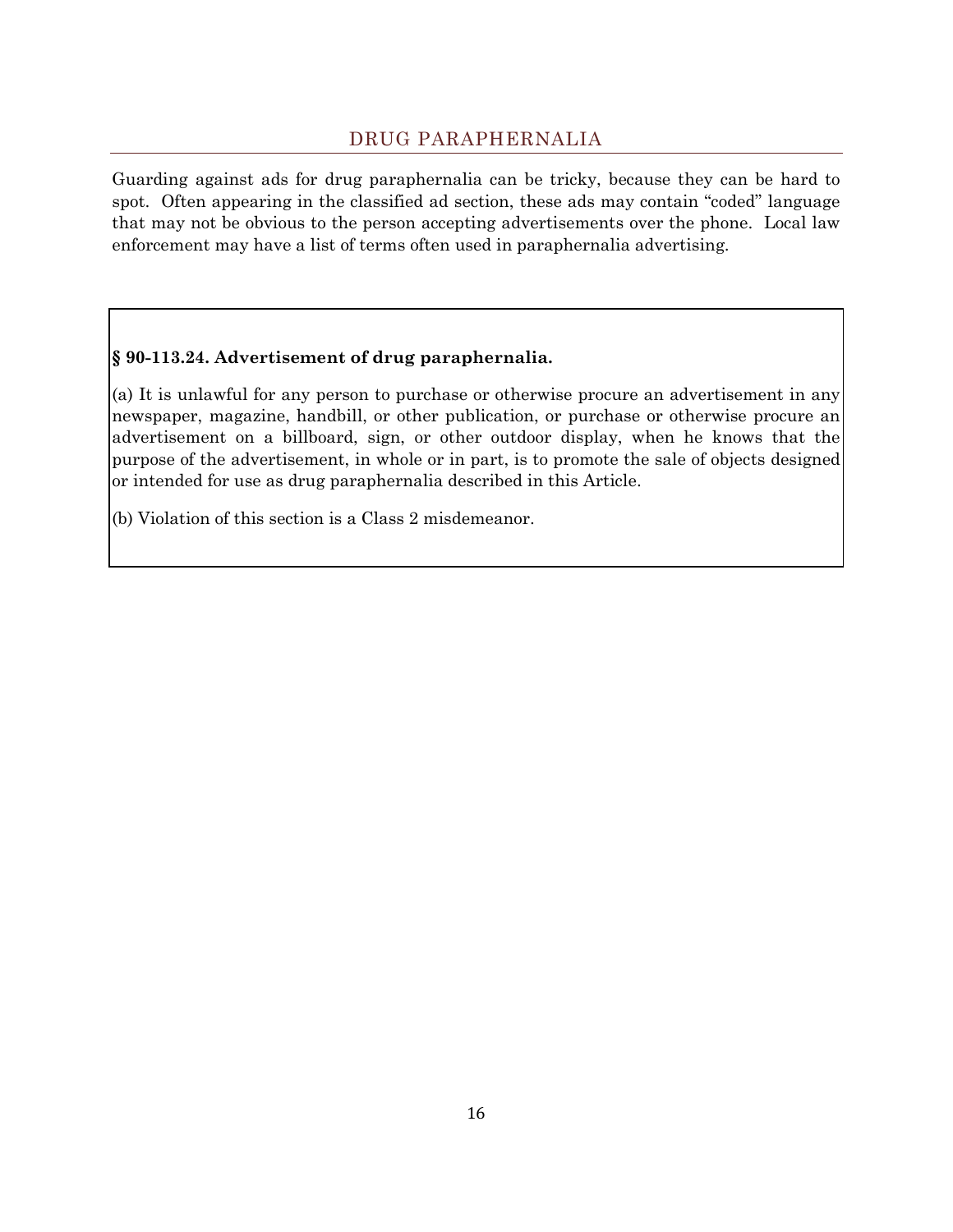<span id="page-16-0"></span>There are three main sources of federal regulations on employment discrimination and ## North Carolina laws:

- The 1964 Civil Rights Act, Title VII
- The Age Discrimination in Employment Act
- The American with Disabilities Act
- NC Equal Employment Practices Act
- NC Persons with Disabilities Protection Act

The Civil Rights Act covers employers engaged in interstate commerce with 15 or more employees but excludes the United States government, Native American tribes and tax-exempt private clubs. Under the CRA, ads may not express any preference "based on race, color, religion, sex or national origin." There is an exception to this if a religious organization chooses to hire someone of a specific faith to do work connected with the faithbased activities of the organization.

The Age Discrimination in Employment Act of 1967 applies to employers engaged in interstate commerce with 20 or more employees. The law prohibits advertisements that express a preference based on age. There is an exception to this if the advertisement expresses a preference for an older worker.

The Americans with Disabilities Act applies to employers engaged in interstate commerce with 15 or more employees and prohibits discrimination based on disability. The NC Persons with Disabilities Protection Act, likewise, prohibits discrimination based on disabilities by employers with 15 or more employees.

The NC Equal Employment Practices Act applies to employers with 15 or more employees and protects against discrimination based on race, religion, color, national origin, age, sex or handicap.

North Carolina law regulates private personnel services and job listing services. Both must be licensed. Private personnel services may not use symbols that could cause confusion with a government agency. Job listing services must advertise the business name of the service, as well as the term "job listing service," and may only advertise notices of actual open jobs they have received and recorded. Job listing service ads may not directly or indirectly state that the job applicant will pay no fee.

North Carolina also regulations advertising for work-at-home schemes. Only advertisers who will pay "a wage, salary, set fee, or commission" may advertise and only if the "opportunity" does not require a deposit on or purchase of "instructional booklets, brochures, kits" or the like.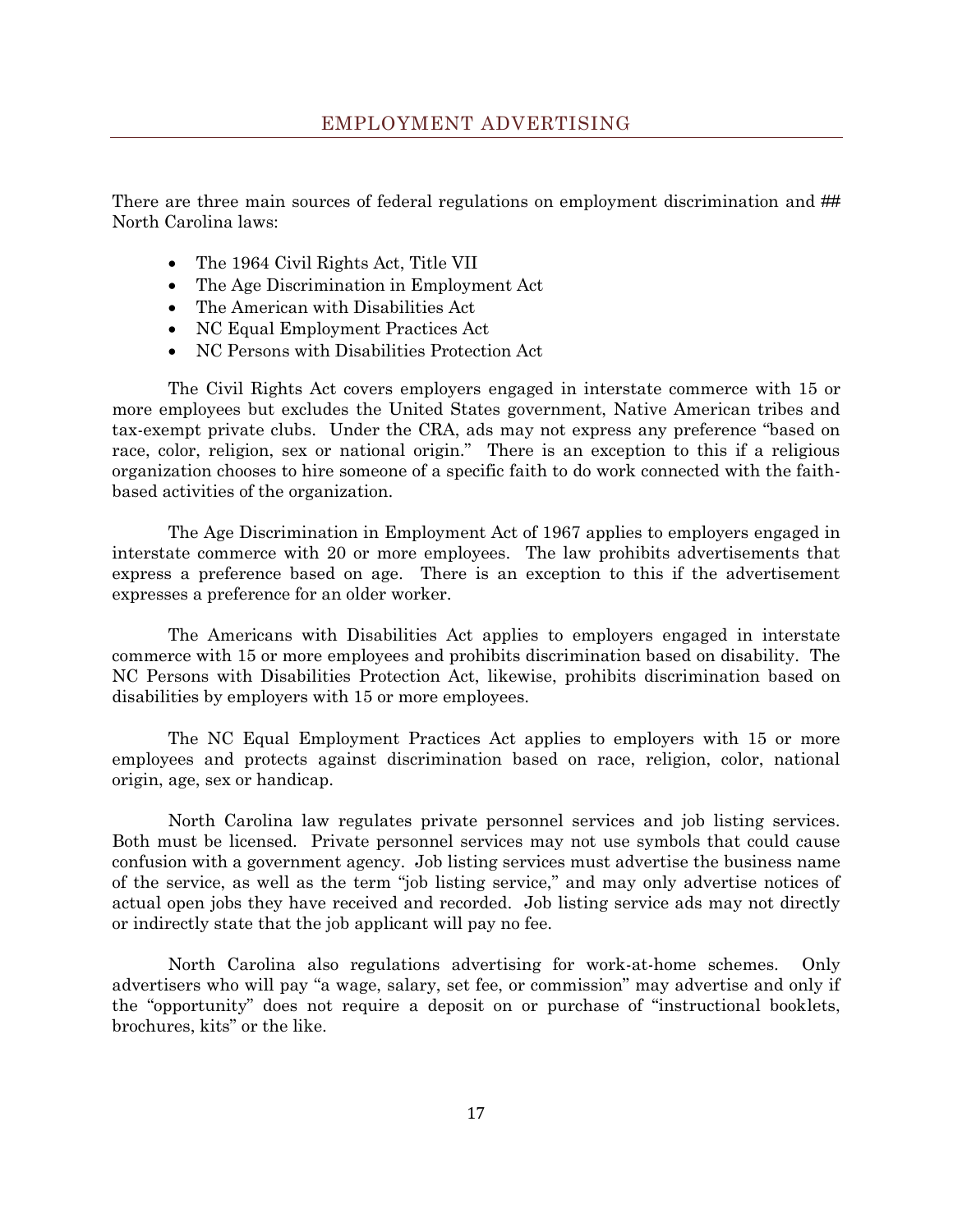<span id="page-17-0"></span>The Fair Housing Act applies to the sale or rental of housing, including single-family housing sold with or without a broker and owner-occupied buildings with no more than four units and regulations housing advertising.

Under the Fair Housing Act it is unlawful to publish advertisements indicating any preference, limitation, or discrimination on the basis of race, color, religion, sex, handicap, familial status, or national origin.

An advertisement's discriminatory nature may be conveyed by words, phrases, photographs, illustrations, symbols, or forms.

The selection of particular media for placing advertisements may also illustrate discriminatory nature if the selection will prevent particular segments of the population from learning of the housing opportunity.

Religious organizations and private clubs are exempted from these rules and *may* limit or give preference to members of the same religion or club so long as membership is not restricted on the basis of race, color, or national origin.

Housing qualified as "housing for older persons" is exempted from familial status requirements.

Persons convicted of making or selling drugs may be discriminated against.

While not mandated, the Department of Housing and Urban Development encourages publishers to post copies of their non-discrimination policy in a conspicuous place so that it will be read by potential advertisers.

HUD also encourages publishers to include a notice regarding compliance with the Fair Housing Act at the beginning of the real estate section.

Advertisements for shared living arrangements -- such as for roommates -- legally may contain language such as "Female roommate wanted" or "Christian couple to be companion to elderly person."

In 1995, a memorandum from Roberta Achtenberg, then-Assistant Secretary for Fair Housing and Equal Opportunity, established some guidelines for how advertisements might comply with the Fair Housing Act.

"Publishers and advertisers are responsible under the Act for making, printing, or

publishing an advertisements that violates the Act on its face."

"A publisher is not liable under the Act for advertisements which, in the context of the usage

in a particular advertisement, might indicate a preference, limitation or discrimination, but where such a preference is not readily apparent to the ordinary reader. Therefore,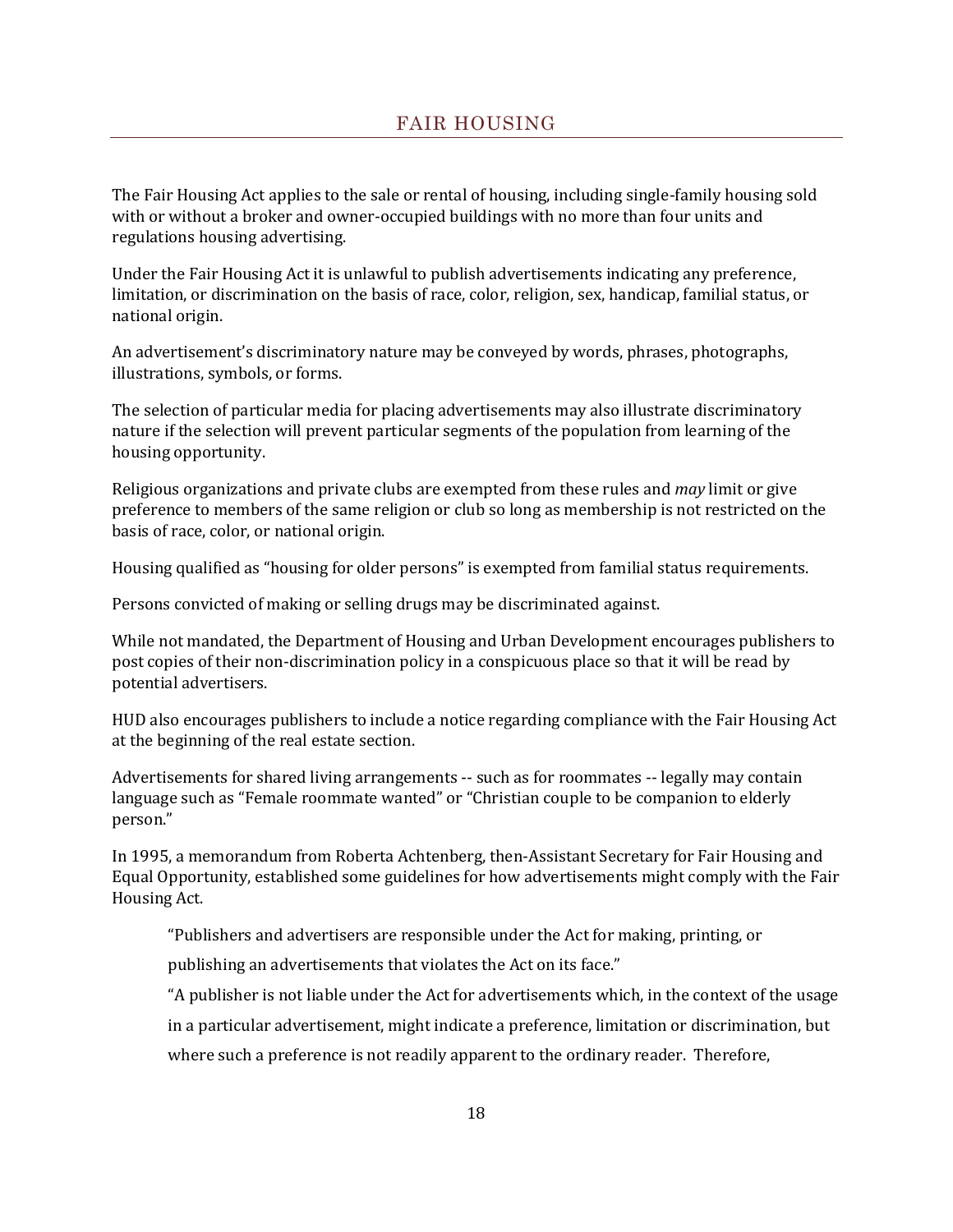complaints will not be accepted against publishers concerning advertisements where the language might or might not be viewed as being used in a discriminatory context." "Publishers can rely on the representations of the individual placing the ad that shared

living arrangements apply to the property in question."

A publisher may also generally rely on an owner's assurance that property meets the "housing for older persons" exemption from familial status requirements.

Certain phrases (e.g. "master bedroom," "rare find," "desirable neighborhood", etc.) are facially neutral, and advertisements using them will not create liability.

Advertisements containing descriptions of properties, services, facilities, or neighborhoods do not violate the act. Advertisements describing conduct required of the residents do not violate the act. Advertisements containing descriptions of accessibility features are lawful.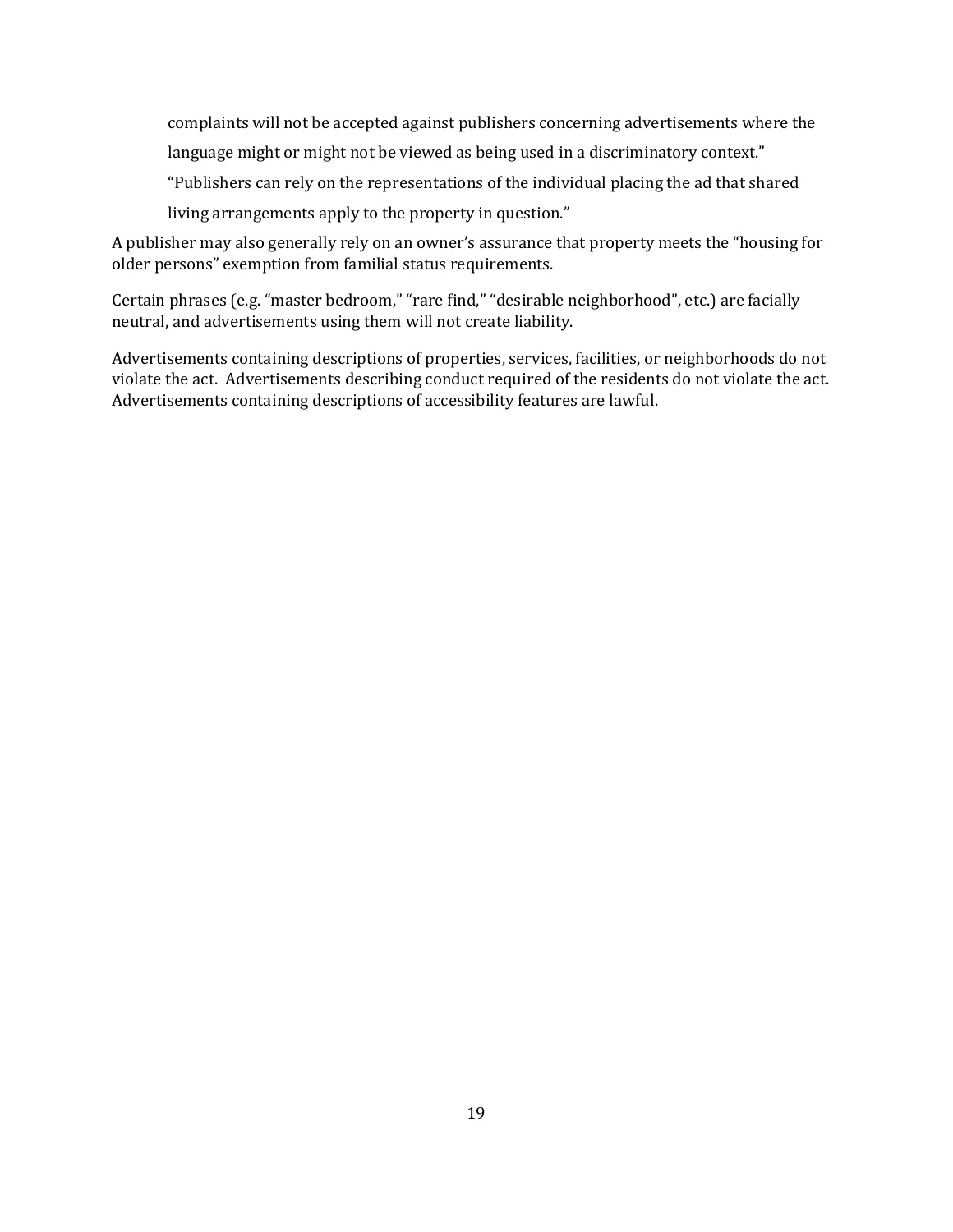<span id="page-19-0"></span>The advertising of pyrotechnics is illegal in North Carolina. The following are excluded from the definition of pyrotechnics:

- caps for toy pistols, provided that the explosive mixture of the explosive caps shall not exceed twenty-five hundredths (.25) of a gram for each cap.
- snake and glow worms
- smoke devices consisting of a tube or sphere containing a pyrotechnic mixture that produces white or colored smoke.
- noisemakers, including party poppers, string poppers, snappers and drop pops,
- wire sparklers

**§ 14-410. Manufacture, sale and use of pyrotechnics prohibited; exceptions; license required; sale to persons under the age of 16 prohibited.**

**(a) Except as otherwise provided in this section, it shall be unlawful for any individual, firm, partnership or corporation to manufacture, purchase, sell, deal in, transport, possess, receive, advertise, use, handle, exhibit, or discharge any pyrotechnics of any description whatsoever within the State of North Carolina**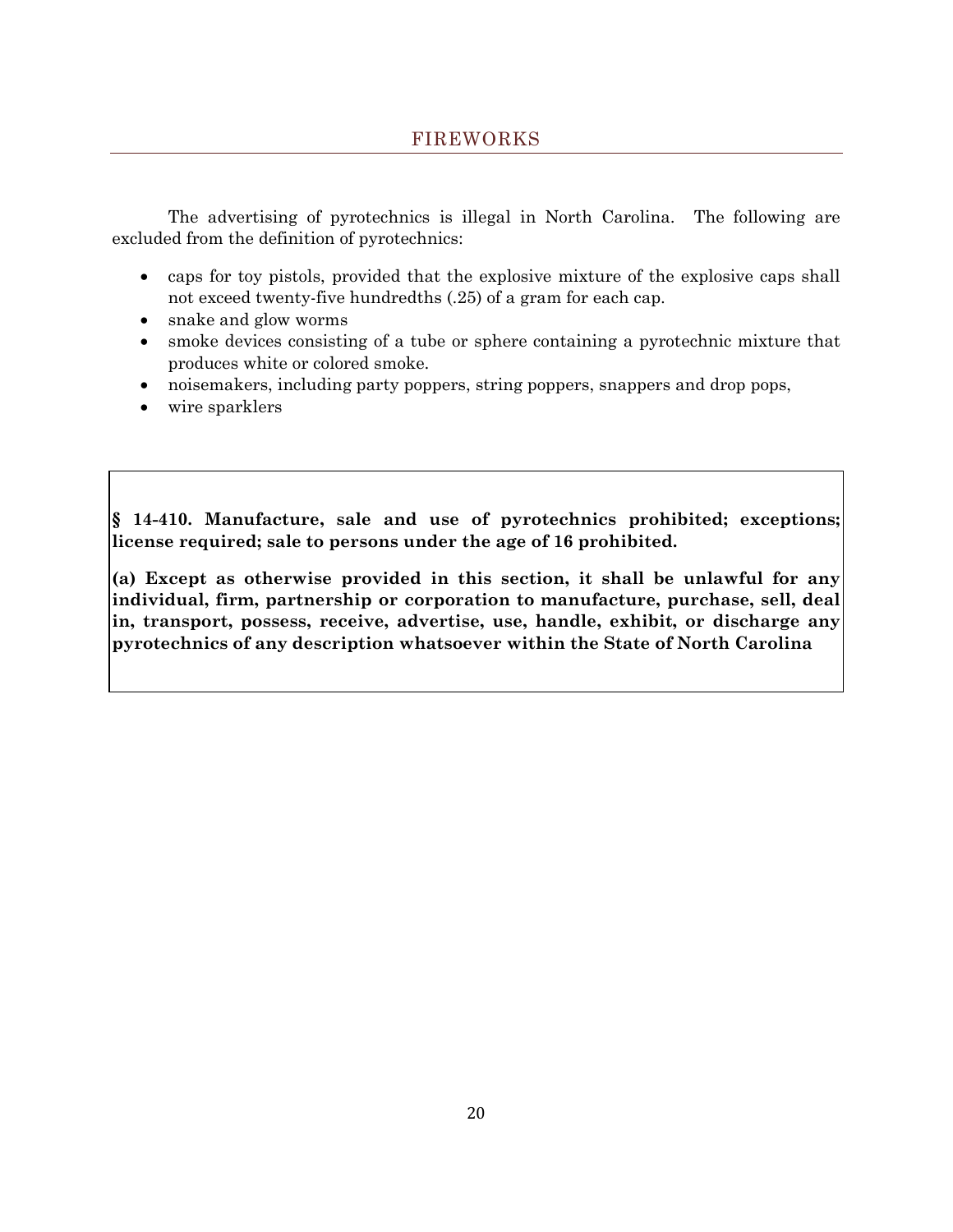## <span id="page-20-0"></span>**LOTTERIES**

Courts have interpreted private enterprise as constituting a lottery if it has three elements:

- the payment of money
- for the chance
- to win something of value.

Any scheme that has those three components is, arguably, a lottery and is illegal in North Carolina. (See below for special rules related to charity raffles and bingo.)

On its face, North Carolina's prohibition of advertising or other publication about lotteries prohibits the publication of ads for lotteries, even if they are legal, state-sponsored lotteries, such as the Virginia and South Carolina lotteries. On the other hand, neither state nor federal law prohibits the publication of advertisements for gaming activities conducted on Indian lands pursuant to the federal Indian Gaming Regulatory Act, 25 U.S.C. 2701 *et seq.* North Carolina newspapers may accept advertisements for the Harrah's casino on the Cherokee Indian Reservation in western North Carolina. And the last sentence of the statute exempts new media from the prohibition "provided the publishing is in connection with a lawful activity of the news medium." That specific provision has not been interpreted by our courts.

# **RAFFLES, BINGO AND GIVEAWAYS**

- Only tax-exempt organizations can lawfully conduct raffles.
- The maximum prizes that may be awarded, whether cash or value in merchandise, is \$125,000. Real property may be offered up to a value of \$500,000.
- Before accepting raffle or bingo advertising, publishers should obtain a statement from the advertiser that it is a tax-exempt organization and is conducting the raffle or bingo game in compliance with applicable law.
- Only tax-exempt organizations can conduct bingo games.
- The maximum prize for any one game of bingo is \$500. The maximum aggregate amount of prizes, in cash and/or merchandise, that may be offered or paid at any one session of bingo is \$1,500, unless the exempt organization holds only one session of bingo during a calendar week, in which case up to \$2,500 total may be awarded in aggregate.
- Beach bingo a game with a maximum prize of  $$10.00 is$  legal and can be operated as a business by for-profit organizations.
- Any advertisement for a prize giveaway in connection with the sale or lease of property, goods or services shall contain disclosure of
	- · on whose behalf the contest or promotion is conducted
	- · all material conditions which a participant must meet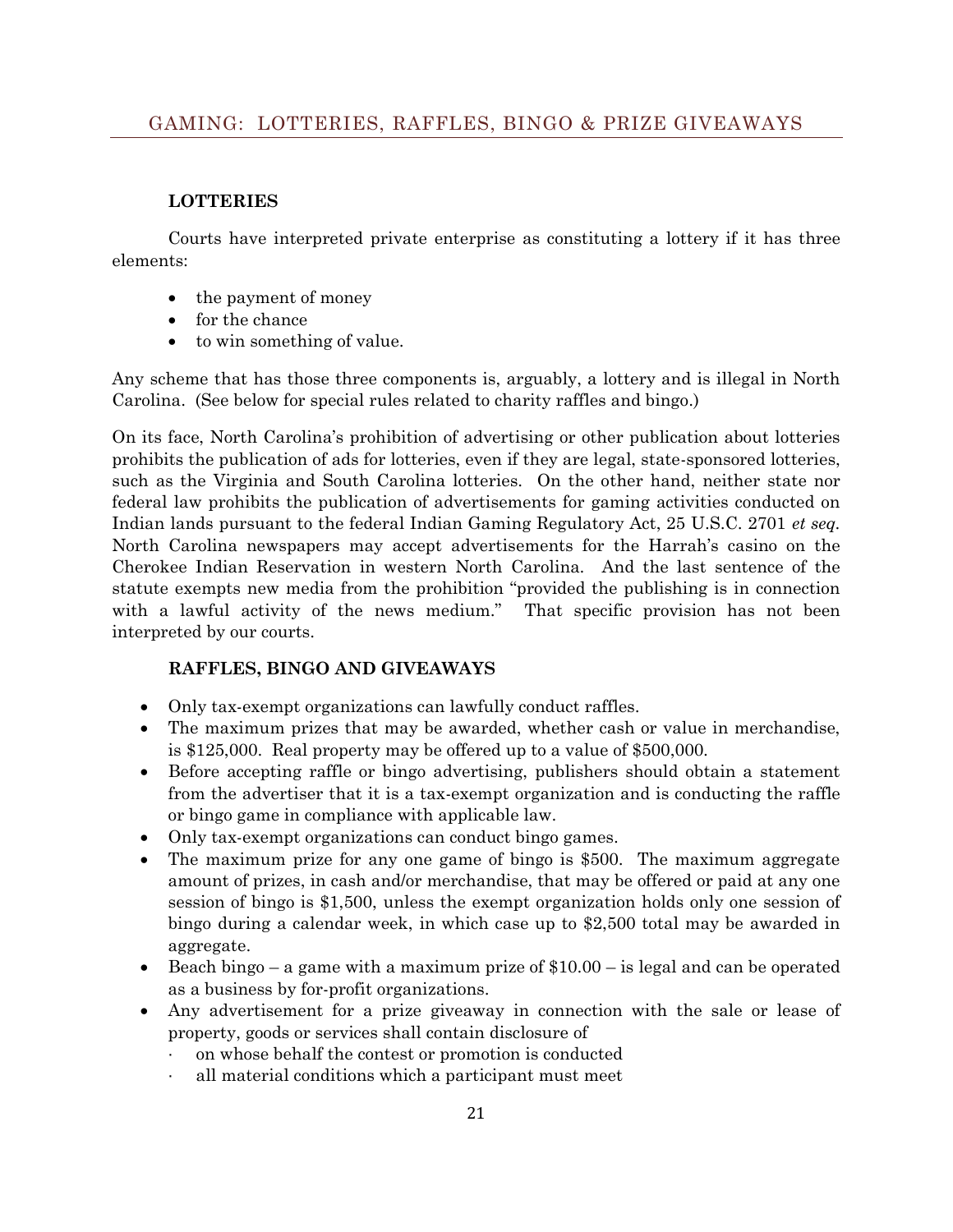- · the actual retail value of each item or prize
- the actual number of each item or prize to be awarded
- · the odds of receiving each item or prize.

These requirements do not apply if

- · participants do not make a purchase
- participants are only required to submit an entry form, and
- · participants are not required to listen to a sales presentation.

## **§ 14-289. Advertising lotteries.**

Except as provided in Chapter 18C of the General Statutes or in connection with a lawful raffle as provided in Part 2 of this Article, if anyone by writing or printing or by circular or letter or in any other way, advertises or publishes an account of a lottery, whether within or without this State, stating how, when or where the same is to be or has been drawn, or what are the prizes therein or any of them, or the price of a ticket or any share or interest therein, or where or how it may be obtained, he shall be guilty of a Class 2 misdemeanor. News medium as defined in G.S. 8-53.11 shall be exempt from this section provided the publishing is in connection with a lawful activity of the news medium.

### **§ 14-290. Dealing in lotteries.**

Except as provided in Chapter 18C of the General Statutes or in connection with a lawful raffle as provided in Part 2 of this Article, if any person shall open, set on foot, carry on, promote, make or draw, publicly or privately, a lottery, by whatever name, style or title the same may be denominated or known; or if any person shall, by such way and means, expose or set to sale any house, real estate, goods, chattels, cash, written evidence of debt, certificates of claims or any other thing of value whatsoever, every person so offending shall be guilty of a Class 2 misdemeanor which may include a fine not to exceed two thousand dollars (\$2,000). Any person who engages in disposing of any species of property whatsoever, including money and evidences of debt, or in any manner distributes gifts or prizes upon tickets, bottle crowns, bottle caps, seals on containers, other devices or certificates sold for that purpose, shall be held liable to prosecution under this section. Any person who shall have in his possession any tickets, certificates or orders used in the operation of any lottery shall be held liable under this section, and the mere possession of such tickets shall be prima facie evidence of the violation of this section. This section shall not apply to the possession of a lottery ticket or share for a lottery game being lawfully conducted in another state.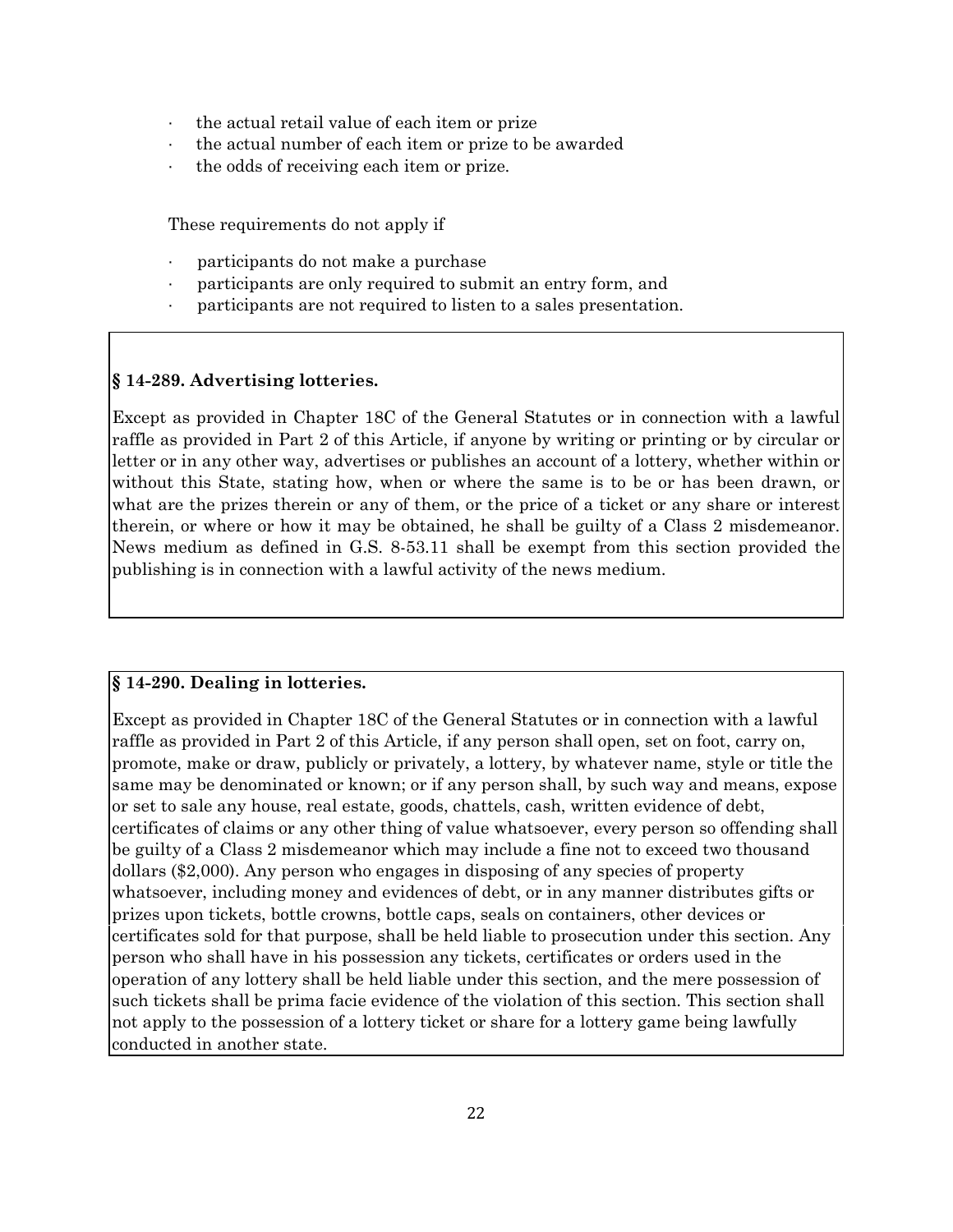- <span id="page-22-0"></span> Newspapers may not charge in excess of their local commercial rates for publication of legal notices.
- Newspapers must file their legal notice rate with the clerk of superior court and may not charge a rate in excess of the filed rate. Therefore, publishers should update the filed rate any time advertising rates are increased and should check the filed rate at least once a year.
- To be eligible to publish legal notices, a newspaper must
	- · be of general circulation
	- have paid subscribers
	- · be admitted to the Periodicals Class of the U.S. mails in the county where the notice is required to run
	- · have been published 25 of the last 26 weeks

# **§ 1-597. Regulations for newspaper publication of legal notices, advertisements, etc.**

Whenever a notice … shall be authorized or required by any of the laws of the State of North Carolina … to be published or advertised in a newspaper, such publication, advertisement or notice shall be of no force and effect unless it shall be published in a newspaper with a general circulation to actual paid subscribers which newspaper at the time of such publication, advertisement or notice, shall have been admitted to the United States mails in the Periodicals class in the county or political subdivision where such publication, advertisement or notice is required to be published, and which shall have been regularly and continuously issued in the county in which the publication, advertisement or notice is authorized or required to be published, at least one day in each calendar week for at least 25 of the 26 consecutive weeks immediately preceding the date of the first publication of such advertisement, publication or notice; … .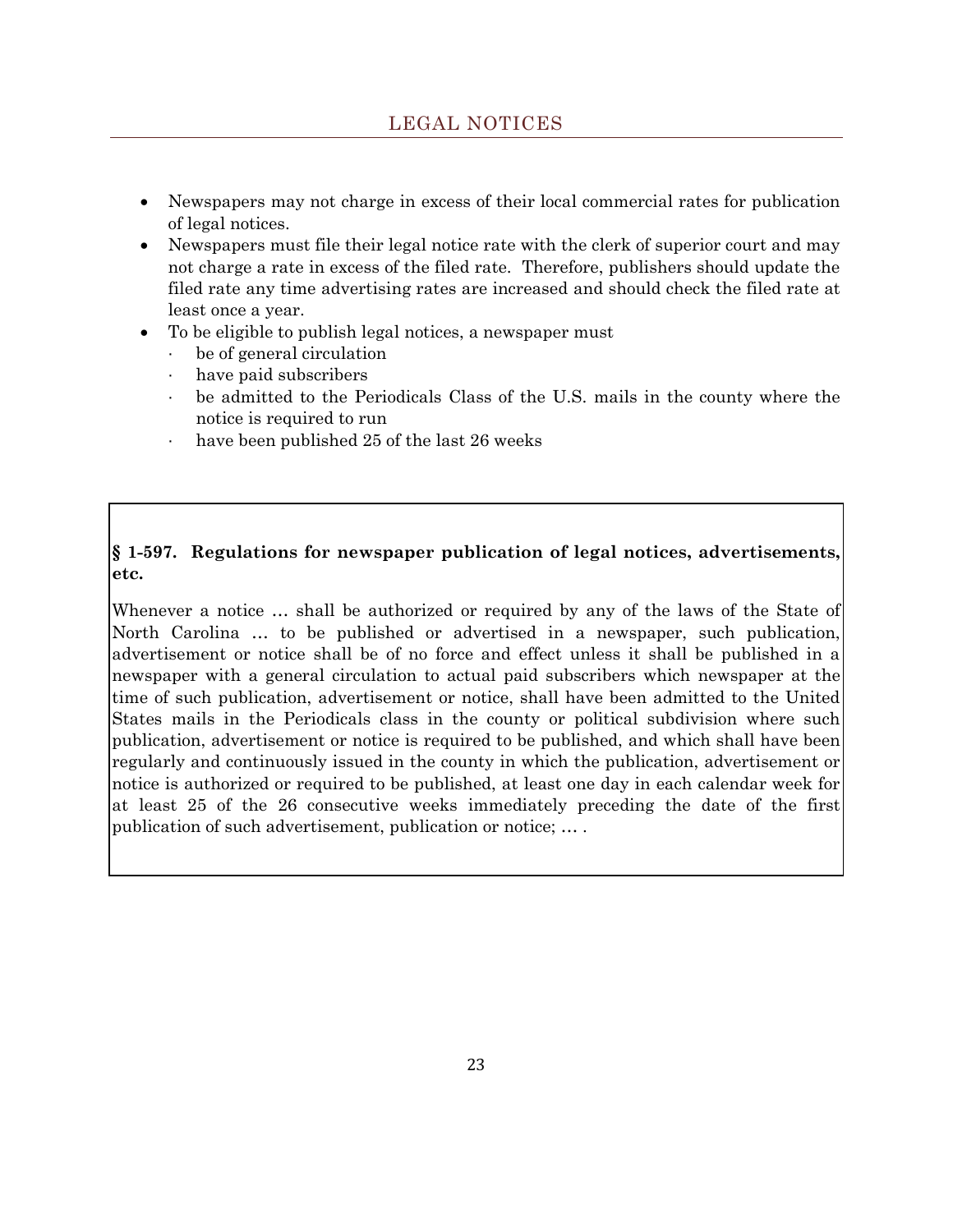## **§ 1-596. Charges for legal advertising.**

The publication of all advertising required by law to be made in newspapers in this State shall be paid for at not to exceed the local commercial rate of the newspapers selected. Any public or municipal officer or board created by or existing under the laws of this State that is now or may hereafter be authorized by law to enter into contracts for the publication of legal advertisements is hereby authorized to pay therefor prices not exceeding said rates.

No newspaper in this State shall accept or print any legal advertising until said newspaper shall have first filed with the clerk of the superior court of the county in which it is published a sworn statement of its current commercial rate for the several classes of advertising regularly carried by said publication, and any owner or manager of a newspaper violating the provisions of this section shall be guilty of a Class 1 misdemeanor.

# **§ 1-598. Sworn statement prima facie evidence of qualifications; affidavit of publication.**

Whenever any owner, partner, publisher, or other authorized officer or employee of any newspaper which has published a notice … within the meaning of G.S. 1-597 has made a written statement under oath taken before any notary public or other officer or person authorized by law to administer oaths, stating that the newspaper in which such notice, paper, document, or legal advertisement was published, was, at the time of such publication, a newspaper meeting all of the requirements and qualifications prescribed by G.S. 1-597, such sworn written statement shall be received in all courts in this State as prima facie evidence that such newspaper was at the time stated therein a newspaper meeting the requirements and qualifications of G.S. 1-597. …

The owner, a partner, publisher or other authorized officer or employee of any newspaper in which such notice, paper, document or legal advertisement is published, when such newspaper is a qualified newspaper within the meaning of G.S. 1-597, shall include in the affidavit of publication of such notice, paper, document or legal advertisement a statement that at the time of such publication such newspaper was a qualified newspaper within the meaning of G.S. 1-597.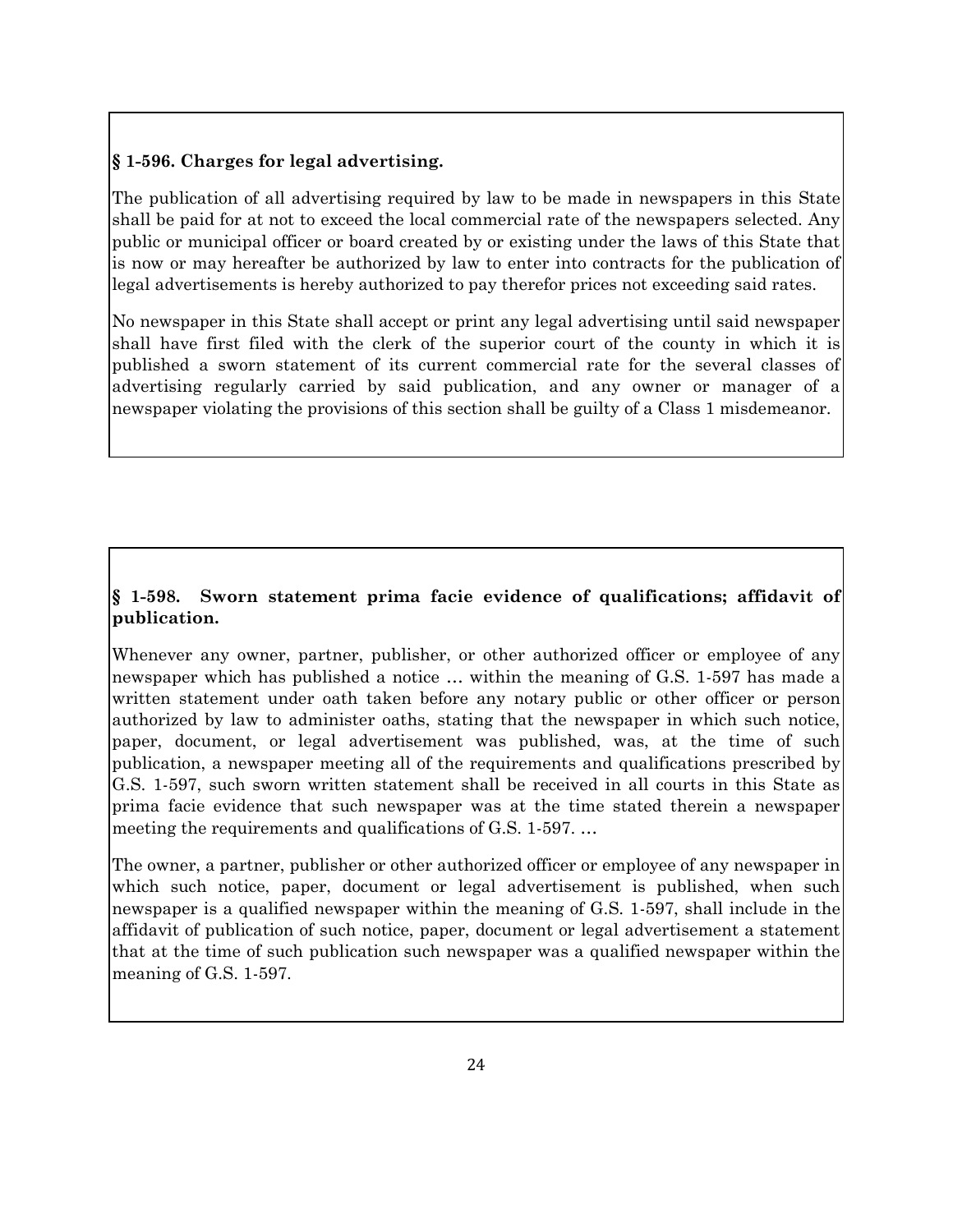# **§ 1-600. Proof of publication of notice in newspaper; prima facie evidence.**

(a) Publication of any notice permitted or required by law to be published in a newspaper may be proved by a printed copy of the notice together with an affidavit made before some person authorized to administer oaths, of the publisher, proprietor, editor, managing editor, business or circulation manager, advertising, classified advertising or any other advertising manager or foreman of the newspaper, showing that the notice has been printed therein and the date or dates of publication. If the newspaper is published by a corporation, the affidavit may be made by one of the persons hereinbefore designated or by the president, vice president, secretary, assistant secretary, treasurer, or assistant treasurer of the corporation.

(b) Such affidavit and copy of the notice shall constitute prima facie evidence of the facts stated therein concerning publication of such notice.

(c) The method of proof of publication of a notice provided for in this section is not exclusive, and the facts concerning such publication may be proved by any competent evidence.

.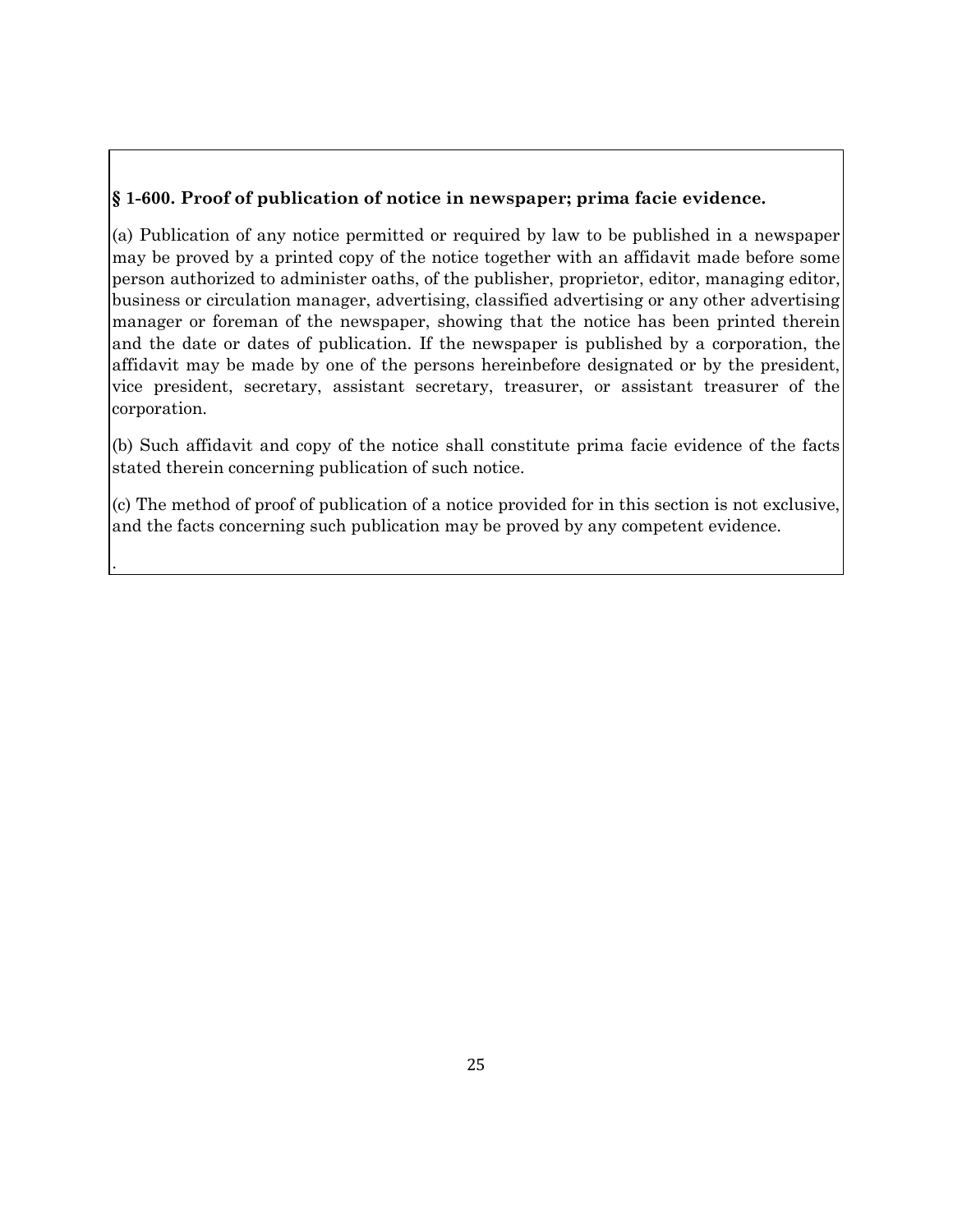- <span id="page-25-0"></span>Motor vehicle dealers must list their dealer license number in advertisements.
- The Federal Truth in Lending Act contains strict rules regarding advertising credit terms. If an advertisement lists particular finance terms – down payment amount, dollar amount of payments, number of payments, period of repayment, and dollar amount of the finance charge -- then the advertisement must also list each of the following:
	- · cash price (or amount of a loan),
	- · the required down payment (if any),
	- · number, amount and frequency of payments,
	- · annual percentage rate of interest, and
	- · the total payments required (the "deferred payment price").

# **§ 20-290. Licenses to specify places of business; display of license and list of salesmen; advertising.**

(a) The license of a motor vehicle dealer shall list each of the dealer's established salesrooms in this State. A license of a manufacturer, factory branch, distributor, distributor branch, or wholesaler shall list each of the license holder's places of business in this State. A license shall be conspicuously displayed at each place of business. In the event the location of a business changes, the Division shall endorse the change of location on the license, without charge.

(b) Each dealer shall keep a current list of his licensed salesmen, showing the name of each licensed salesman, posted in a conspicuous place in each place of business.

(c) Whenever any licensee places an advertisement in any newspaper or publication, the licensee's name shall appear in the advertisement.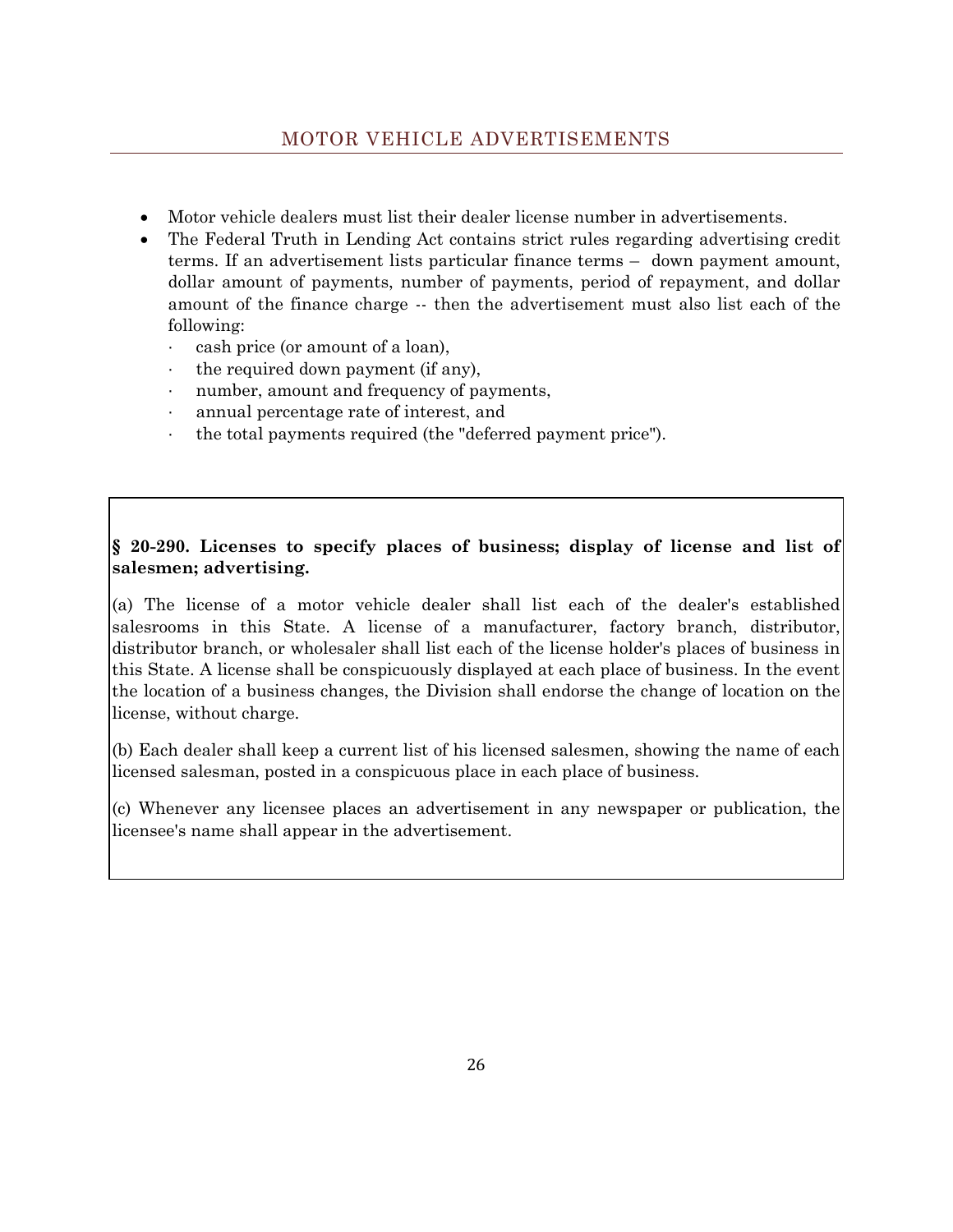<span id="page-26-0"></span>The primary provisions governing political advertising in print media are found in G.S. § 126-278.39.

- The ad must include the statement: "Paid for by \_\_\_\_\_\_\_\_\_ [Name of candidate, candidate campaign committee, political party organization, political action committee, referendum committee, individual, or other sponsor]."
- If the ad relates to a ballot measure, it must state the sponsor's position either for or against the ballot measure.
- If the ad relates to the election of a "clearly identified candidate," the ad must state whether it is authorized by the candidate.
- If the sponsor of an advertisement has coordinated or consulted about the advertisement or the expenditure with the candidate who is intended to benefit, the advertisement must disclose the name of the candidate who is intended to benefit from the advertisement.
- The height of all disclosure statements required by law must be at least five percent (5%) of the height of the printed space of the advertisement (up to a maximum of 28 point), but in no event less than 12 points in size.

There are two very limited circumstances in which the disclosure requirements of G.S. § 163-278.39 do not apply:

- an individual, "uncoordinated independent" expenditures totaling less than \$1000 or
- if an individual incurs expenses with respect to a referendum.

Newspapers receiving political advertising have an obligation to maintain records related to the advertisements placed and to make those records available to the public. A sample form follows the statutory provisions below.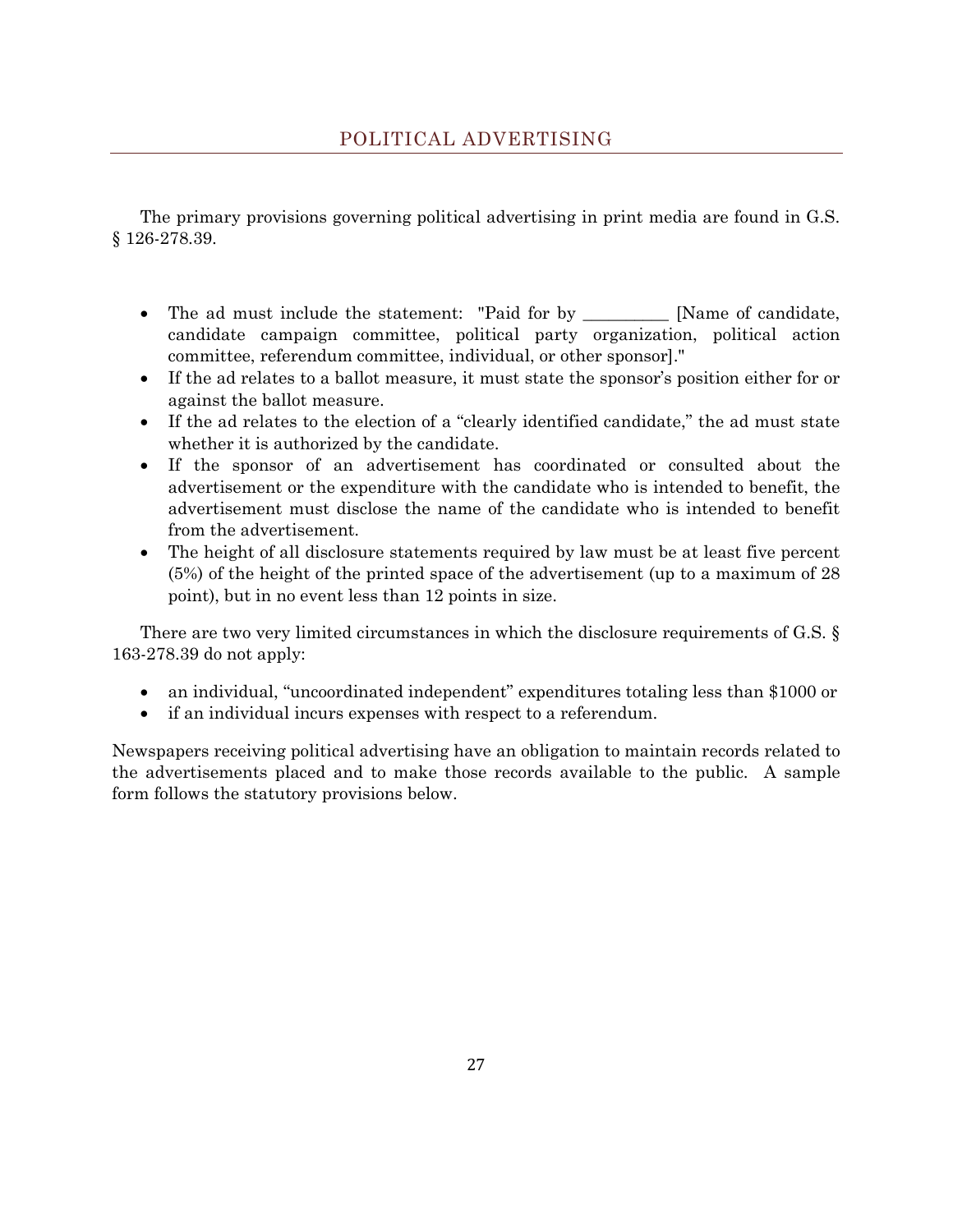## **§ 163-278.17. Statements of media outlets regarding political advertising.**

(a) Repealed by Session Laws 1985, c. 183, s. 1.

(b) Each media outlet shall require written authority for each expenditure from each candidate, treasurer or individual making or authorizing an expenditure. A candidate may authorize advertisement paid for by a treasurer appointed by the candidate. All written authorizations of expenditures signed by a candidate, treasurer or individual shall be deemed public records and copies of those written authorizations shall be available for inspection during normal business hours at the office(s) of the media outlet making the publication or broadcast nearest to the place(s) of publication or broadcast.

(c) Repealed by Session Laws 1985, c. 183, s. 2.

(d) Each media outlet shall require written authority for each independent expenditure or electioneering communication from each individual, person, or entity making or authorizing an independent expenditure or electioneering communication. All written authorizations of independent expenditures or electioneering communications shall be deemed public records, and copies of those written authorizations shall be available for inspection during normal business hours at the office(s) of the media outlet making the publication or broadcast nearest to the place(s) of publication or broadcast. The written authorization shall include all of the following:

 (1) The name and address of the individual, person, or entity making the independent expenditure or electioneering communication.

 (2) The information required by G.S. 163-278.39(a), provided however that the provisions of G.S. 163-278.39(a)(7) and (a)(8) shall not apply to radio or television advertising.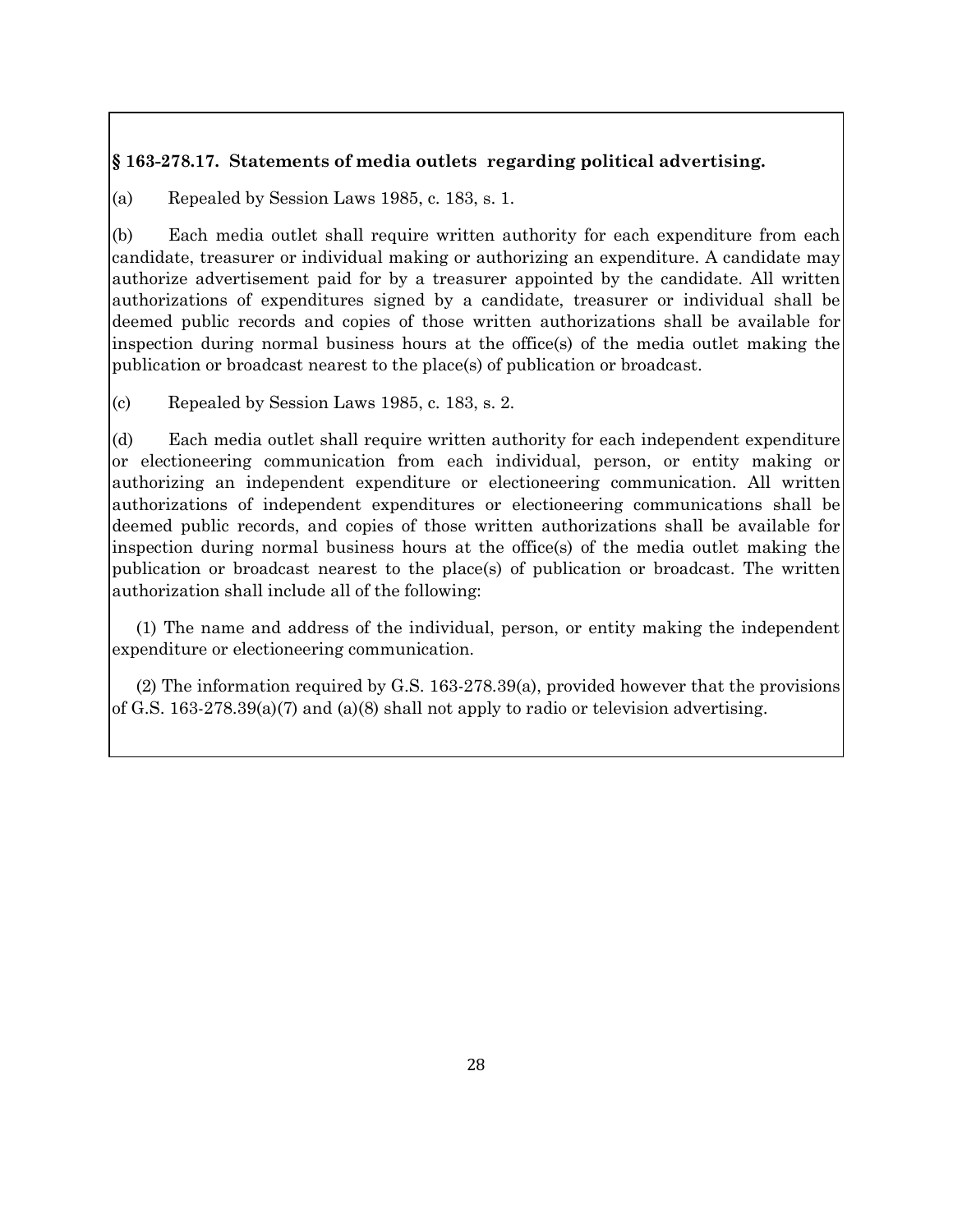# **§ 163-278.18. Normal commercial charges for political advertising.**

(a) No media and no supplier of materials or services shall charge or require a candidate, treasurer, political party, affiliated party committee, or individual to pay a charge for advertising, materials, space, or services purchased for or in support of or in opposition to any candidate, political committee, or political party that is higher than the normal charge it requires other customers to pay for comparable advertising, materials, space, or services purchased for other purposes.

(b) A newspaper, magazine, or other advertising medium shall not charge any candidate, treasurer, political committee, political party, or individual for any advertising for or in support of or in opposition to any candidate, political committee or political party at a rate higher than the comparable rate charged to other persons for advertising of comparable frequency and volume; and every candidate, treasurer, political party or individual, with respect to political advertising, shall be entitled to the same discounts afforded by the advertising medium to other advertisers under comparable conditions and circumstances.

# **§ 163-278.35. Preservation of records.**

All reports, records and accounts required by this Article to be made, kept, filed, or maintained by any individual, media, candidate or treasurer shall be preserved and retained by the individual, media, candidate or treasurer for at least two years counting from the date of the election to which such reports, records and accounts refer.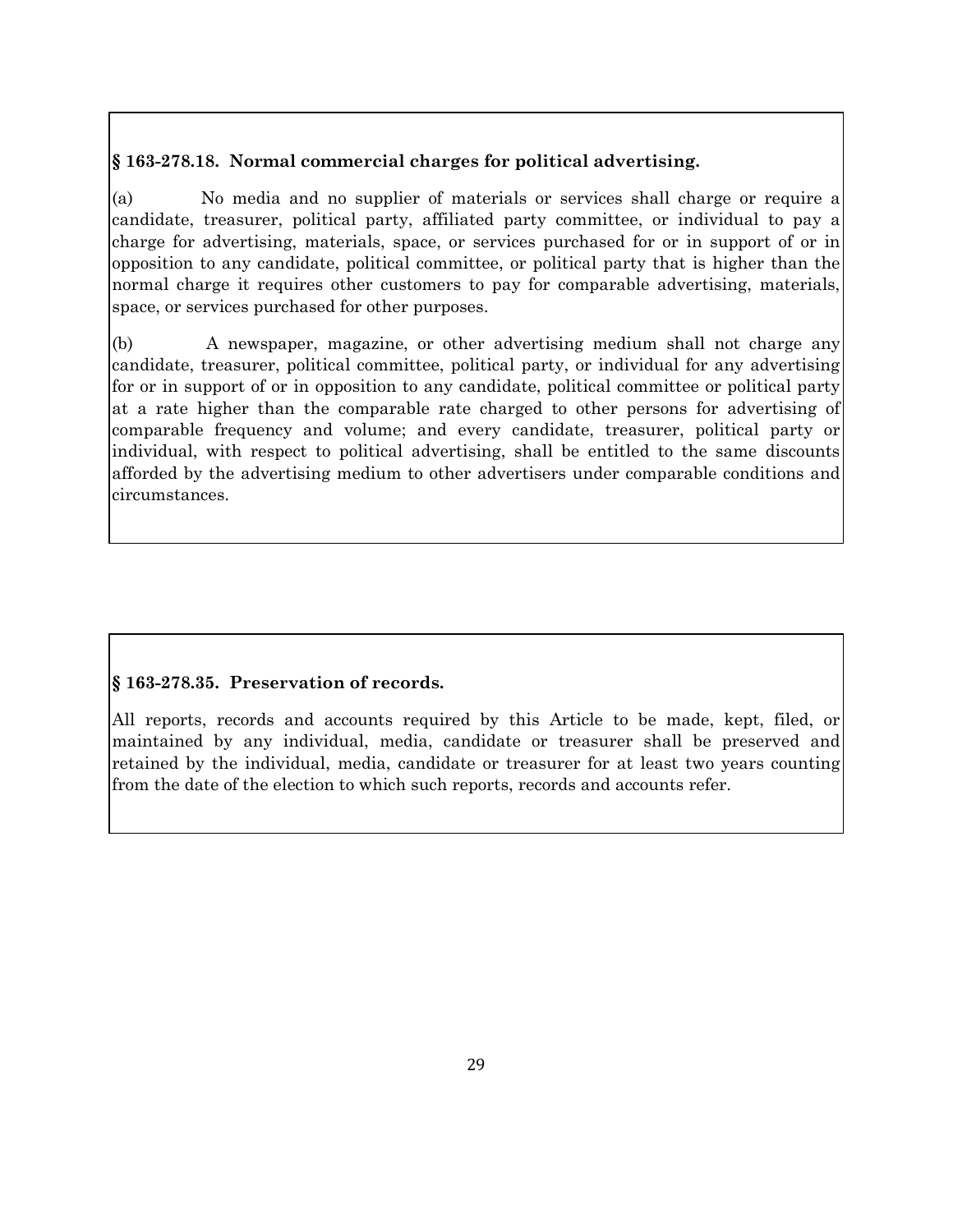#### <span id="page-29-0"></span>STATEMENTS OF MEDIA OUTLET REGARDING POLITICAL ADVERTISING

#### **[sample form]**

#### **Required pursuant to § 163-278.17**

#### STATEMENT OF MEDIA OUTLET RECEIVING POLITICAL ADVERTISING

Placement and payment of this advertisement is authorized by \_\_\_\_\_\_\_\_\_\_\_\_\_\_\_\_\_\_\_\_

Address (if this is an independent expenditure<sup>1</sup>):

\_\_\_\_\_\_\_\_\_\_\_\_\_\_\_\_\_\_\_\_\_\_\_\_\_\_\_\_\_\_\_\_\_

\_\_\_\_\_\_\_\_\_\_\_\_\_\_\_\_\_\_\_\_\_\_\_\_\_\_\_\_\_\_\_\_\_

l

All expenditures for media expenses shall be made by a verifiable form of payment. N.C. Gen. Stat. Ann. § 163-278.8(e).

By law, media expenditure statements must be maintained for two years from the date of the election referenced in the advertisement, G.S. § 163-278.35, and must be available for inspection during normal business hours. G.S. § 163-278.17(b).

<sup>1</sup> "Independent expenditure" means an expenditure to support or oppose the nomination or election of one or more clearly identified candidates that is not a coordinated expenditure. Supporting or opposing the election of clearly identified candidates includes supporting or opposing the candidates of a clearly identified political party. As applied to referenda, the term "independent expenditure" applies if consultation or coordination does not take place with a referendum committee that supports a ballot measure the expenditure supports, or a referendum committee that opposes the ballot measure the expenditure opposes. N.C.GS. § 163-278.6(9)(a).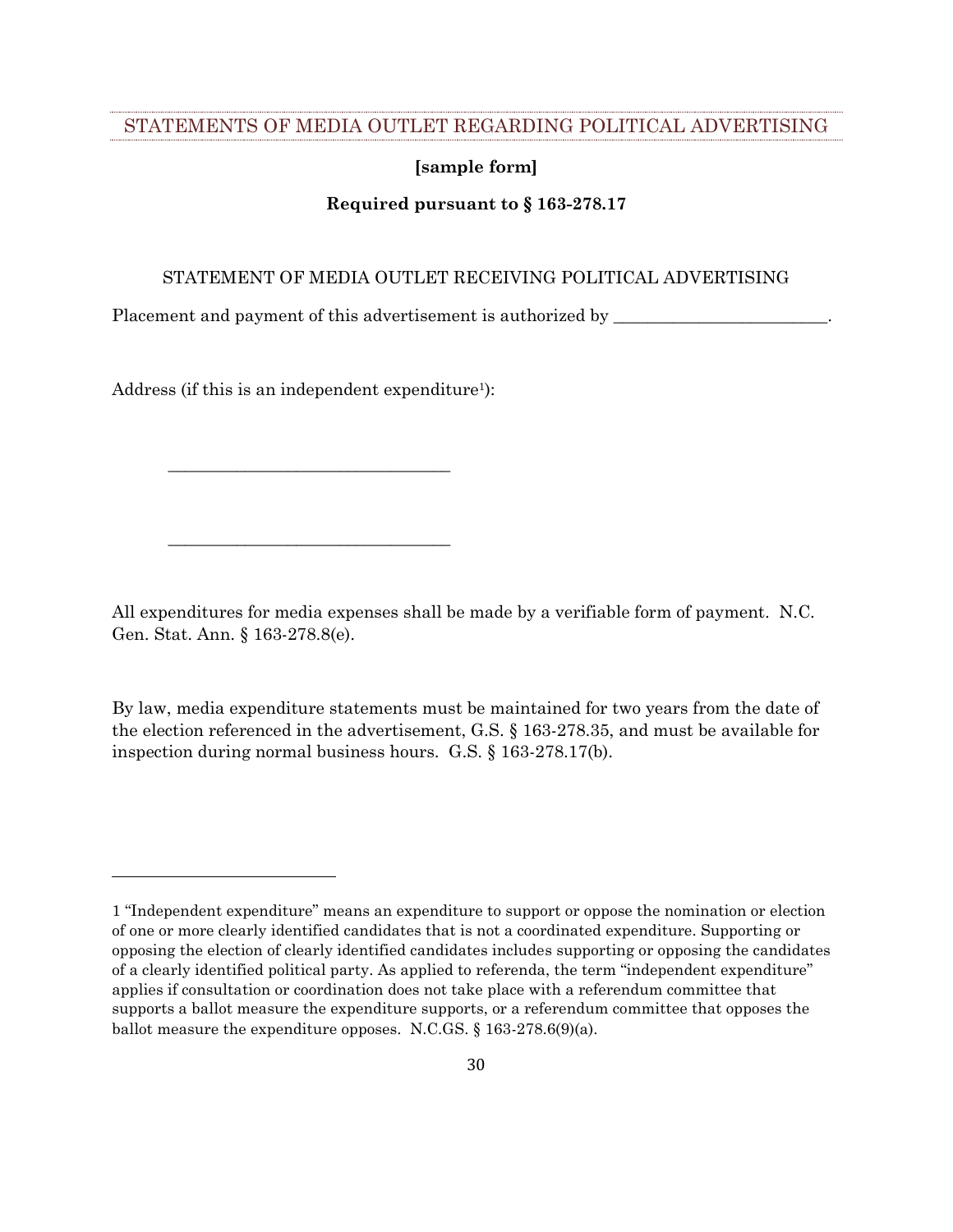# A POLITICAL ADVERTISING CHEAT SHEET

## **WHO IS COVERED?**

<span id="page-30-0"></span>Note first, the *sponsor* of an ad bears the responsibility of complying with the disclosure requirements of the statute, not the newspaper. Additionally, a newspaper representative should never give legal advice to an advertiser.

The disclosure requirements do not apply to an individual who makes uncoordinated expenditures in a candidate election totaling less than \$1,000. A coordinated expenditure is one that is made in concert or cooperation with, or at the request or suggestion of, a candidate, a candidate campaign committee, the agent of the candidate, or the agent of the candidate campaign committee. G.S. § 163- 278.39C(1).

The disclosure requirements do not apply to an individual placing ads related to a referendum. G.S. § 163-278.39C(2).

## **WHAT'S IN THE AD?**

The ad must state "Paid for by …" and then name the candidate, candidate campaign committee, political party organization, political action committee, referendum committee, individual, or other sponsor. G.S. § 163-278.39.

If the sponsor is created pursuant to G.S. 163-278.19(b), the "name" must be the name of the corporation, insurance company, business entity, labor union or professional association whose officials, employees, or members established the committee. If not, the name must be or include the economic interest principally represented by the committee's organizers or intended to be advanced by use of the committee's receipts. G.S. § 163-278.7(b)(1).

If the sponsor is an individual, list all sponsors who are paying for the ad.

If the ad clearly supports or opposes a particular candidate, the ad must state whether it is authorized by the candidate: "Authorized by [name of candidate], candidate for [name of office]" or "Not authorized by a candidate." This does not apply if the candidate or candidate's campaign committee places the ad. G.S. § 163-  $278.39(a)(6)$ .

If the ad was coordinated with a particular candidate and opposes another particular candidate, the ad must state which candidate is intended to benefit from the ad. G.S. § 163-278.39(a)(7).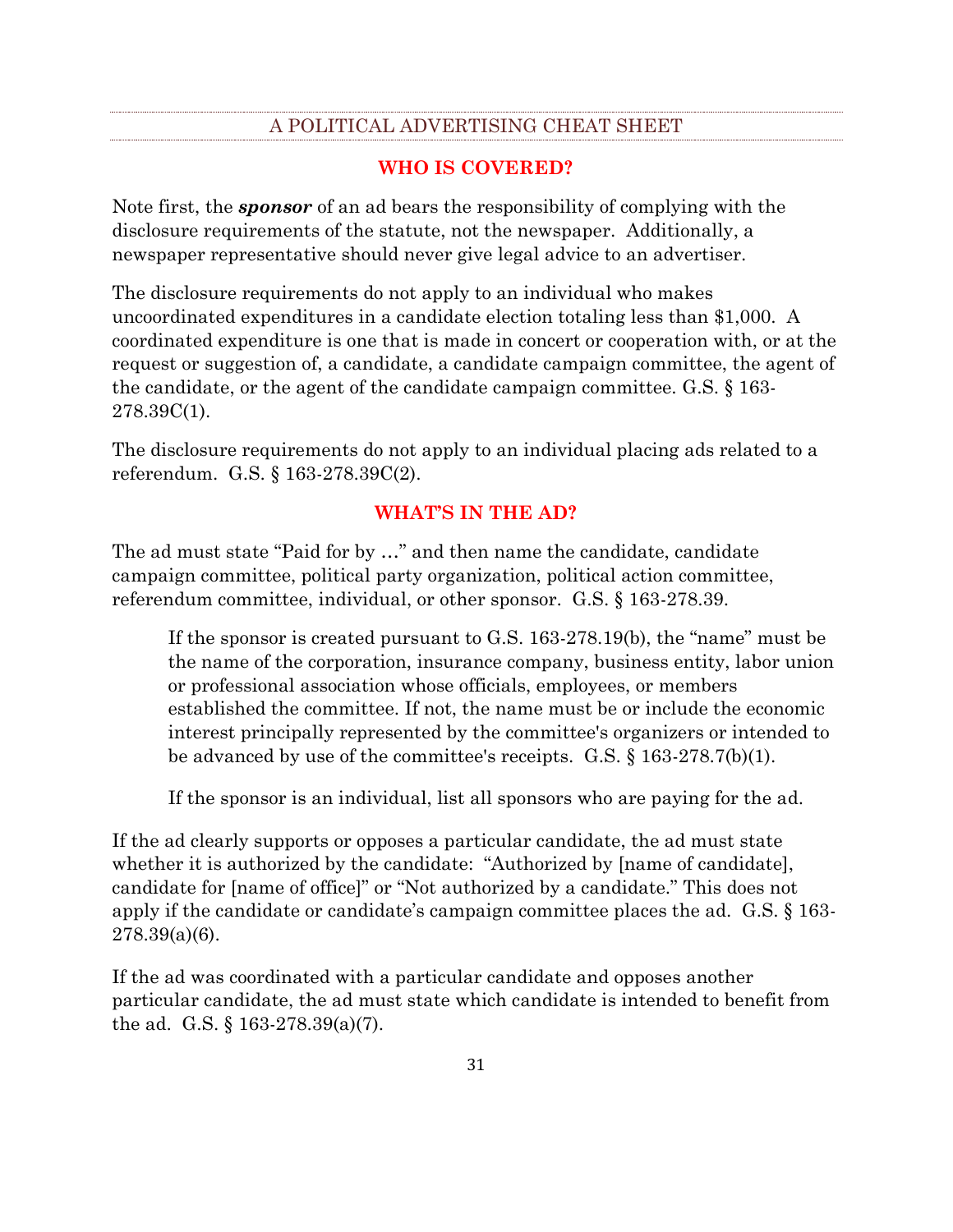# **HOW BIG DOES THE AD HAVE TO BE?**

The disclosure must be 5% of the height of the ad, but the statute puts parameters on that. It must always be at least 12 point type, and even if the ad is so big that 5% yields a type size larger than 28 point, it only has to be 28 point. G.S. § 163- 278.39(b).

# **WHAT CAN YOU CHARGE AND HOW CAN IT BE PAID?**

You cannot charge more than your customary rate for comparable advertising. G.S. § 163-278.18(a). You also cannot favor one candidate over another with your rates. G.S. § 163-278.18(b). You can give volume or other discounts, so long as they are equally available to all political ad sponsors. G.S. § 163-278.18(b).

You cannot accept cash payments for political ads. "All expenditures for media expenses shall be made by a verifiable form of payment." G.S. § § 163-278.8(e). Checks and credit cards are fine.

# **WHAT RECORDS DO YOU HAVE TO KEEP?**

You must get written authority for each expenditure from each candidate, treasurer or individual making or authorizing an expenditure, and those records are deemed "public records" by statute. G.S. § 163-278.17(a). Thus, anyone can come ask to review those records during regular business hours. Note that the statute does not require the specifics of the ad or the schedule. For that reason, you may consider keeping those details on a different document.

You must keep the authorizations for two years from the election to which they relate. G.S. § 163-278.35.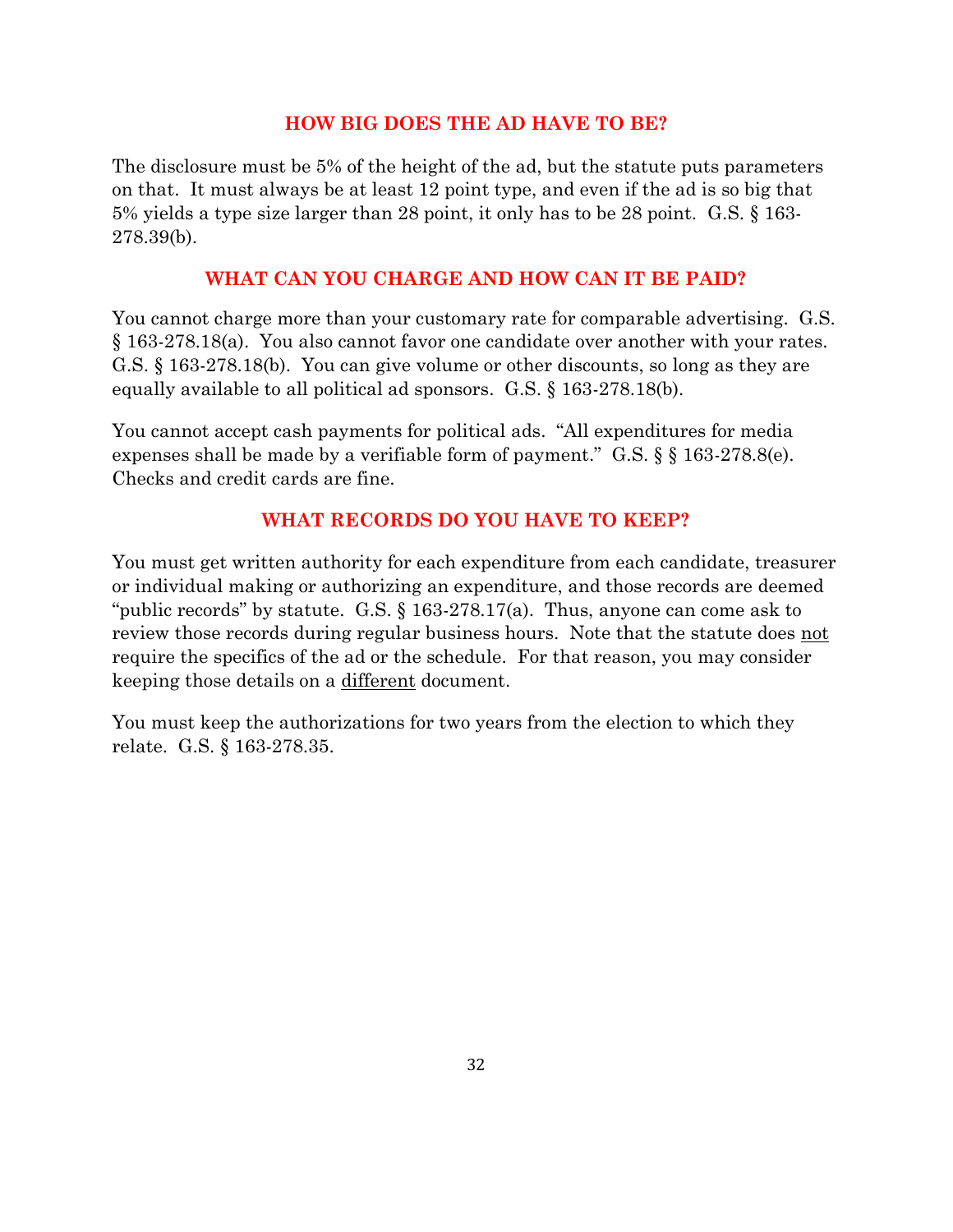<span id="page-32-0"></span>Retailers may not pay, waive or absorb sales tax and may not publish any advertisement offering to do so.

## **G.S. § 105-164.9. Advertisement to absorb tax unlawful.**

Any retailer who shall by any character or public advertisement offer to absorb the tax levied in this Article or in any manner directly or indirectly advertise that the tax herein imposed is not considered an element in the price to the purchaser shall be guilty of a Class 1 misdemeanor. Any violations of the provisions of this section reported to the Secretary shall be reported by him to the Attorney General of the State to the end that such violations may be brought to the attention of the solicitor of the court of the county or district whose duty it is to prosecute misdemeanors in the jurisdiction. It shall be the duty of such solicitor to investigate such alleged violations and if he finds that this section has been violated prosecute such violators in accordance with the law.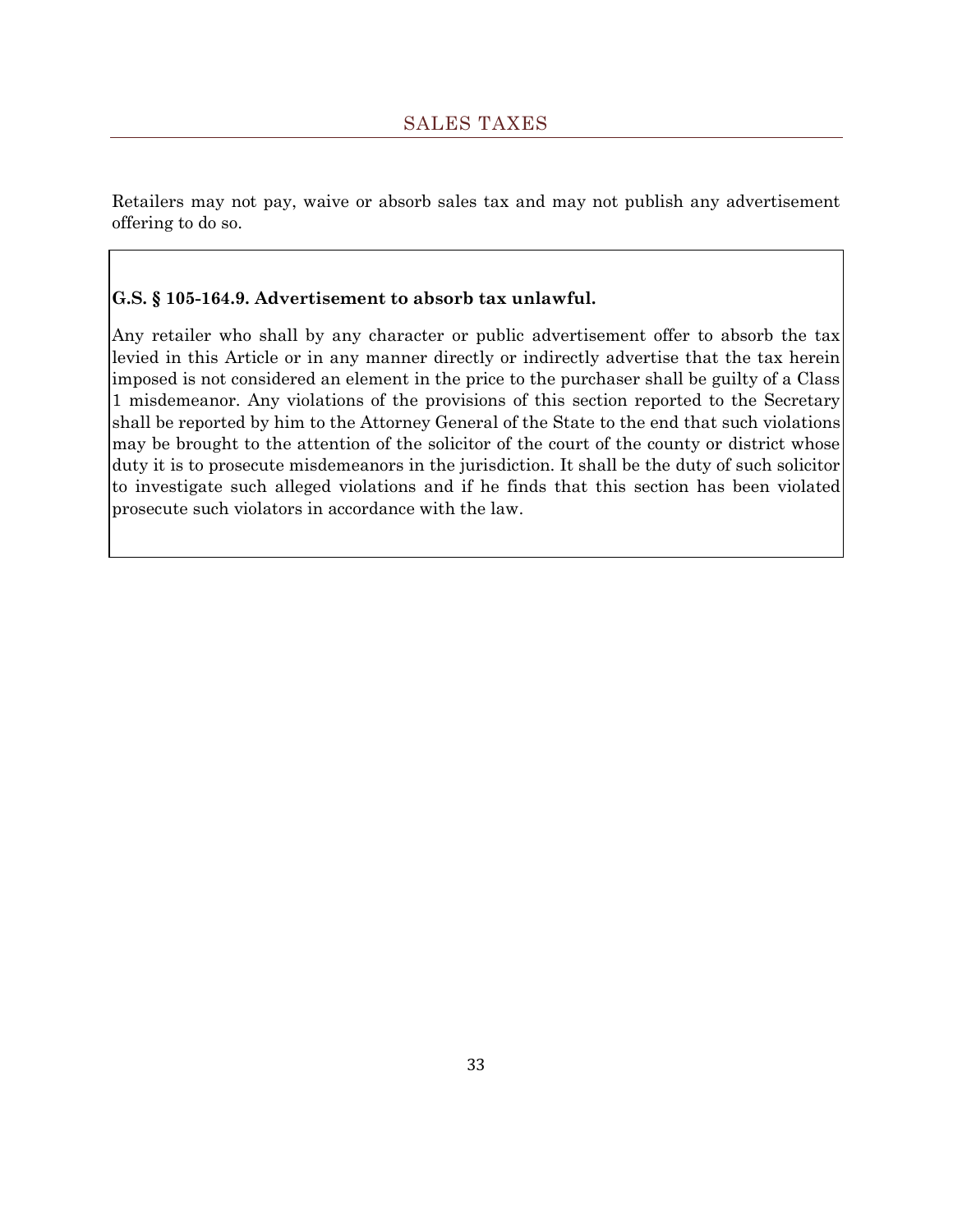<span id="page-33-0"></span>In 1996, the FDA passed expansive regulations related to advertisements of tobacco products. The prime target of those regulations was to reduce children's exposure to tobacco advertising. However, in 2000, the U.S. Supreme Court struck down those regulations, holding that the FDA was not empowered to regulate tobacco and tobacco advertising. However, the pre-1996 regulations are still in place.

- All cigarette advertising (except outdoor billboards) must include labels featuring one of four Surgeon General's Warnings.
- Advertising of smokeless tobacco products (except through outdoor billboards) must include one of three warning labels.
- The FTC regulates the format of the labels appearing in smokeless tobacco advertisements, requiring a conspicuous and prominent location as well as a particular format for the warning.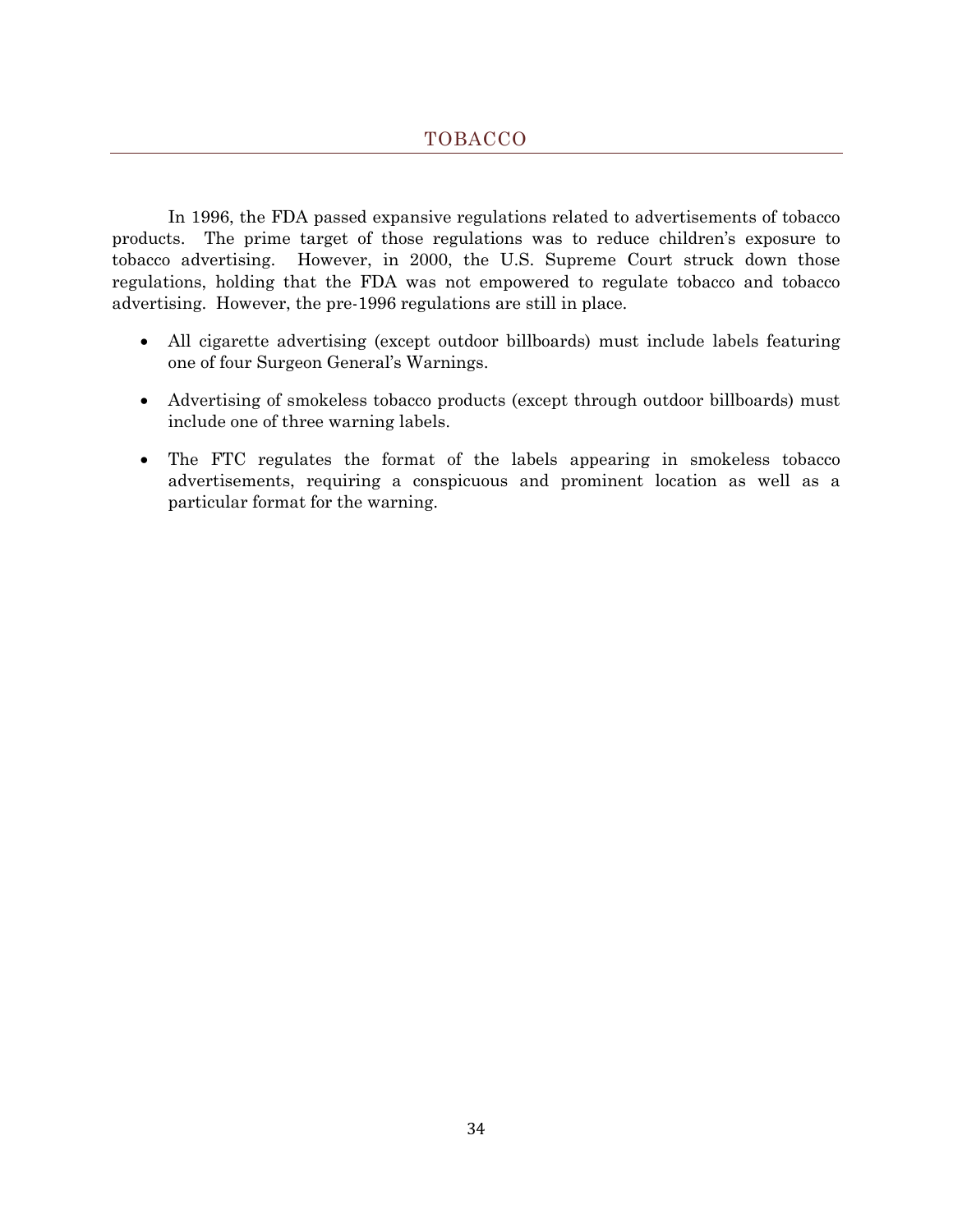<span id="page-34-0"></span>Newspapers are not liable for advertisements that constitute unfair and deceptive trade practices, so long as they did not have a direct financial interest in the product or service advertised.

**N.C.G.S. § 75-1.1. Methods of competition, acts and practices regulated; legislative policy**

(a) Unfair methods of competition in or affecting commerce, and unfair or deceptive acts or practices in or affecting commerce, are declared unlawful.

- - - - - - - - - - - - - - - -

(c) Nothing in this section shall apply to acts done by the publisher, owner, agent, or employee of a newspaper, periodical or radio or television station, or other advertising medium in the publication or dissemination of an advertisement, when the owner, agent or employee did not have knowledge of the false, misleading or deceptive character of the advertisement and when the newspaper, periodical or radio or television station, or other advertising medium did not have a direct financial interest in the sale or distribution of the advertised product or service.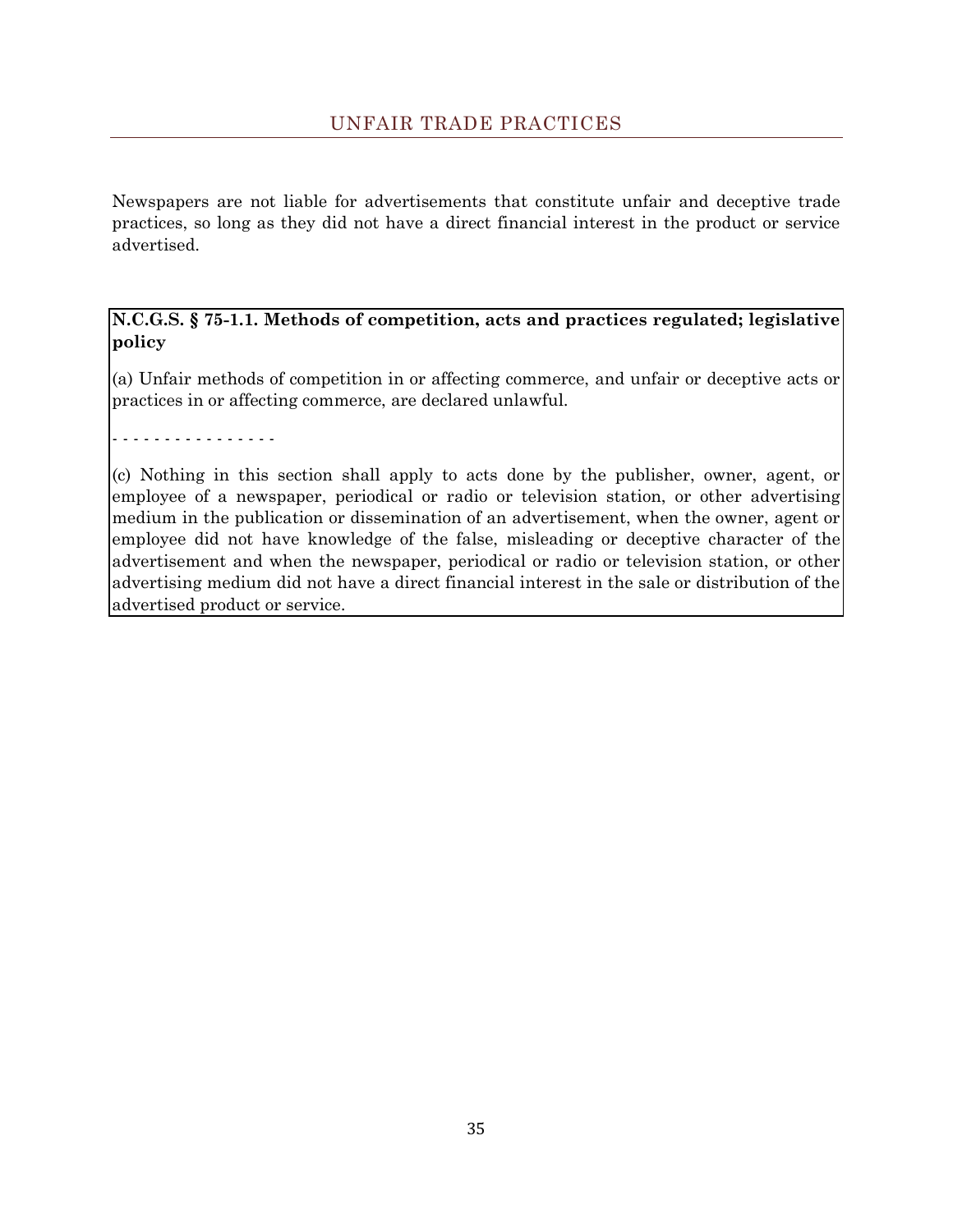- <span id="page-35-0"></span> Before accepting an advertisement using the term "wholesale," the publisher should obtain written confirmation that the advertiser complies with G.S. § 75-29.
- Newspapers do not bear liability for non-compliant advertising. However, publishers may be required to disclose the name and address of the person who placed the advertisement and may face criminal liability for refusal to provide that information.

# **N.C.G.S. § 75-29. Unfair and deceptive trade names; use of term "wholesale" in advertising, etc.**

§ 75-29. Unfair and deceptive trade names; use of term "wholesale" in advertising, etc.

(a) No person, firm or corporation shall advertise the sale of its merchandise using the term "wholesale" with regard to its sale prices, except as such word may appear in the company or firm name, unless such advertised sale or sales is, or are, to a customer or customers having a certificate of resale issued pursuant to G.S. 105-164.28 and recorded as required by G.S. 105-164.25 or unless the wholesale price is established by an independent agency not engaged in the manufacture, distribution or sale of such merchandise.

No person, firm or corporation shall utilize in any commercial transaction a company or firm name which contains the word "wholesale" unless such person, firm or corporation is engaged principally in sales at wholesale as defined in G.S. 105-164.3. For the purposes of determining whether sales are made principally at wholesale or retail, all sales to employees of any such person, firm or corporation, all sales to organizations subject to refunds pursuant to G.S. 105-164.14 through G.S. 105-164.14B and all exempt sales pursuant to G.S. 105-164.13 shall be considered sales at wholesale. Sales of merchandise for delivery by the seller to the purchaser at a location other than the seller's place of business shall be considered sales at wholesale for the purposes of this section.

(b) The violation of any provision of this section shall be considered an unfair trade practice, as prohibited by G.S. 75-1.1.

(c) This section shall not apply to the sales of farm products, fertilizers, insecticides, pesticides or petroleum.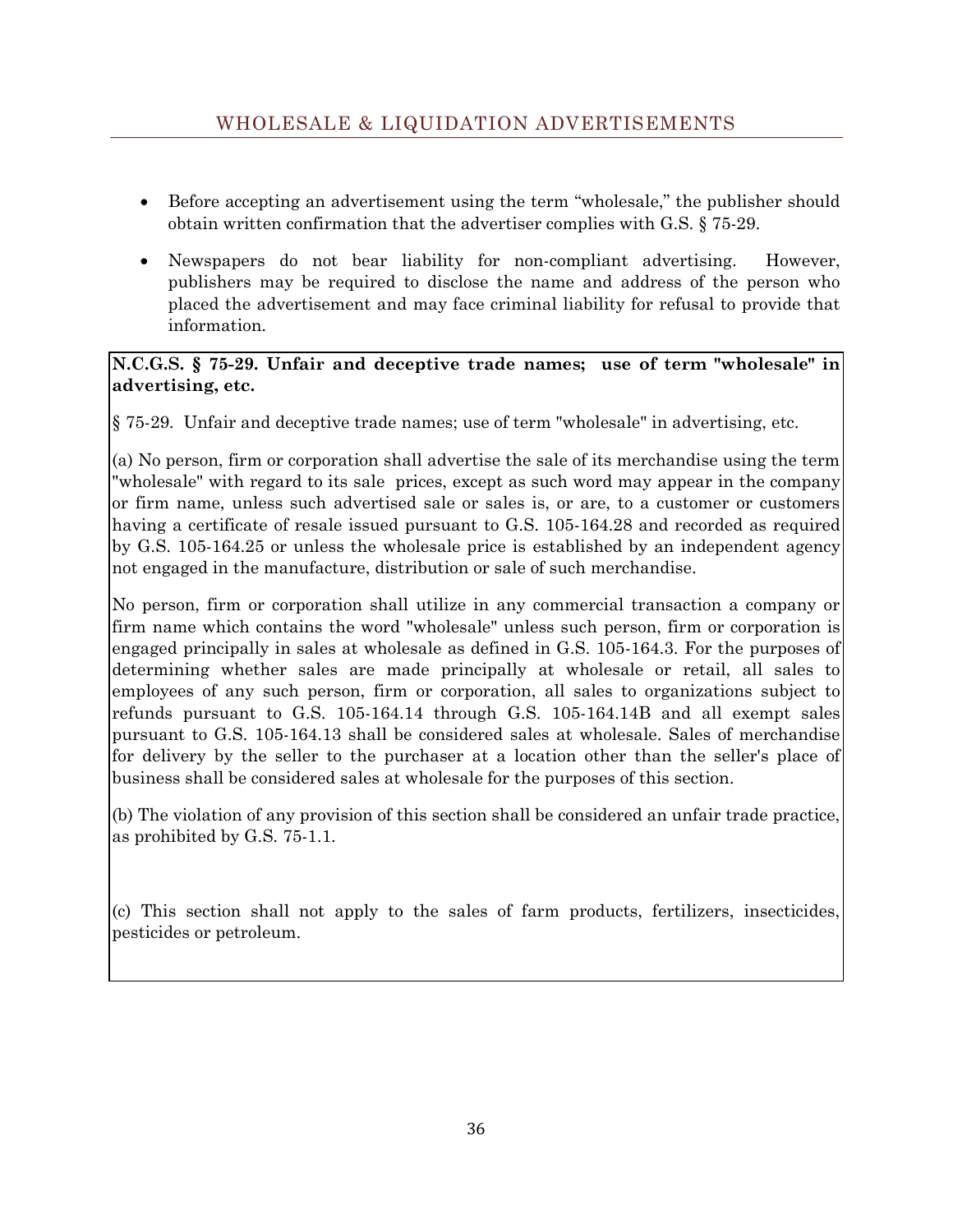## **§ 66-76. Definitions.**

For the purposes of this Article, "closing-out sale" shall mean and include all sales advertised, represented or held forth under the designation of "going out of business," "discontinuance of business," "selling out," "liquidation," "lost our lease," "must vacate," "forced out," "removal," or any other designation of like meaning; "distress sale" shall mean and include all sales in which it is represented or implied that going out of business is possible or anticipated, in which closing out is referred to in any way, or in which it is implied that business conditions are so difficult that the seller is forced to conduct the sale; and "person" shall mean and include individuals, partnerships, voluntary associations and corporations.

## **§ 66-81. Advertising or conducting sale contrary to Article; penalty.**

Any person who shall advertise, hold, conduct or carry on any sale of goods, wares or merchandise under the description of closing-out sale or a sale of goods, wares or merchandise damaged by fire, smoke, water or otherwise or a distress sale, contrary to the provisions of this Article, or who shall violate any of the provisions of this Article shall be deemed guilty of a Class 1 misdemeanor.

# **§ 66-82. Sales excepted; liability for dissemination of false advertisement.**

…[N]o newspaper publisher, radio-broadcast licensee, television-broadcast licensee, or other agency or medium for the dissemination of advertising shall be liable under this Article by reason of the dissemination of any false advertisement prohibited by this Article, unless he has refused, on the written request of any law-enforcement officer or agency of this State, to furnish to such officer or agency the name and address of the person who caused the dissemination of such advertisement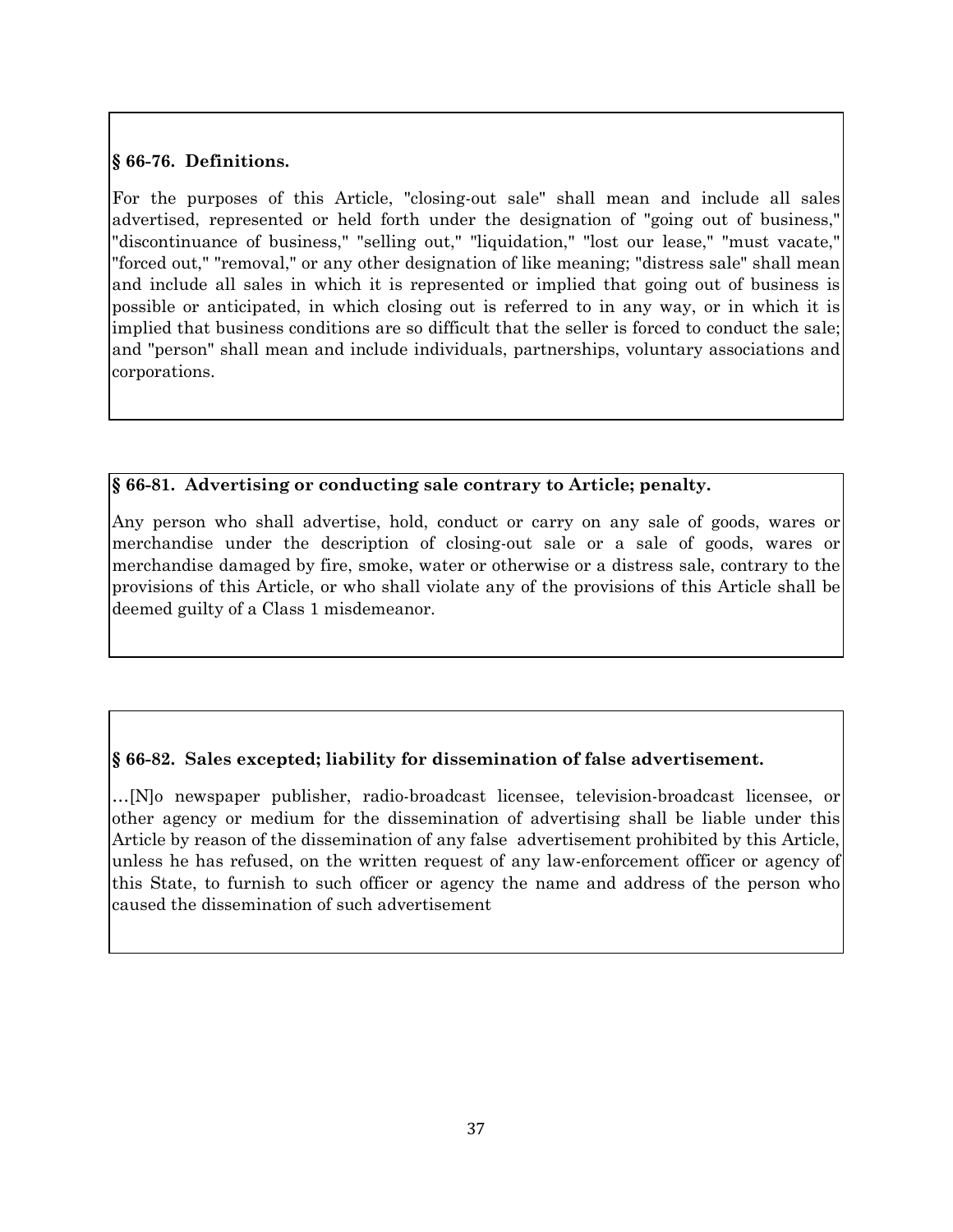# <span id="page-37-0"></span>NORTH CAROLINA ADMINISTRATIVE CODE

# **Title 14b Department of Public Safety**

# <span id="page-37-1"></span>CHAPTER 15 ALCOHOLIC BEVERAGE CONTROL COMMISSION

# <span id="page-37-2"></span>**Subchapter 15B Retail Beer: Wine: Mixed Beverages: Brownbagging: Advertising: Special Permits**

SECTION .1000 ADVERTISING

*[Selected Excerpts]*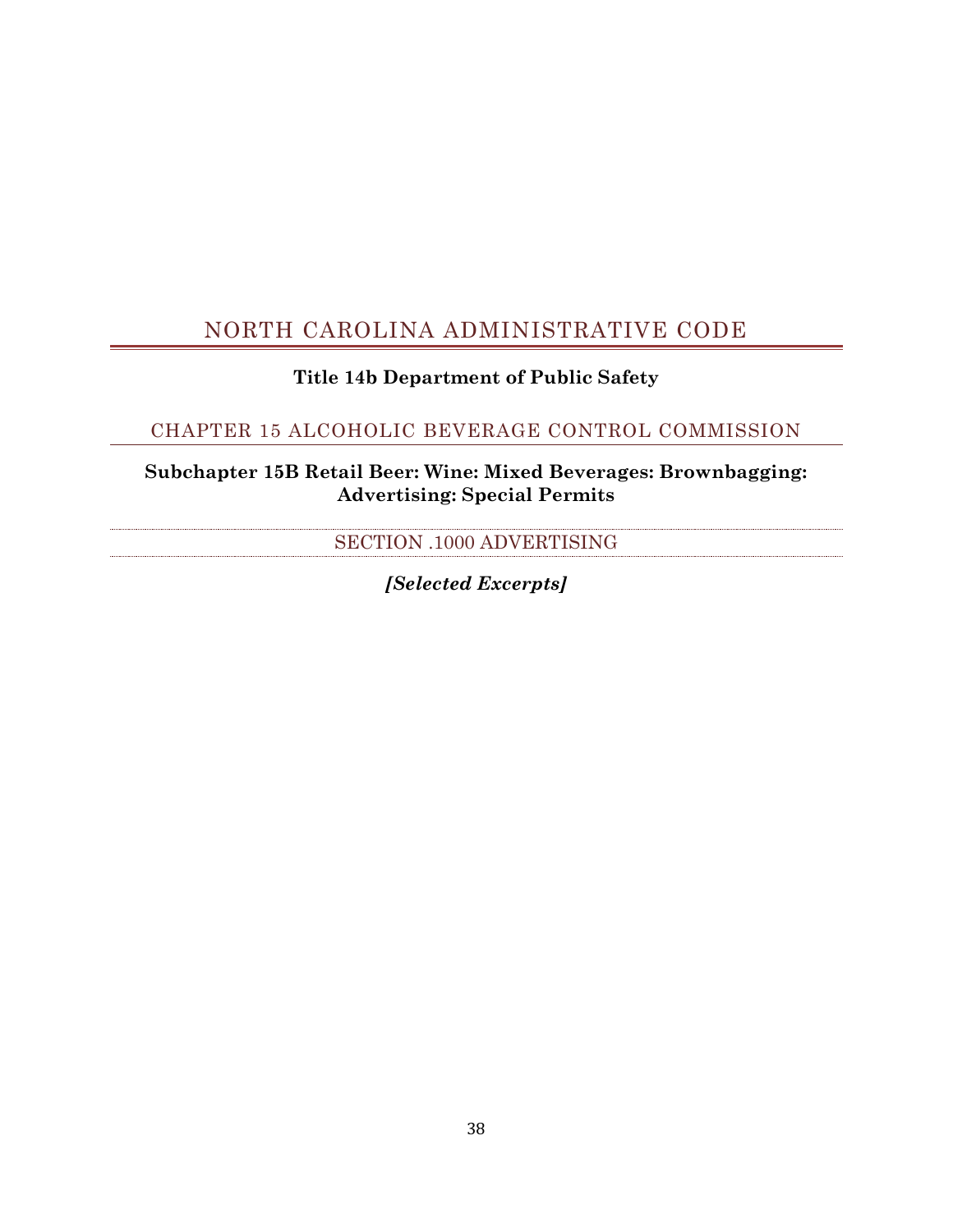## 14B NCAC 15B.1003

## .1003 PROHIBITED STATEMENTS IN ADVERTISING OR ON LABELS

(a) General Restrictions. An advertisement or product label shall not contain:

(1) any statement, design, device or representation that is **false or misleading** in any material particular;

(2) any statement that is disparaging of a competitor's products;

(3) any statement, design, device or representation which depicts nudity or is obscene or indecent;

(4) any statement, design, device or representation of or relating to analysis, standards or tests, irrespective of falsity, which is likely to mislead the consumer;

(5) any statement, design, device or representation of or relating to any guaranty, irrespective of falsity, which is likely to mislead the consumer. Nothing in this Section shall prohibit the use of an enforceable guaranty in substantially the following form: "We will refund the purchase price to the purchaser if he is in any manner dissatisfied with the contents of this package";

(6) any statement that the product is produced, blended, made, bottled, packed or sold under or in accordance with any authorization, law or regulation of any municipality, county or state, federal or foreign government, unless such statement is required or specifically authorized by the laws or regulations of such government; and if a municipal, county, state or federal permit number is stated, such permit number shall not be accompanied by any additional statement relating thereto;

(7) any statement, picture or illustration implying that the consumption of alcoholic beverages enhances athletic prowess, or any statement, picture or illustration referring to any known athlete, if such statement, picture or illustration *implies, or if the reader may reasonably infer, that the use of this* product contributed to such athlete's athletic achievements;

(8) any picture or illustration depicting the use of alcoholic beverages in a scene which is undignified, immodest or in bad taste;

(9) any offer of a prize or award upon the completion of any contest in which there is a requirement to purchase the advertised product, provided that, no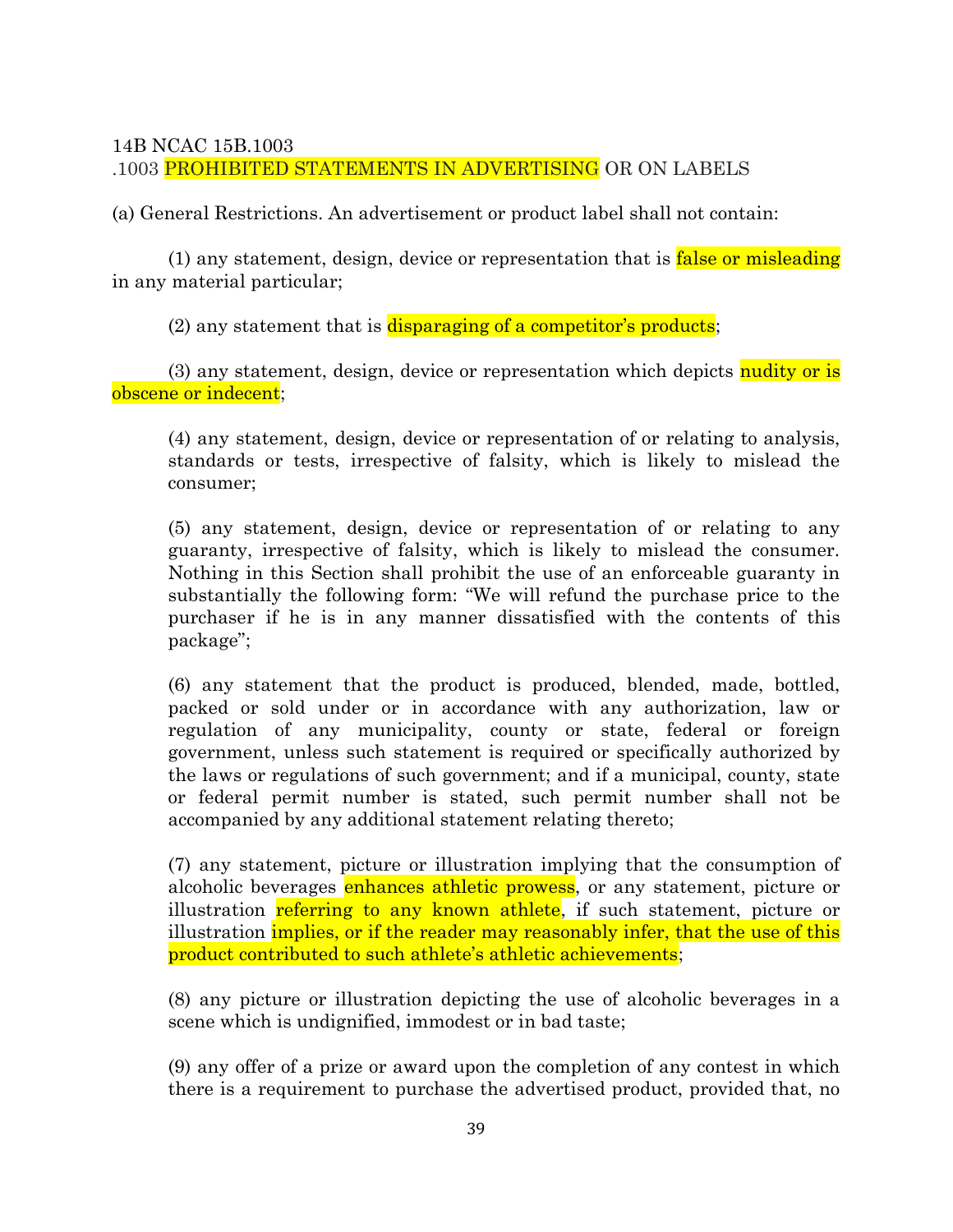advertisement shall promote a game of chance or a lottery;

(10) any subject matter or illustrations inducing persons under 21 years of age to drink;

(11) any statement, picture or illustration inconsistent with the spirit of safety or safe driving programs;

(12) any scene that would be contrary to state laws and rules governing sale, storage and consumption of alcoholic beverages;

(13) any statement concerning a brand that is inconsistent with any statement on the labeling thereof;

(14) any statement, design or device representing that the use of a brand has curative or therapeutic effects, if such statement is untrue in any particular, or tends to create a misleading impression;

(15) any statement or representation that the product was manufactured in or imported from a place or country other than that of the actual origin, or was produced or processed by one who was not in fact the actual producer or processor;

(16) any statement, design, device or pictorial representation of or relating to or capable of being construed as relating to the **armed forces of the United** States or the American Flag, state flag, or any emblem, seal, insignia or decoration associated with any such flag of armed forces of the United States; nor shall any advertisement contain any statement, device, design or pictorial representation of or concerning any flag, seal, coat of arms, crest or other insignia, likely to mislead the consumer into believing that the product has been endorsed, made or used by, produced for or under the supervision of or in accordance with the specifications of the government, organizations, family or individual with whom the flag, seal, coat of arms, crest or insignia is associated; or

(17) words such as "high test," "high proof," "full strength," "extra strong," or similar descriptive terms, or direct or indirect references to the intoxicating effect of the product.

(b) Prohibited Statements in Regard to Wine. In addition to the applicable prohibited statements as set forth in Paragraph (a) of this Rule, an advertisement or label for wine shall not contain:

(1) any statement of bonded winecellar and bonded winery numbers unless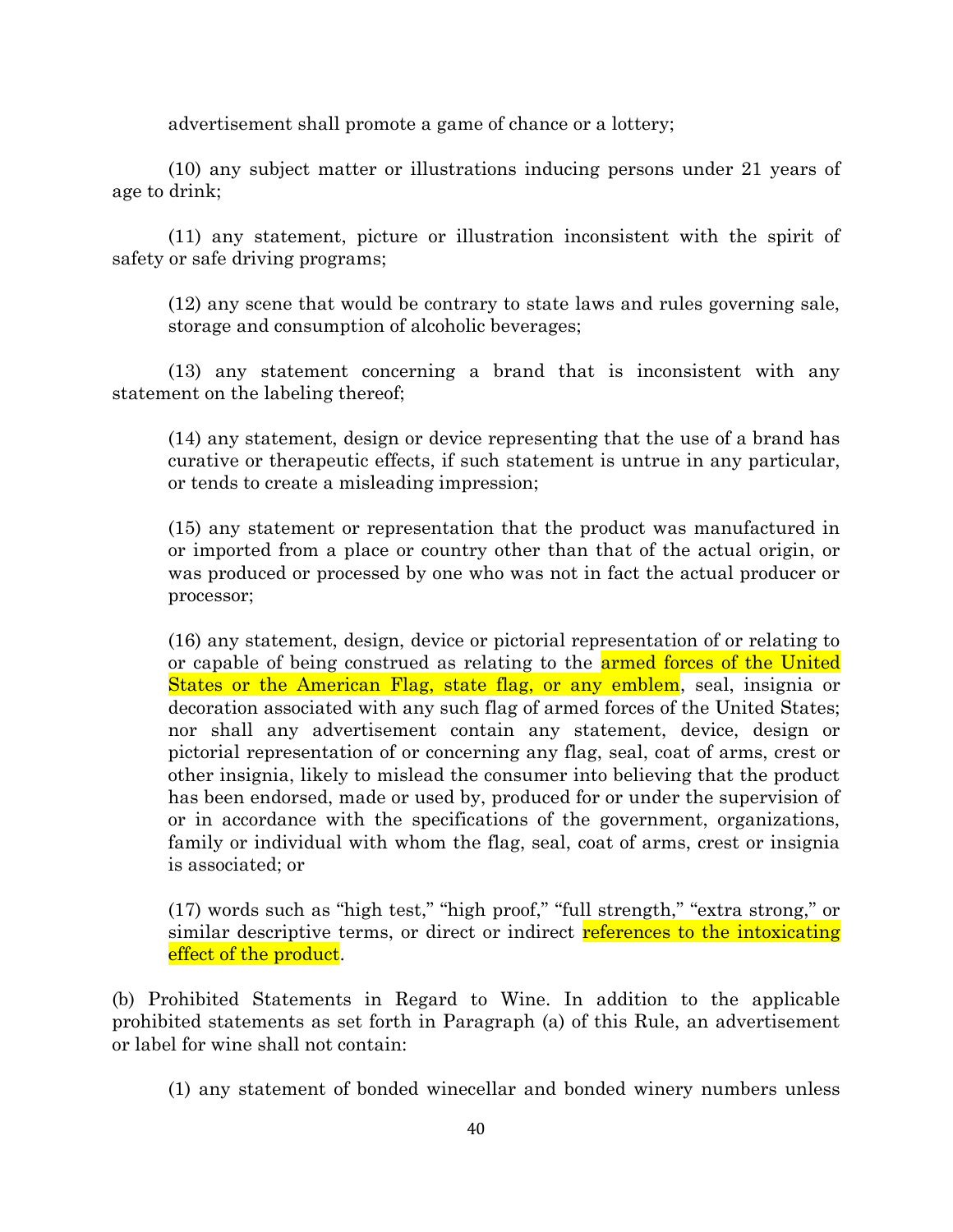stated in direct conjunction with the name and address of the person operating such winery or storeroom. Statement of bonded winecellar and bonded winery numbers may be made in the following form:

"Bonded Winecellar No. \_\_\_," "B.W.C. No. \_\_\_."

"Bonded Winery No. \_\_\_," "B.W. No. \_\_\_."

No additional reference thereto shall be made, nor shall any use be made of such statement that may convey the impression that the wine has been made or matured under United States Government or any state government supervision or in accordance with United States Government or any state government specifications or standards;

(2) any statement, design or representation which relates to alcoholic content or which tends to create the impression that a wine is "unfortified" or has been "fortified" or has intoxicating qualities, or contains spirituous liquor (except for a reference to spirituous liquor in a statement of composition where such statement is required by these Rules to appear as part of the designation of the product); or

(3) statement of age or dates, or any statement of age or representation relative to age (including words or devices in any brand name or trademark), except that:

(A) In the case of vintage wine, the year of vintage may be stated if it appears on the label; or

(B) Truthful references of a general and informative nature relating to methods of production involving storage or aging, such as "This wine has been mellowed in oak casks," "Stored in small barrels" or "Matured at regulated temperatures in our cellars" may be made.

The statement of any bottling date shall not be deemed to be representation relative to age, if such statement appears without undue emphasis in the following form: "Bottled in \_\_\_\_" (inserting the year in which the wine was bottled). No date, except as provided in this Section with respect to statement of vintage year and bottling date, shall be stated unless, in addition thereto and in direct conjunction therewith, in the same size and kind of printing there shall be stated an explanation of the significance of such date. Provided, that if any date refers to the date of establishment of any business, firm or corporation such date shall be stated without undue emphasis and in direct conjunction with the name of the person, firm or corporation to whom it refers.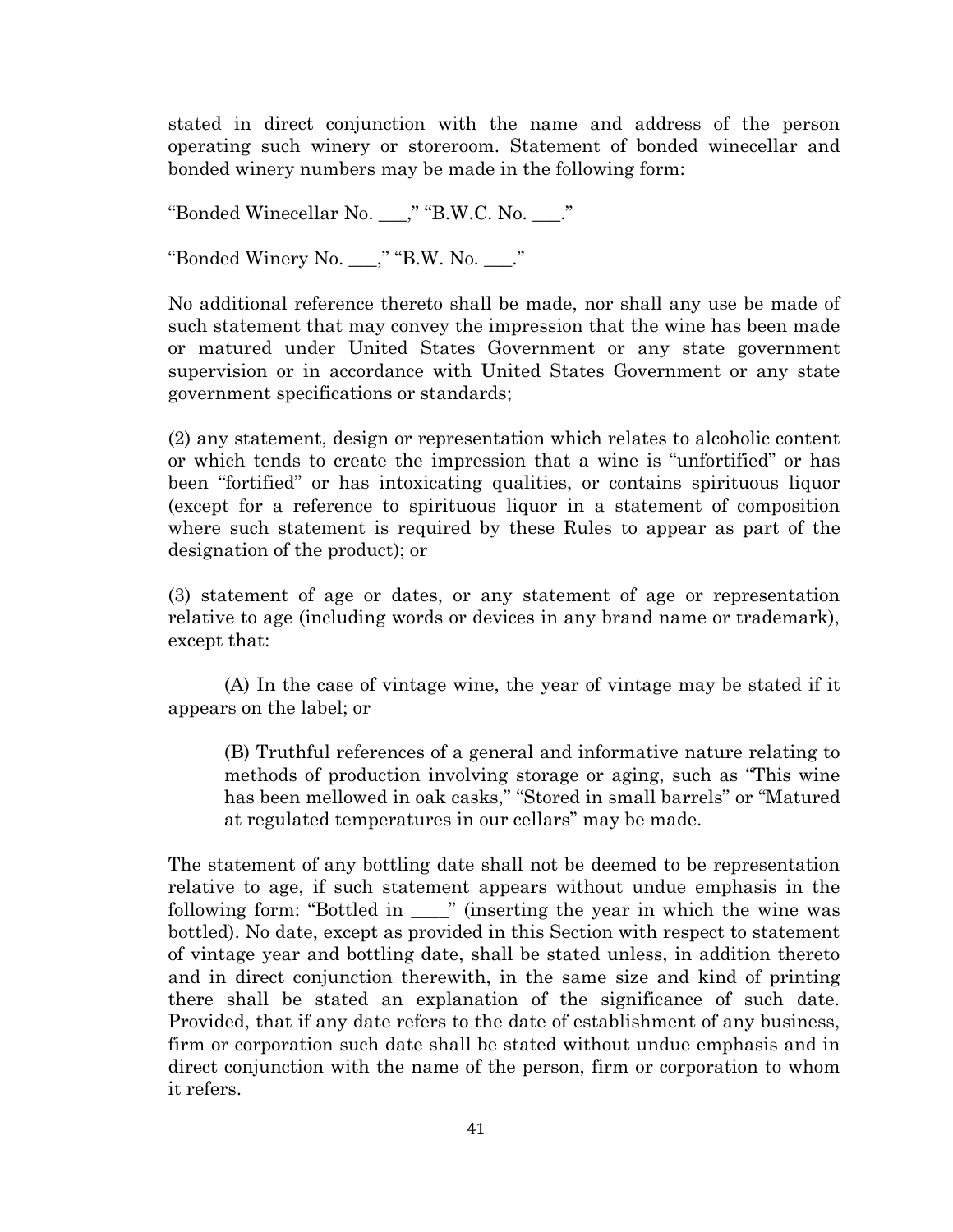(c) Prohibited Statements in Regard to Spirituous Liquor. In addition to the applicable prohibited statements in Paragraph (a) of this Rule, an advertisement for spirituous liquor shall not contain:

(1) words "bond," "bonded," etc; any statement containing the words "bond," "bonded," or "bottled in bond," "aged in bond" or phrases containing these or synonymous terms, unless such words or phrases appear upon the labels of the spirituous liquor advertised, and are stated in the advertisement in the manner and form in which they appear upon the label;

(2) statements of age; any statement, design or device directly or by implication concerning age or maturity of any brand or lot of spirituous liquor unless a statement of age appears on the labels of the advertised product; When any such statement, design or device concerning age or maturity is contained in any advertisement, it shall include, in direct conjunction therewith and with substantially equal conspicuousness, all parts of the statement concerning age and percentages, if any, which appear on the label. However, an advertisement for any whiskey or brandy which does not bear a statement of age on the label, or an advertisement for rum which is four years or more old, may contain general inconspicuous age, maturity or other similar representation, e.g., "aged in wood," "mellowed in fine oak casks";

- (3) the word "pure" except as part of the bona fide name of a permittee; or
- (4) the terms "double distilled," "triple distilled" or any other similar term.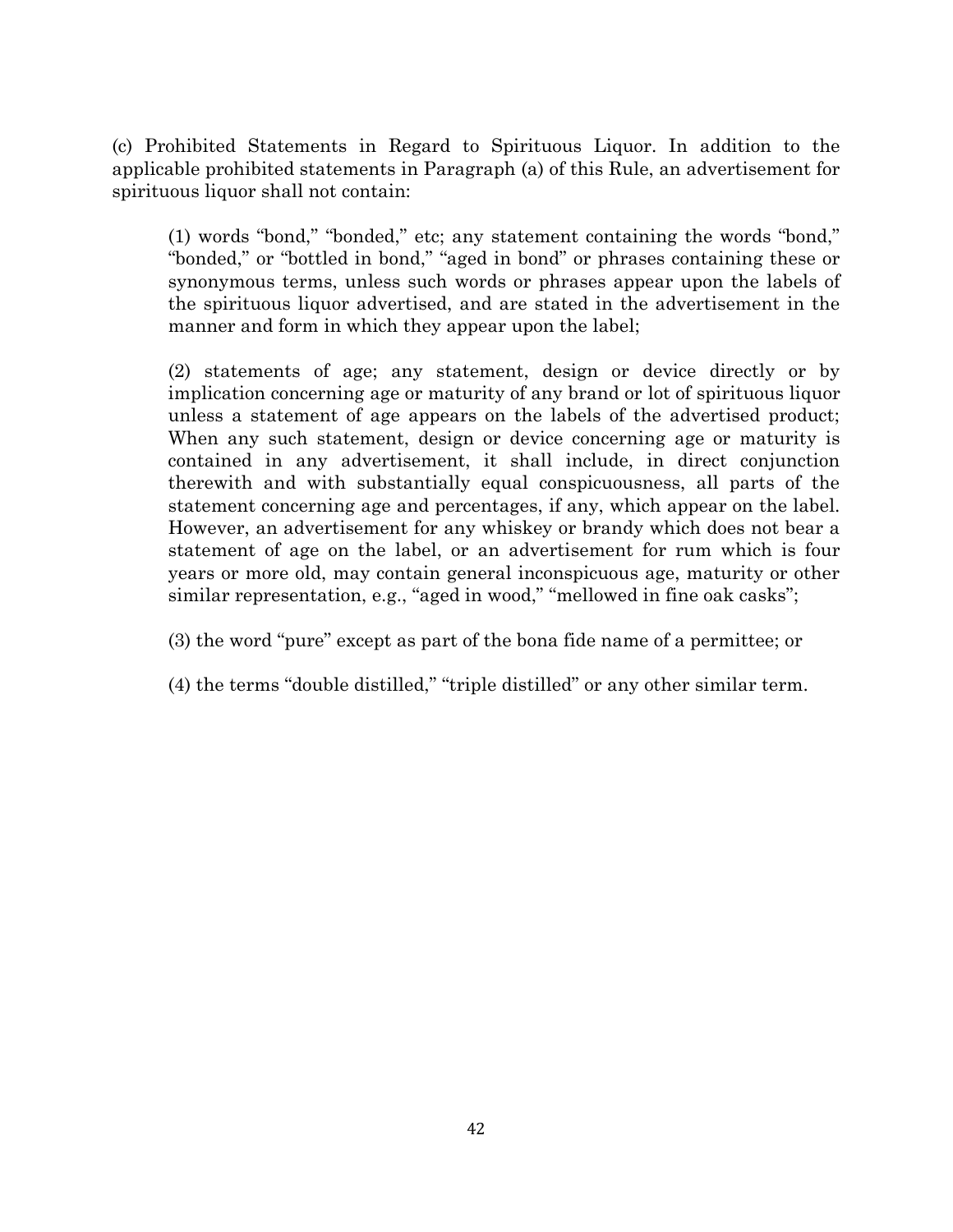## 14B NCAC 15B.1004 .1004 GENERAL PROHIBITIONS

(a) For the purposes of this Rule, the following definitions shall apply:

(1) "Coupon" means a part of a retail permittee's advertisement that is redeemed by a purchaser to the retail permittee to obtain a discount at the time of sale;

(2) "Loyalty card, discount card, or membership card" means a card that is issued by a retail permittee to customers that, upon presentation to the retail permittee, provides for the purchaser to receive a loyalty card, discount card, membership card, or coupon discount on a portion of the amount paid by the purchaser for off-premises beer or wine consumption sales at the time of sale; and

(3) "Rebate" for a retail permitee, means a promise by the retail permittee to return a portion of the amount paid by the purchaser upon the condition the purchaser completes a rebate form and the purchaser meets the terms and conditions of the rebate form's requirements.

(b) Advertising for an alcoholic beverage shall not include a coupon or an offer for a free alcoholic beverage. No person shall advertise by means of a coupon, a rebate or a permittee's loyalty card, discount card or membership card offering a discount off the purchase of a malt beverage or wine, except as provided in this section. A combination of the use of a coupon, a rebate or a permittee's loyalty card, discount card or membership card shall not exceed a total of 25 percent of the advertised retail price of the item. Permittees may advertise by means of a coupon, a rebate or a permittee's loyalty card, discount card or membership card under the following conditions:

(1) A permittee who holds an on-premises or off-premises malt beverage or wine permit under [G.S. 18B-1001\(1\)](http://www.westlaw.com/Link/Document/FullText?findType=L&pubNum=1000037&cite=NCSTS18B-1001&originatingDoc=NF5ED80B06C2911E5BB42A007075EA126&refType=SP&originationContext=document&vr=3.0&rs=cblt1.0&transitionType=DocumentItem&contextData=(sc.Default)#co_pp_f1c50000821b0) through [\(6\)](http://www.westlaw.com/Link/Document/FullText?findType=L&pubNum=1000037&cite=NCSTS18B-1001&originatingDoc=NF5ED80B06C2911E5BB42A007075EA126&refType=SP&originationContext=document&vr=3.0&rs=cblt1.0&transitionType=DocumentItem&contextData=(sc.Default)#co_pp_1e9a0000fd6a3) or a wine shop permit under [G.S. 18B-1001\(16\)](http://www.westlaw.com/Link/Document/FullText?findType=L&pubNum=1000037&cite=NCSTS18B-1001&originatingDoc=NF5ED80B06C2911E5BB42A007075EA126&refType=SP&originationContext=document&vr=3.0&rs=cblt1.0&transitionType=DocumentItem&contextData=(sc.Default)#co_pp_1cbd000075e87) may advertise by means of a coupon or a rebate in the following circumstances:

(A) The permittee may provide a coupon or a rebate for use by a customer when purchasing a malt beverage or wine sold at the permittee's retail location for off-premises consumption;

(B) The permittee may require a customer to use the permittee's loyalty card, discount card or membership card with the use of a coupon or rebate when purchasing a malt beverage or wine sold at the permittee's retail location for off-premises consumption;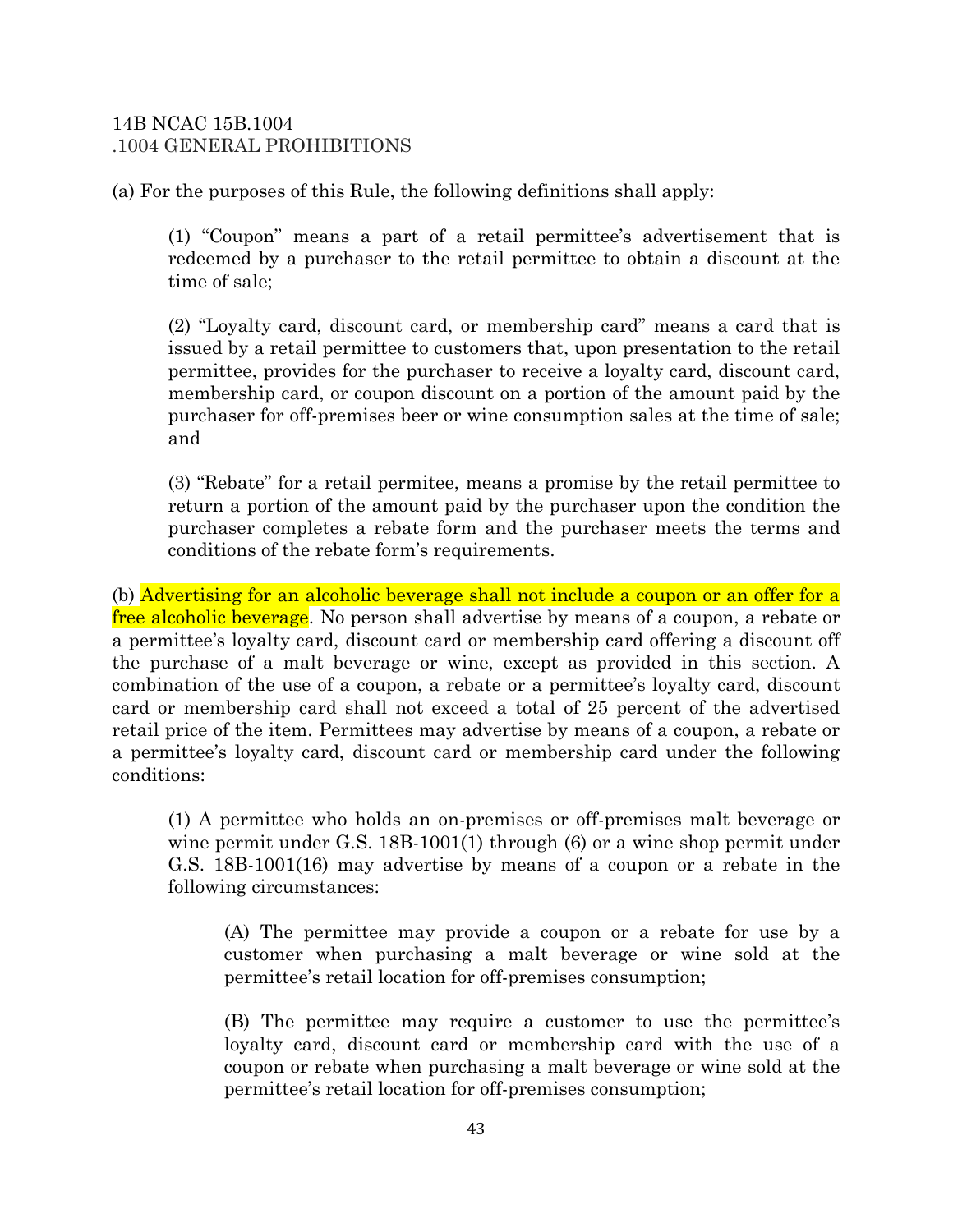(C) No coupons or rebates shall be honored for the purchase of alcohol for any individual below the legal age for purchase of alcohol;

(D) A coupon or rebate shall not provide a discount exceeding 25 percent of the advertised retail price of the item;

(E) A permittee shall not advertise or distribute coupons or rebates in a publication produced for or by a higher education institution; and

(F) In any advertisement displaying a discount coupon or rebate, the permittee shall include the following statement on or about the discount coupon or rebate in a similar font to the discount coupon or rebate, "Drink Responsibly-Be 21;" and

(2) A permittee who holds an on-premises or off-premises malt beverage or wine permit under [G.S. 18B-1001\(1\)](http://www.westlaw.com/Link/Document/FullText?findType=L&pubNum=1000037&cite=NCSTS18B-1001&originatingDoc=NF5ED80B06C2911E5BB42A007075EA126&refType=SP&originationContext=document&vr=3.0&rs=cblt1.0&transitionType=DocumentItem&contextData=(sc.Default)#co_pp_f1c50000821b0) through [\(6\)](http://www.westlaw.com/Link/Document/FullText?findType=L&pubNum=1000037&cite=NCSTS18B-1001&originatingDoc=NF5ED80B06C2911E5BB42A007075EA126&refType=SP&originationContext=document&vr=3.0&rs=cblt1.0&transitionType=DocumentItem&contextData=(sc.Default)#co_pp_1e9a0000fd6a3) or a wine shop permit under [G.S. 18B-1001\(16\)](http://www.westlaw.com/Link/Document/FullText?findType=L&pubNum=1000037&cite=NCSTS18B-1001&originatingDoc=NF5ED80B06C2911E5BB42A007075EA126&refType=SP&originationContext=document&vr=3.0&rs=cblt1.0&transitionType=DocumentItem&contextData=(sc.Default)#co_pp_1cbd000075e87) may advertise discounts, coupons and rebates with the requirement of the use of the permittee's loyalty card, discount card or membership card in the following circumstances;

(A) The permittee shall require customers to present a loyalty card, discount card or membership card to receive the advertised loyalty card, discount card or membership card discount when purchasing a malt beverage or wine sold at the permittee's retail location for offpremises consumption;

(B) No loyalty card, discount card or membership card shall be honored for the purchase of alcohol for any individual below the legal age for purchase of alcohol;

(C) A loyalty card, discount card or membership card shall not provide a discount exceeding 25 percent of the advertised retail price of the item;

(D) A permittee shall not advertise permittee loyalty card, discount card or membership card discounts in a publication produced for or by a higher education institution; and

(E) In any advertisement displaying a permittee loyalty card, discount card or membership card discount, the permittee shall include the following statement on or about the discount coupon or rebate in a similar font to the discount, "Drink Responsibly-Be 21."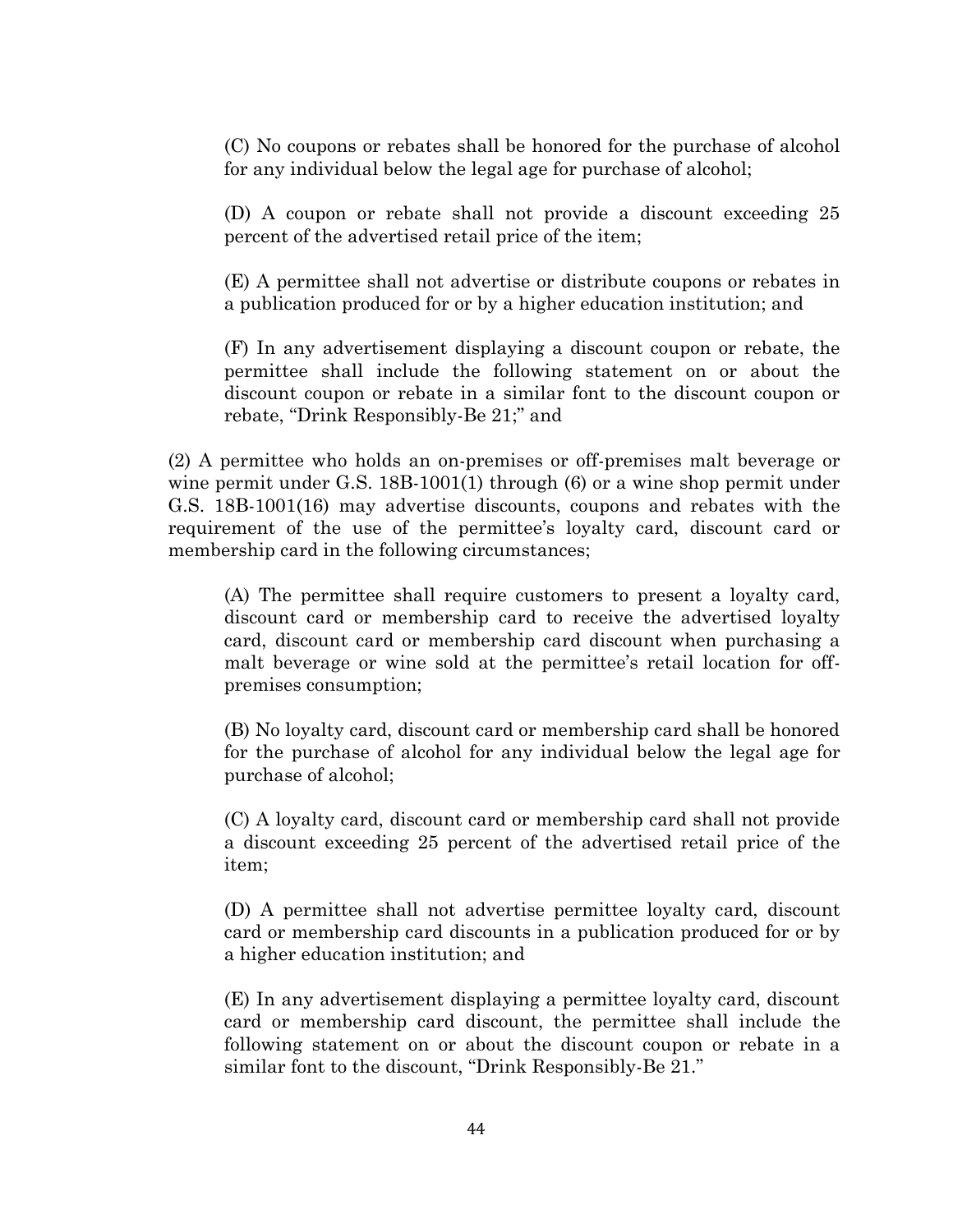Direct or indirect cooperation shall not occur between a retailer and an industry member in either marketing, redemption or funding of coupons, rebates or loyalty card, discount card or membership card discounts under this Rule. Participation of an industry member in the use of coupons, rebates or loyalty card, discount card or membership card discounts is a violation of [G.S. 18B-1116\(a\)\(3\).](http://www.westlaw.com/Link/Document/FullText?findType=L&pubNum=1000037&cite=NCSTS18B-1116&originatingDoc=NF5ED80B06C2911E5BB42A007075EA126&refType=SP&originationContext=document&vr=3.0&rs=cblt1.0&transitionType=DocumentItem&contextData=(sc.Default)#co_pp_28cc0000ccca6)

(c) No industry member or retailer shall advertise alcoholic beverages in any programs for events or activities in connection with any elementary or secondary schools; nor shall any alcoholic beverages advertising be connected with these events when broadcast over radio or television.

(d) No industry member or retailer is permitted to advertise alcoholic beverages by use of sound trucks.

(e) No industry member or retailer shall advertise spirituous liquor upon the picture screen of any theater.

(f) Except as otherwise provided in these Rules, no industry member or retailer shall promote an alcoholic beverage product by giving prizes, premiums or merchandise to individuals for which any purchase of alcoholic beverages is required or based on the return of empty containers unless all containers of like products are accepted and considered on an equal basis with the product sold by the promoter.

(g) No on-premise permittee or his agent shall advertise any drink promotion prohibited by [14B NCAC 15B .0223.](http://www.westlaw.com/Link/Document/FullText?findType=L&pubNum=1003805&cite=14BNCADC15B.0223&originatingDoc=NF5ED80B06C2911E5BB42A007075EA126&refType=VP&originationContext=document&vr=3.0&rs=cblt1.0&transitionType=DocumentItem&contextData=(sc.Default)) This Paragraph includes a ban on all advertisements of "2 for 1," "buy 1 get 1 free," "buy 1 get another for a\_\_\_\_\_(nickel, penny, etc.)," and any other similar statement indicating that a patron must buy more than one drink.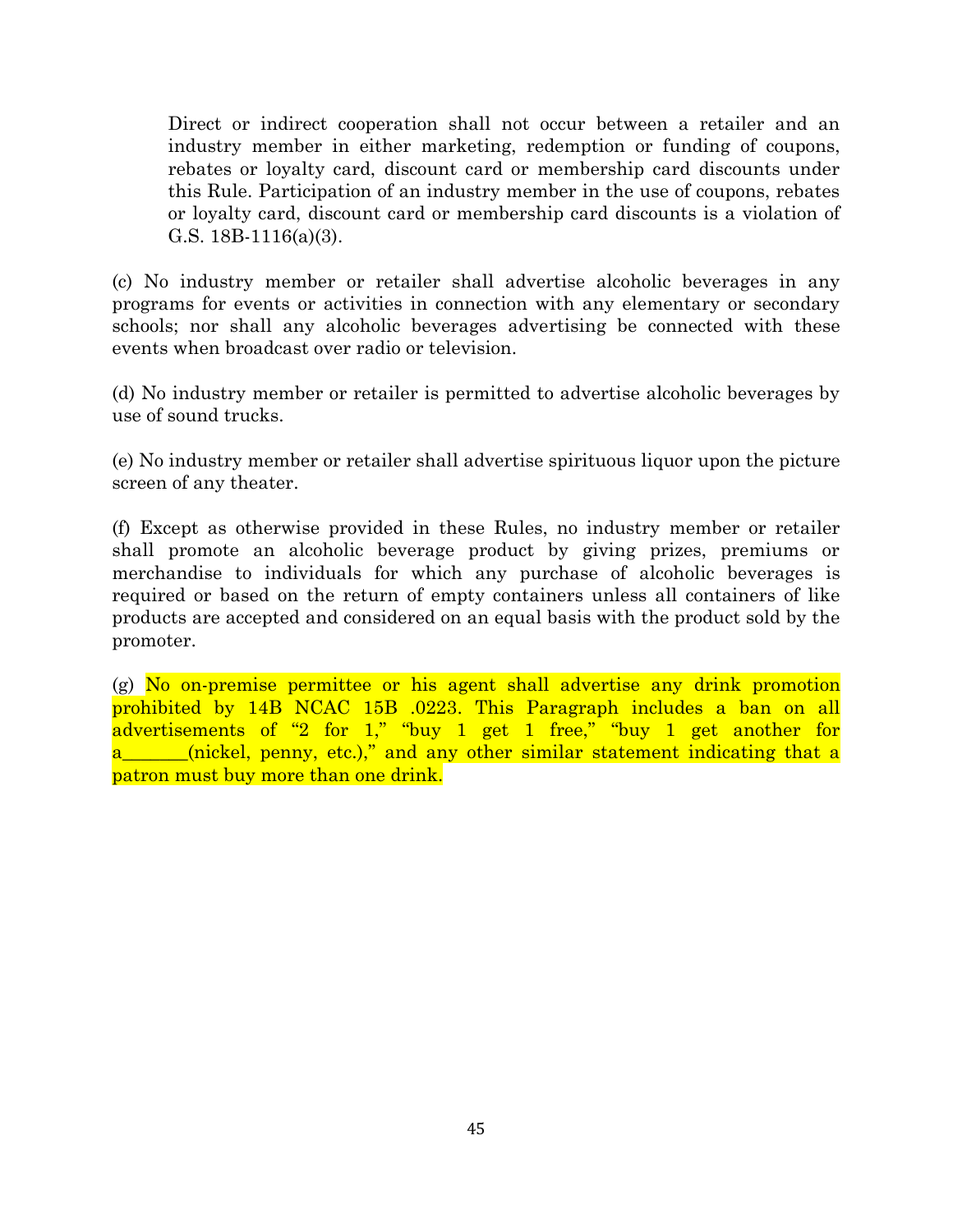# 14B NCAC 15B.1005 .1005 COOPERATIVE ADVERTISING PROHIBITED

Except for point-of-sale advertising furnished to a retailer by an industry member, a retailer and an industry member shall not directly or indirectly cooperate in a joint effort to advertise alcoholic beverages, the retailer's business, or any promotion or other event unless prior written approval has been obtained from the Commission under [14B NCAC 15C .0715](http://www.westlaw.com/Link/Document/FullText?findType=L&pubNum=1003805&cite=14BNCADC15C.0715&originatingDoc=N0065DC906C2A11E5A0B08DF0F0D9E8CB&refType=VP&originationContext=document&vr=3.0&rs=cblt1.0&transitionType=DocumentItem&contextData=(sc.Default)) of this Chapter. This Rule shall not be construed to prohibit the use by a retailer of items and services that may be lawfully sold or provided by an industry member as described in 14B NCAC 15C .0700 of this Chapter.

# 14B NCAC 15B.1006 .1006 ADVERTISING OF MALT BEVERAGES, WINE AND MIXED BEVERAGES BY RETAILERS

(d) Media Advertising. A retail malt beverage, wine or mixed beverage permittee may advertise price and brand of malt beverage, wine and mixed beverage products offered for sale by means of circular, newspaper, magazine, radio, television and internet.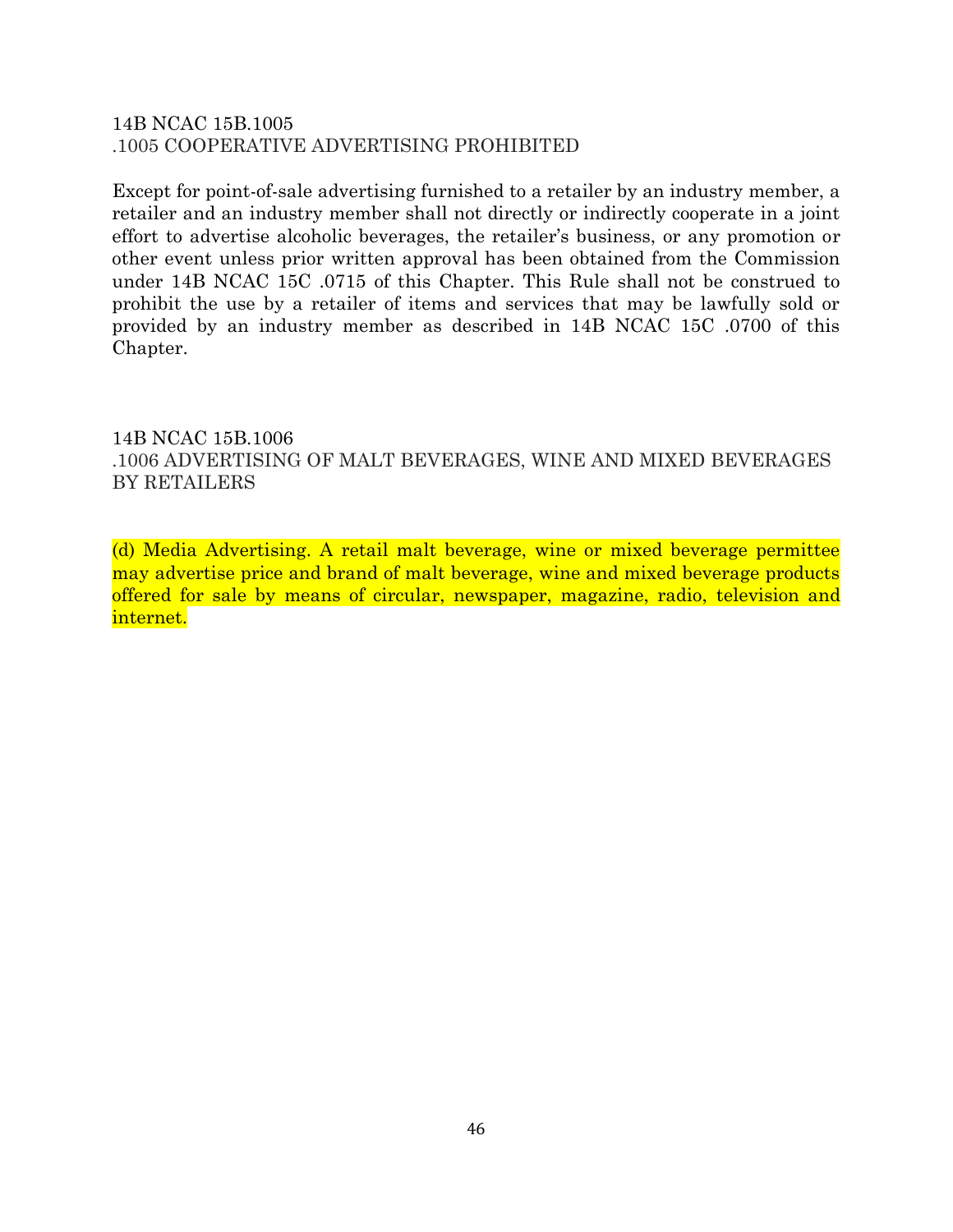## 14B NCAC 15B.1013 .1013 REFUND OFFERS

(a) General. Refund offers may be used to advertise spirituous liquor.

(b) Conditions. A refund offer is an offer to a consumer for a rebate of money or merchandise from a liquor industry member, obtained by mailing a form. A refund offer is allowed under the following conditions:

(1) A refund may be offered only by a manufacturer, importer, distiller, rectifier or bottler of spirituous liquor.

(2) A refund may be offered only to purchasers of the manufacturer's original unopened container of liquor that is purchased from a local ABC store.

(3) A refund may be offered only when the redemption form is a part of or attached to the package or container, or when the forms are available on tearoff pads displayed in the store. Any offer that is a part of or attached to the package or container shall be placed there by the industry member who offers the refund.

(4) A refund offer shall apply throughout the state.

(5) A refund offer shall include an expiration date.

(6) A refund offer shall include a statement explaining the redemption procedure including the expiration date and length of time before the refund is sent to the purchaser. Refund offers shall be redeemed by mailing the redemption form to the industry member who offers the refund or its designated redemption agent. Such an agent shall not be a retail or wholesale permittee in the state.

(7) An industry member shall notify the commission at least 10 days before it offers a refund on liquor. The notice shall state the proposed amount of the refund, its expiration date, to whom redemption forms must be mailed and the name, address and phone number of the redemption agent. The notice shall also include a sample of the redemption form.

(8) An ABC board member or employee shall not receive refunds on offers obtained from liquor packages or containers before sale at retail.